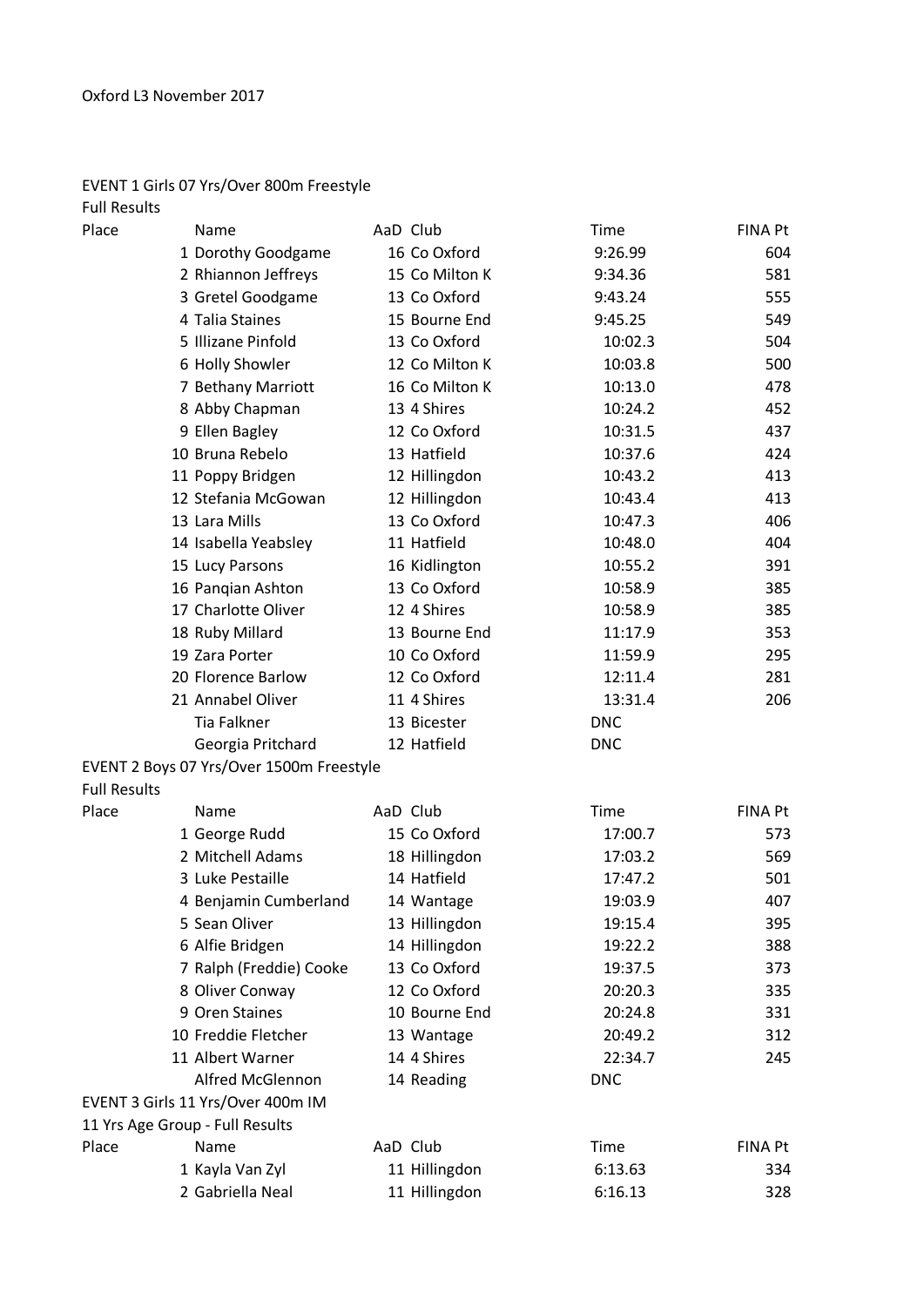|       | 3 Daisy Whittington                     |          | 11 Wantage      | 6:25.56     | 304            |
|-------|-----------------------------------------|----------|-----------------|-------------|----------------|
|       | 4 Mila Burovska                         |          | 11 Co Oxford    | 7:00.69     | 234            |
|       | 5 Catrin Rawstorne                      |          | 11 Co Oxford    | 7:14.08     | 213            |
|       | Diana Bernatskaya                       |          | 11 Hillingdon   | DQ T        |                |
|       | 12 Yrs Age Group - Full Results         |          |                 |             |                |
| Place | Name                                    | AaD Club |                 | Time        | <b>FINA Pt</b> |
|       | 1 Fiona McInnes                         |          | 12 Wantage      | 5:36.64     | 457            |
|       | 2 Ayanna Fulga                          |          | 12 Co Oxford    | 5:42.83     | 433            |
|       | 3 Ellen Bagley                          |          | 12 Co Oxford    | 5:48.51     | 412            |
|       | 4 Aura Gleeson                          |          | 12 Hillingdon   | 5:48.54     | 412            |
|       | 5 Hannah Bowley                         |          | 12 Hillingdon   | 6:00.04     | 374            |
|       | 6 Grace Bradney                         |          | 12 Bicester     | 6:09.50     | 346            |
|       | 7 Freya Little                          |          | 12 Co Oxford    | 6:40.39     | 272            |
|       | 13 Yrs Age Group - Full Results         |          |                 |             |                |
| Place | Name                                    | AaD Club |                 | Time        | <b>FINA Pt</b> |
|       | 1 Illizane Pinfold                      |          | 13 Co Oxford    | 5:26.29     | 502            |
|       | 2 Ria Askew                             |          | 13 Hillingdon   | 5:36.48     | 458            |
|       | 3 Jessica Keogh                         |          | 13 Hatfield     | 5:48.64     | 412            |
|       | 4 Caitlin Hartley                       |          | 13 Hatfield     | 6:01.26     | 370            |
|       | 5 Joanna Wraith                         |          | 13 Co Oxford    | 6:56.64     | 241            |
|       | 14 Yrs Age Group - Full Results         |          |                 |             |                |
| Place | Name                                    | AaD Club |                 | Time        | <b>FINA Pt</b> |
|       | 1 Safiya Sillah                         |          | 14 Co Oxford    | 5:44.76     | 426            |
|       | 15 Yrs Age Group - Full Results         |          |                 |             |                |
| Place | Name                                    | AaD Club |                 | Time        | <b>FINA Pt</b> |
|       | 1 Olivia Seal                           |          | 15 Hatfield     | 5:28.09     | 494            |
|       | EVENT 4 Boys 10 Yrs/Over 400m Freestyle |          |                 |             |                |
|       | 10 Yrs Age Group - Full Results         |          |                 |             |                |
| Place | Name                                    | AaD Club |                 | Time        | FINA Pt        |
|       | 1 Joel Pietersen                        |          | 10 Hatfield     | 5:30.52     | 264            |
|       | 2 Angelos Agko                          |          | 10 Co Oxford    | 6:34.98     | 155            |
|       | 11 Yrs Age Group - Full Results         |          |                 |             |                |
| Place | Name                                    | AaD Club |                 | Time        | <b>FINA Pt</b> |
|       | 1 Ethan Bird                            |          | 11 Co Oxford    | 5:29.04     | 268            |
|       | 2 Joseph O'Hara                         |          | 11 Hatfield     | 5:35.59     | 252            |
|       | 3 Joshua Ellis                          |          | 11 Hatfield     | 5:36.56     | 250            |
|       | 4 Lachlan Middleton                     |          | 11 Co Oxford    | 5:37.00     | 249            |
|       | 5 Matthew Critchley                     |          | 11 Co Oxford    | 5:45.55     | 231            |
|       | 6 Zachary Powell                        |          | 11 Co Oxford    | 5:57.10     | 209            |
|       | 7 Kacper Kaniewski                      |          | 11 Hillingdon   | 6:13.64     | 183            |
|       | 8 Joseph Drysdale                       |          | 11 AbingdonVale | 6:17.42     | 177            |
|       | 9 Quinn Miell-Ingram                    |          | 11 Wantage      | 6:44.78     | 144            |
|       | 12 Yrs Age Group - Full Results         |          |                 |             |                |
| Place | Name                                    | AaD Club |                 | <b>Time</b> | <b>FINA Pt</b> |
|       | 1 Alex Austin                           |          | 12 Hillingdon   | 4:57.78     | 362            |
|       | 2 Charlie Wing Yat Lo                   |          | 12 Hillingdon   | 5:16.60     | 301            |
|       | 3 Joseph Watkiss                        |          | 12 Co Oxford    | 5:20.23     | 291            |
|       | 4 Andrew Taylor                         |          | 12 Co Oxford    | 5:22.03     | 286            |
|       | 5 Joshua Pearce                         |          | 12 AbingdonVale | 5:39.14     | 245            |
|       | 6 Tim Walker                            |          | 12 Bicester     | 5:39.79     | 243            |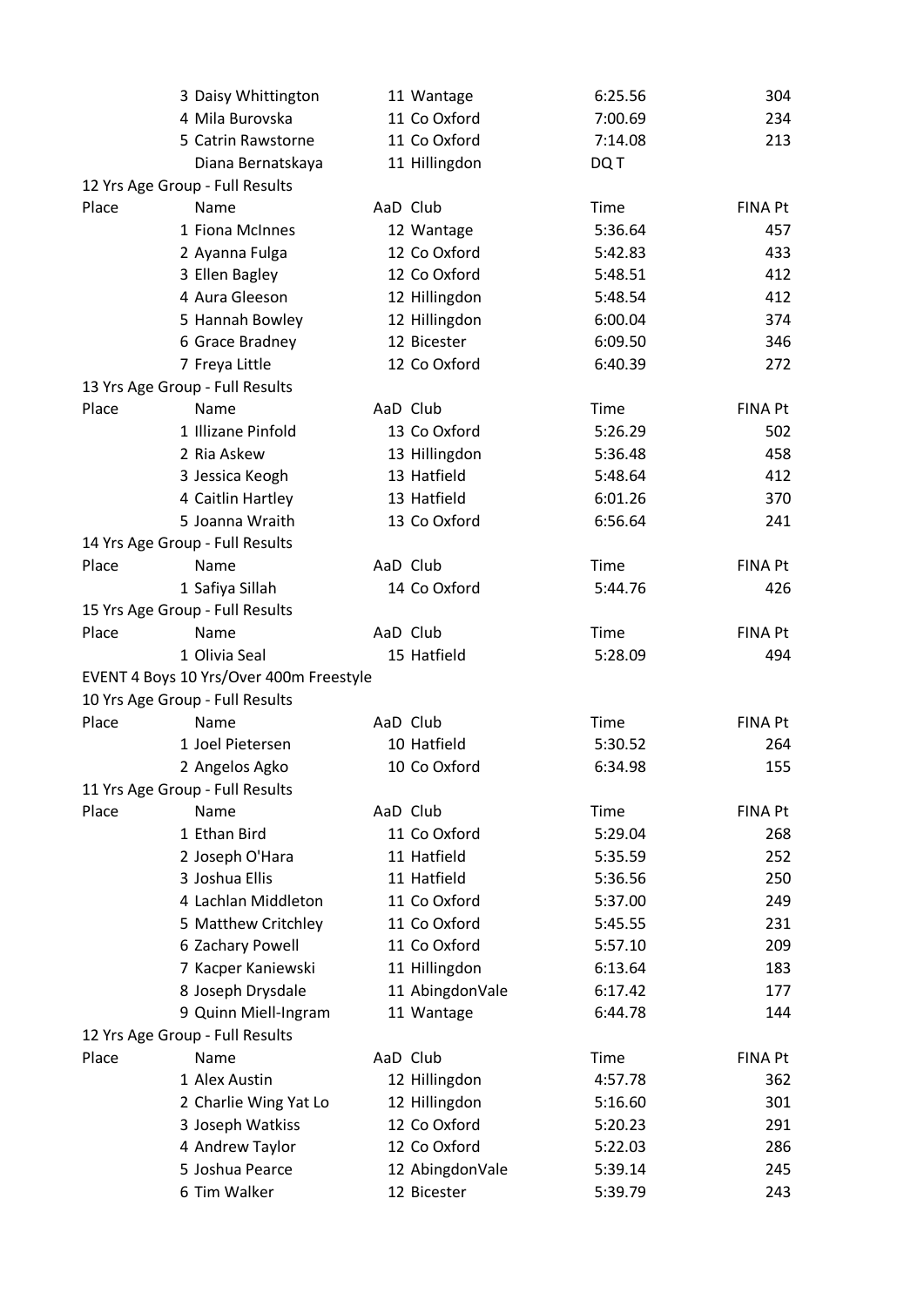|       | 13 Yrs Age Group - Full Results          |                 |             |                |
|-------|------------------------------------------|-----------------|-------------|----------------|
| Place | Name                                     | AaD Club        | <b>Time</b> | FINA Pt        |
|       | 1 Christopher Littleton                  | 13 Bicester     | 4:48.86     | 396            |
|       | 2 Louis Bushby                           | 13 4 Shires     | 4:51.18     | 387            |
|       | 3 Ralph (Freddie) Cooke                  | 13 Co Oxford    | 4:56.21     | 367            |
|       | 4 Charles Pauling                        | 13 Co Oxford    | 4:58.76     | 358            |
|       | 5 Morgan Smith                           | 13 Co Oxford    | 4:59.57     | 355            |
|       | 6 Joseph James                           | 13 Wantage      | 5:03.14     | 343            |
|       | 7 Adam Bennett                           | 13 Hillingdon   | 5:09.02     | 324            |
|       | 8 Shaun Tobin                            | 13 Hillingdon   | 5:14.58     | 307            |
|       | 9 Stan Prichard                          | 13 Co Oxford    | 5:15.94     | 303            |
|       | 10 Jack Rudd                             | 13 Co Oxford    | 5:42.30     | 238            |
|       | 11 Alex Underwood                        | 13 Co Oxford    | 5:44.12     | 234            |
|       | Jonathan Pannett-Smith                   | 13 Wantage      | <b>DNC</b>  |                |
|       | Sean Lock                                | 13 Bicester     | <b>DNC</b>  |                |
|       | 14 Yrs Age Group - Full Results          |                 |             |                |
| Place | Name                                     | AaD Club        | Time        | <b>FINA Pt</b> |
|       | 1 Jordan Hui                             | 14 Hillingdon   | 4:49.74     | 393            |
|       | Adam Few                                 | 14 Hillingdon   | <b>DNC</b>  |                |
|       | 15 Yrs Age Group - Full Results          |                 |             |                |
| Place | Name                                     | AaD Club        | Time        | <b>FINA Pt</b> |
|       | 1 Freddie James                          | 15 Wantage      | 4:19.73     | 545            |
|       | 2 Theo Cooke                             | 15 Co Oxford    | 4:50.34     | 390            |
|       | Matthew Thornley                         | 15 Bicester     | <b>DNC</b>  |                |
|       | 16 Yrs/Over Age Group - Full Results     |                 |             |                |
| Place | Name                                     | AaD Club        | <b>Time</b> | FINA Pt        |
|       | 1 Benjamen Inness                        | 16 Bicester     | 4:27.44     | 499            |
|       | 2 Joseph McLean                          | 17 Co Oxford    | 4:34.39     | 462            |
|       | 3 James Austen                           | 17 Co Oxford    | 4:40.02     | 435            |
|       | 4 Max Boyns                              | 16 Co Oxford    | 4:48.40     | 398            |
|       | EVENT 5 Girls 09 Yrs/Over 50m Backstroke |                 |             |                |
|       | 09 Yrs Age Group - Full Results          |                 |             |                |
| Place | Name                                     | AaD Club        | <b>Time</b> | <b>FINA Pt</b> |
|       | 1 Zofia Conway                           | 9 Co Oxford     | 42.9        | 214            |
|       | 2 Scarlett Shorter                       | 9 Co Oxford     | 43.61       | 203            |
|       | 3 Aimee Surman                           | 9 Wantage       | 45.16       | 183            |
|       | 4 Alexandra Yeabsley                     | 9 Hatfield      | 45.61       | 178            |
|       | 5 Neretva Spengler                       | 9 Co Oxford     | 49          | 143            |
|       | 6 Florence Salmon                        | 9 Co Oxford     | 49.61       | 138            |
|       | Vita Ruggiero                            | 9 Co Oxford     | DQ T        |                |
|       | 10 Yrs Age Group - Full Results          |                 |             |                |
| Place | Name                                     | AaD Club        | Time        | FINA Pt        |
|       | 1 Eleni Ioannou                          | 10 Co Oxford    | 40.16       | 261            |
|       | 2 Abbie Hackworth                        | 10 Hatfield     | 40.79       | 249            |
|       | 3 Katie York                             | 10 Kidlington   | 40.82       | 248            |
|       | 4 Emma Sherwood                          | 10 Co Oxford    | 42.56       | 219            |
|       | 5 Ruby Smith                             | 10 AbingdonVale | 43.5        | 205            |
|       | 6 Chloe Coster                           | 10 Hatfield     | 43.63       | 203            |
|       | 7 Allison Gannon                         | 10 Co Oxford    | 47.12       | 161            |
|       | 8 Anna Donskikh                          | 10 Co Oxford    | 48.12       | 151            |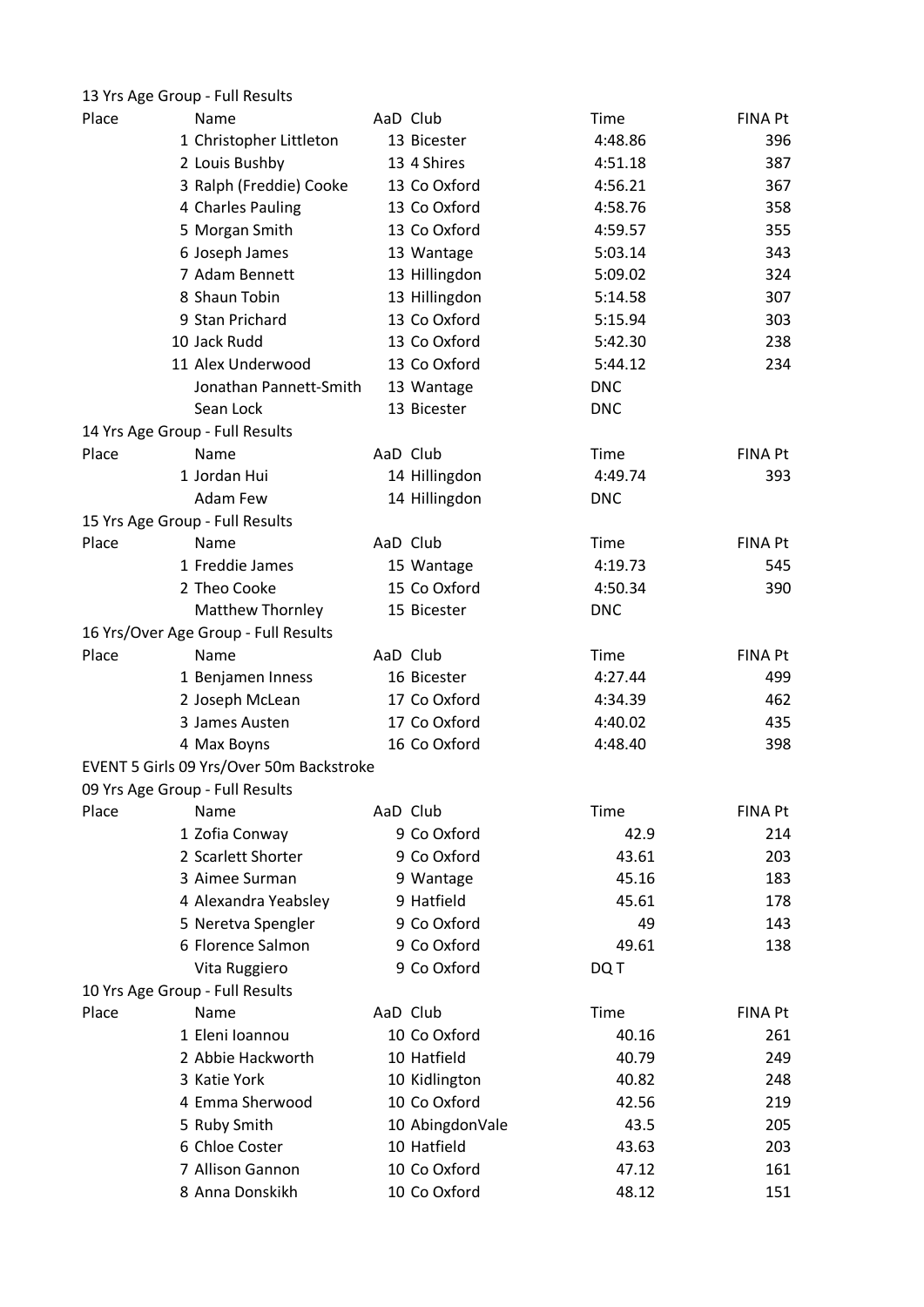|       | 9 Sophie Jenks                  | 10 Wantage      | 48.34 | 149            |
|-------|---------------------------------|-----------------|-------|----------------|
|       | 10 Jessica Bagley               | 10 Co Oxford    | 49.2  | 142            |
|       | 11 Isabella Kenny               | 10 Co Oxford    | 50.59 | 130            |
|       | Kady Chandler                   | 10 Co Oxford    | DQ T  |                |
|       | 11 Yrs Age Group - Full Results |                 |       |                |
| Place | Name                            | AaD Club        | Time  | <b>FINA Pt</b> |
|       | 1 Isabella Yeabsley             | 11 Hatfield     | 35.14 | 389            |
|       | 2 Emma Andrews                  | 11 4 Shires     | 36.39 | 351            |
|       | 3 Ella Joyce                    | 11 Co Oxford    | 38.39 | 298            |
|       | 4 Julia Pawlik                  | 11 Hillingdon   | 38.52 | 295            |
|       | 5 Diana Bernatskaya             | 11 Hillingdon   | 38.75 | 290            |
|       | 6 Lucy Haxworth                 | 11 Wantage      | 38.77 | 290            |
|       | 7 Mila Burovska                 | 11 Co Oxford    | 38.81 | 289            |
|       | 8 Georgia Line                  | 11 AbingdonVale | 39.17 | 281            |
|       | 9 Tilly Boyns                   | 11 Co Oxford    | 39.3  | 278            |
|       | 10 Imogen McCaig                | 11 AbingdonVale | 39.58 | 272            |
|       | 11 Rebekka Smit                 | 11 Co Oxford    | 40.27 | 259            |
|       | 12 Liesl De Reuver              | 11 AbingdonVale | 40.58 | 253            |
|       | 13 Catrin Rawstorne             | 11 Co Oxford    | 42.67 | 217            |
|       | 14 Lily Cooke                   | 11 Co Oxford    | 43.84 | 200            |
|       | 15 Nina Brown                   | 11 Co Oxford    | 43.95 | 199            |
|       | 16 Hanna Lipman                 | 11 AbingdonVale | 44.44 | 192            |
|       | 17 Annabel Oliver               | 11 4 Shires     | 45.57 | 178            |
|       | 18 Megan Forrow                 | 11 AbingdonVale | 46.26 | 170            |
|       | Lauren Parker                   | 11 Wantage      | DQ T  |                |
|       | 12 Yrs Age Group - Full Results |                 |       |                |
| Place | Name                            | AaD Club        | Time  | <b>FINA Pt</b> |
|       | 1 Sophie Chen                   | 12 Hatfield     | 34.56 | 409            |
|       | 2 Isabella Yardley              | 12 Wantage      | 34.98 | 395            |
|       | 3 Lucy McGrath                  | 12 Kidlington   | 35.04 | 393            |
|       | 4 Aura Gleeson                  | 12 Hillingdon   | 35.21 | 387            |
|       | 5 Lucy Gorham                   | 12 Wantage      | 35.37 | 382            |
|       | 6 Grace Bradney                 | 12 Bicester     | 35.39 | 381            |
|       | 7 Poppy Bridgen                 | 12 Hillingdon   | 36.67 | 343            |
|       | 8 Ellen Tranter                 | 12 Co Oxford    | 37.71 | 315            |
|       | 9 Sophie Ledger                 | 12 Hatfield     | 38.06 | 306            |
|       | 10 Willa Merttens               | 12 Co Oxford    | 38.29 | 301            |
|       | 11 Lilly Dempsey                | 12 Hillingdon   | 38.66 | 292            |
|       | 12 Hannah Bowley                | 12 Hillingdon   | 38.67 | 292            |
|       | 13 Florence Barlow              | 12 Co Oxford    | 39.78 | 268            |
|       | 14 Freya Little                 | 12 Co Oxford    | 39.85 | 267            |
|       | 15 Sadie Beran                  | 12 Hillingdon   | 39.91 | 266            |
|       | 16 Nina Chana                   | 12 Hillingdon   | 40.08 | 262            |
|       | 17 Anoush Rule                  | 12 Wantage      | 40.22 | 259            |
|       | 18 Milly Houston                | 12 Bicester     | 40.46 | 255            |
|       | 19 Chanel O'Connell             | 12 Co Oxford    | 41.65 | 234            |
|       | 20 Amelia Brown                 | 12 Co Oxford    | 43.72 | 202            |
|       | 21 Mia Walsh                    | 12 AbingdonVale | 44.62 | 190            |
|       | 22 Daisy Preston                | 12 Co Oxford    | 46.5  | 168            |
|       | 23 Elise Macey                  | 12 AbingdonVale | 46.71 | 165            |
|       |                                 |                 |       |                |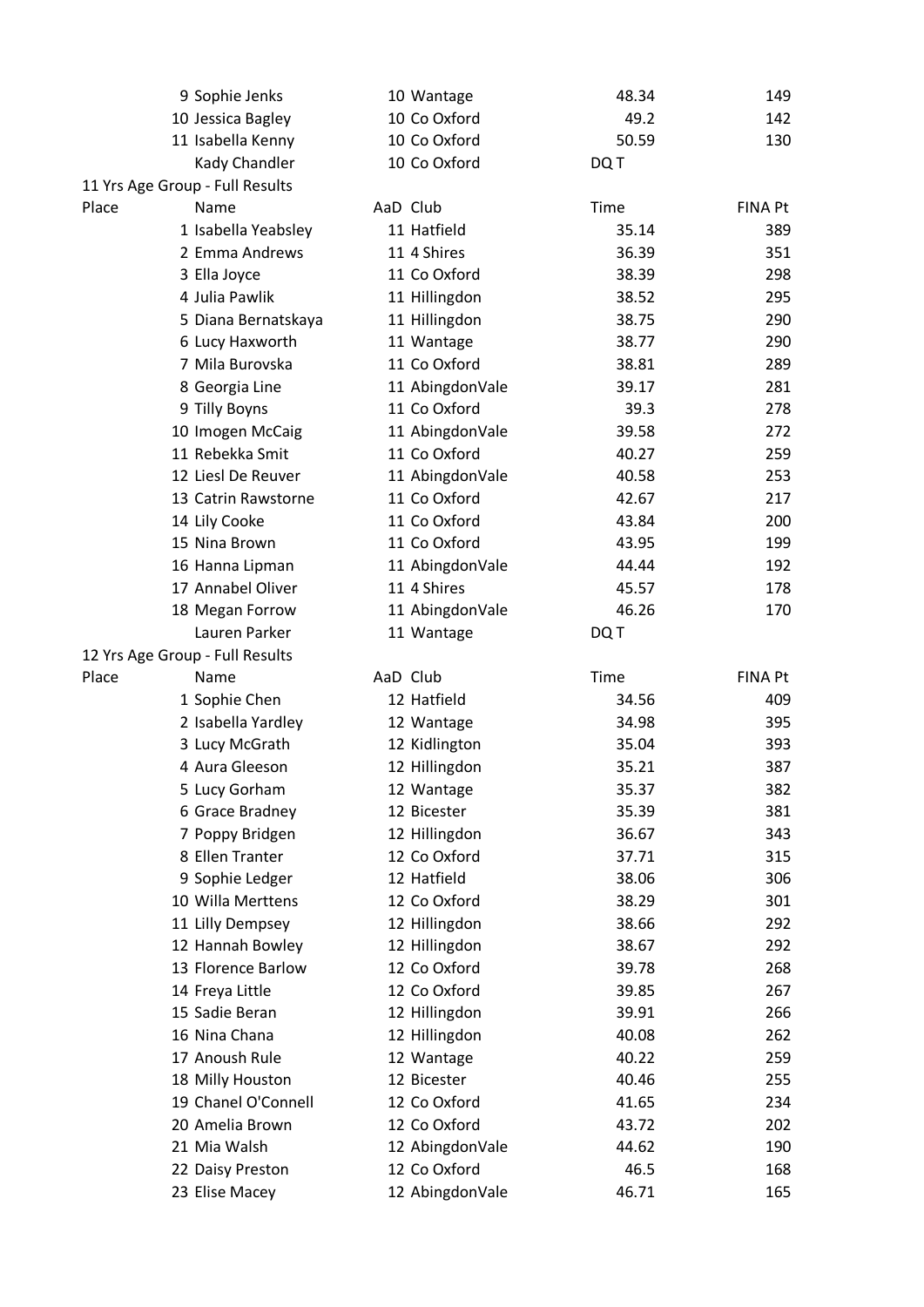|       | Charlotte Kemp                            | 12 Bicester   | <b>DNC</b>  |                |
|-------|-------------------------------------------|---------------|-------------|----------------|
|       | 13 Yrs Age Group - Full Results           |               |             |                |
| Place | Name                                      | AaD Club      | Time        | <b>FINA Pt</b> |
|       | 1 Ellie Lawrence                          | 13 4 Shires   | 32.74       | 481            |
|       | 2 Abby Chapman                            | 13 4 Shires   | 34.96       | 395            |
|       | 3 Francesca Shires                        | 13 Hillingdon | 35.17       | 388            |
|       | 4 Leah Higgins                            | 13 Hillingdon | 36.44       | 349            |
|       | 5 Jessica Surman                          | 13 Wantage    | 36.76       | 340            |
|       | 6 Katelin Cavill                          | 13 Bicester   | 36.8        | 339            |
|       | 7 Tia Falkner                             | 13 Bicester   | 36.93       | 335            |
|       | 8 Caitlin Laverick                        | 13 Bicester   | 37.13       | 330            |
|       | 9 Katie Parsons                           | 13 Kidlington | 37.64       | 317            |
|       | 10 Sophie Georgiou                        | 13 Hatfield   | 38.66       | 292            |
|       | 11 Pangian Ashton                         | 13 Co Oxford  | 39.88       | 266            |
|       | 12 Megan Batty                            | 13 Kidlington | 42.1        | 226            |
|       | Angela Komasiak                           | 13 Hillingdon | <b>DNC</b>  |                |
|       | 14 Yrs Age Group - Full Results           |               |             |                |
| Place | Name                                      | AaD Club      | Time        | <b>FINA Pt</b> |
|       | 1 Jasmine Johnson                         | 14 Co Oxford  | 33.9        | 434            |
|       | 2 Sophie Pannett-Smith                    | 14 Wantage    | 33.94       | 432            |
|       | 3 Rachel Lawrence                         | 14 Bicester   | 35.86       | 366            |
|       | 4 Caitlin Hubbard                         | 14 Hillingdon | 36.56       | 346            |
|       | 5 Anna Hens                               | 14 Co Oxford  | 36.82       | 338            |
|       | 6 Emma Jowett                             | 14 Co Oxford  | 37.51       | 320            |
|       | 15 Yrs Age Group - Full Results           |               |             |                |
| Place | Name                                      | AaD Club      | Time        | <b>FINA Pt</b> |
|       | 1 Tiana Porter                            | 15 Co Oxford  | 32.15       | 509            |
|       | 2 Sophie Ungureanu                        | 15 Hillingdon | 33.33       | 456            |
|       | 3 Shania Wallis                           | 15 4 Shires   | 37.34       | 324            |
|       | 4 Ellie Webb                              | 15 Kidlington | 40.25       | 259            |
|       | 5 Hannah Austen                           | 15 Co Oxford  | 40.84       | 248            |
|       | Sara Mahmmud                              | 15 Hatfield   | DQ T        |                |
|       | 16 Yrs/Over Age Group - Full Results      |               |             |                |
| Place | Name                                      | AaD Club      | Time        | <b>FINA Pt</b> |
|       | 1 Emily Kyle                              | 16 Co Oxford  | 33.83       | 436            |
|       | 2 Ellia Black                             | 17 Wantage    | 34.33       | 418            |
|       | 3 Ellie-May Honour                        | 17 Bicester   | 45.69       | 177            |
|       | Alex Smith                                | 16 4 Shires   | <b>DNC</b>  |                |
|       | EVENT 6 Boys 09 Yrs/Over 50m Breaststroke |               |             |                |
|       | 09 Yrs Age Group - Full Results           |               |             |                |
| Place | Name                                      | AaD Club      | Time        | <b>FINA Pt</b> |
|       | 1 George Prince                           | 9 Hatfield    | 50.56       | 124            |
|       | 2 Faaris Sharif                           | 9 Co Oxford   | 50.68       | 123            |
|       | 3 Tristan Dennis                          | 9 Co Oxford   | 52.93       | 108            |
|       | 4 Hugo Raubitschek-Smith                  | 9 Hatfield    | 54.39       | 100            |
|       | 5 Cameron Middleton                       | 9 Co Oxford   | 54.97       | 96             |
|       | 6 Monty Salmon                            | 9 Co Oxford   | 55.18       | 95             |
|       | 7 Joshua Brown                            | 9 Co Oxford   | 1:09.05     | 48             |
|       | 10 Yrs Age Group - Full Results           |               |             |                |
| Place | Name                                      | AaD Club      | <b>Time</b> | FINA Pt        |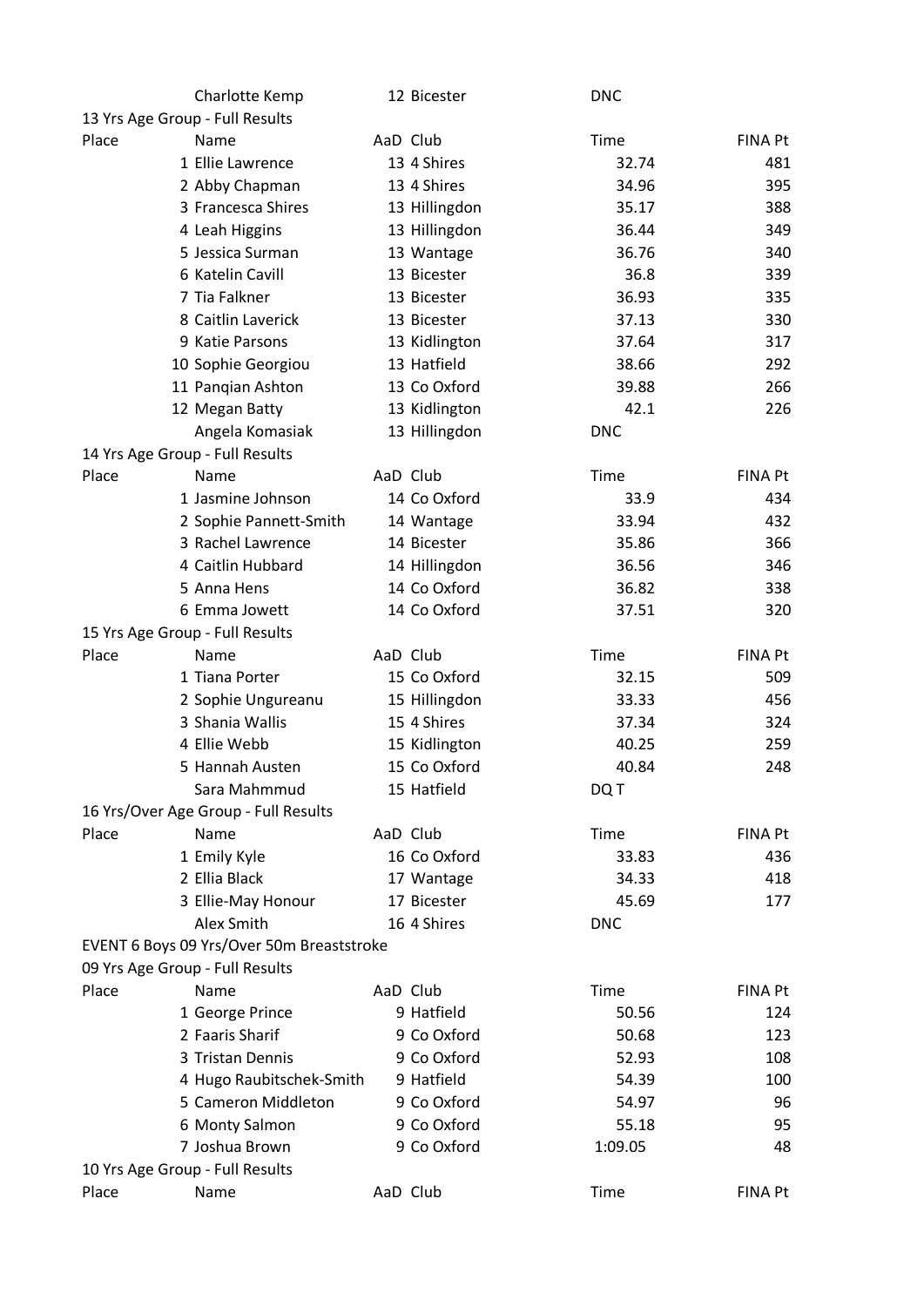|       | 1 Ned Pullen                    | 10 AbingdonVale | 51.31      | 119            |
|-------|---------------------------------|-----------------|------------|----------------|
|       | 2 Joseph Barnard                | 10 4 Shires     | 51.89      | 115            |
|       | 3 Angelos Agko                  | 10 Co Oxford    | 52.03      | 114            |
|       | 4 Jude Prichard                 | 10 Co Oxford    | 54.74      | 98             |
|       | 5 Joshua Jeffrey                | 10 Hatfield     | 55.93      | 92             |
|       | 6 Samuel Jeffrey                | 10 Hatfield     | 56.28      | 90             |
|       | 7 Tobi Lee                      | 10 AbingdonVale | 59.55      | 76             |
|       | Freddie Kemp                    | 10 Bicester     | <b>DNC</b> |                |
|       | Reuben John                     | 10 Co Oxford    | DQ SA      |                |
|       | Dougie Drysdale                 | 10 AbingdonVale | DQ SL      |                |
|       | <b>Salvador Goncalves</b>       | 10 Wantage      | DQ ST      |                |
|       | 11 Yrs Age Group - Full Results |                 |            |                |
| Place | Name                            | AaD Club        | Time       | <b>FINA Pt</b> |
|       | 1 Andrew Tembra                 | 11 Hatfield     | 44.94      | 177            |
|       | 2 Lachlan Middleton             | 11 Co Oxford    | 46.1       | 164            |
|       | 3 Cameron Morgan                | 11 AbingdonVale | 46.49      | 160            |
|       | 4 Kacper Kaniewski              | 11 Hillingdon   | 46.52      | 159            |
|       | 5 Moses Baker                   | 11 Kidlington   | 46.83      | 156            |
|       | 6 Joseph O'Hara                 | 11 Hatfield     | 46.94      | 155            |
|       | 7 Harry Jones                   | 11 Co Oxford    | 49.73      | 130            |
|       | 8 Arsham Abyaneh                | 11 Co Oxford    | 49.77      | 130            |
|       | 9 Alexanda Lee                  | 11 AbingdonVale | 51.52      | 117            |
|       | 12 Yrs Age Group - Full Results |                 |            |                |
| Place | Name                            | AaD Club        | Time       | <b>FINA Pt</b> |
|       | 1 Alex Austin                   | 12 Hillingdon   | 38.05      | 292            |
|       | 2 Jonty Wright                  | 12 AbingdonVale | 41.97      | 217            |
|       | 3 Leo Jayakody                  | 12 Bicester     | 42.92      | 203            |
|       | 4 Charlie Wing Yat Lo           | 12 Hillingdon   | 44.84      | 178            |
|       | 5 Tim Walker                    | 12 Bicester     | 46.54      | 159            |
|       | 6 James Brooks                  | 12 Co Oxford    | 48.13      | 144            |
|       | 7 Christopher Skelton           | 12 Co Oxford    | 48.46      | 141            |
|       | 8 Alfie Bone                    | 12 Co Oxford    | 48.77      | 138            |
|       | 9 William Healey                | 12 Co Oxford    | 48.99      | 136            |
|       | 13 Yrs Age Group - Full Results |                 |            |                |
| Place | Name                            | AaD Club        | Time       | <b>FINA Pt</b> |
|       | 1 Jamie Conway                  | 13 Co Oxford    | 36.5       | 331            |
|       | 2 Morgan Smith                  | 13 Co Oxford    | 36.67      | 326            |
|       | 3 Louis Bushby                  | 13 4 Shires     | 37.58      | 303            |
|       | 4 Joseph James                  | 13 Wantage      | 38.55      | 281            |
|       | 5 Diego Bravo                   | 13 Co Oxford    | 39.91      | 253            |
|       | 6 Stan Prichard                 | 13 Co Oxford    | 42.07      | 216            |
|       | 7 Michael Cadle                 | 13 Bicester     | 45.52      | 170            |
|       | Jonathan Pannett-Smith          | 13 Wantage      | <b>DNC</b> |                |
|       | 14 Yrs Age Group - Full Results |                 |            |                |
| Place | Name                            | AaD Club        | Time       | <b>FINA Pt</b> |
|       | 1 Jordan Hui                    | 14 Hillingdon   | 35.55      | 358            |
|       | 2 Logan Bryan                   | 14 Co Oxford    | 37.87      | 296            |
|       | 3 William Huddleston            | 14 4 Shires     | 39.11      | 269            |
|       | 4 Thomas Johnson                | 14 Kidlington   | 42.23      | 213            |
|       | Adam Few                        | 14 Hillingdon   | <b>DNC</b> |                |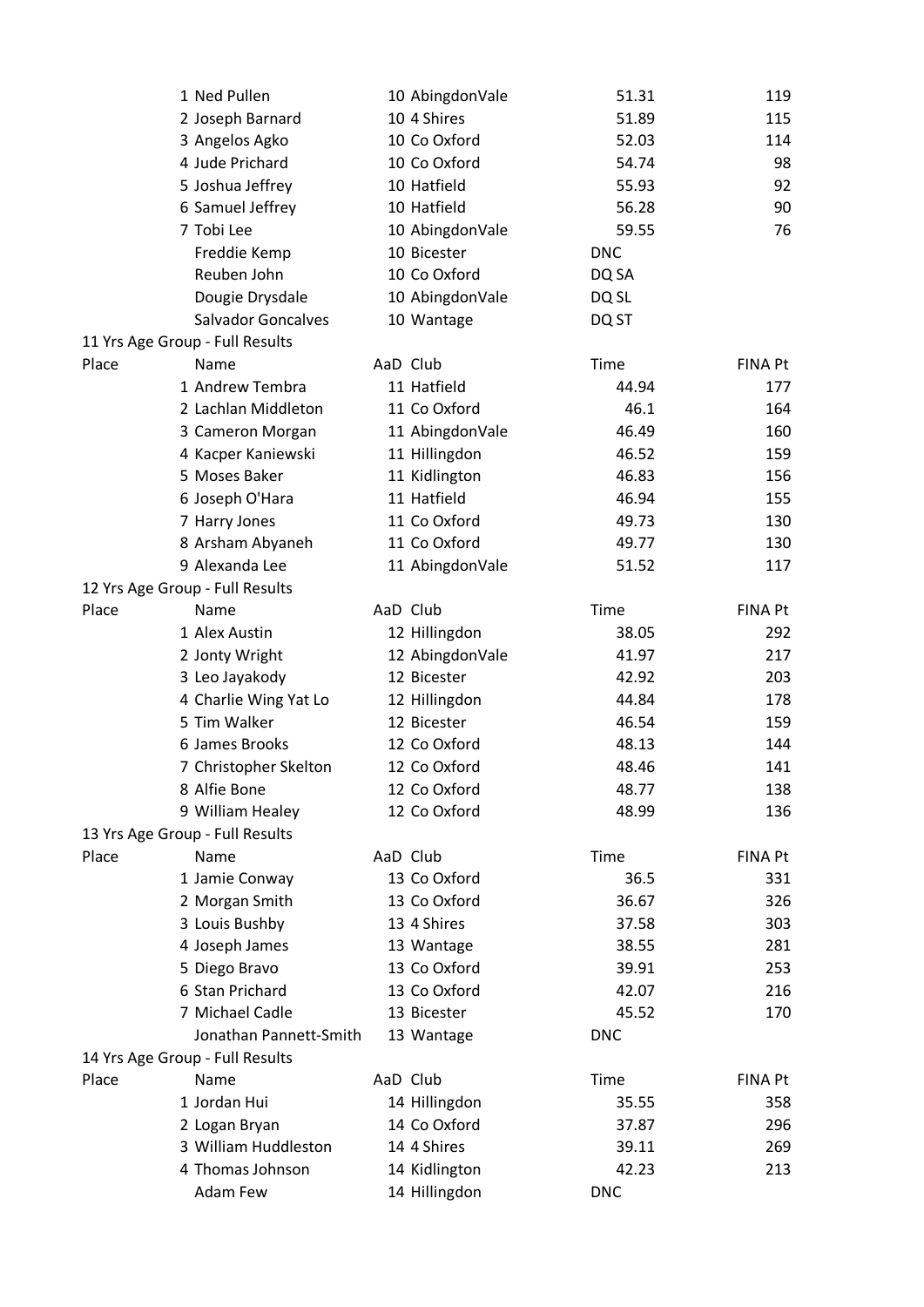|       | 15 Yrs Age Group - Full Results             |                 |            |                |
|-------|---------------------------------------------|-----------------|------------|----------------|
| Place | Name                                        | AaD Club        | Time       | FINA Pt        |
|       | 1 Freddie James                             | 15 Wantage      | 34.96      | 376            |
|       | Alexander Pryce                             | 15 Bicester     | <b>DNC</b> |                |
|       | Luca Soleil-Arnephy                         | 15 Bicester     | <b>DNC</b> |                |
|       | 16 Yrs/Over Age Group - Full Results        |                 |            |                |
| Place | Name                                        | AaD Club        | Time       | FINA Pt        |
|       | 1 Joseph McLean                             | 17 Co Oxford    | 32.64      | 462            |
|       | 2 James Camden                              | 16 Wantage      | 33.85      | 415            |
|       | 3 Benjamen Inness                           | 16 Bicester     | 34.81      | 381            |
|       | 4 Max Boyns                                 | 16 Co Oxford    | 37.12      | 314            |
|       | EVENT 7 Girls 10 Yrs/Over 100m Breaststroke |                 |            |                |
|       | 10 Yrs Age Group - Full Results             |                 |            |                |
| Place | Name                                        | AaD Club        | Time       | <b>FINA Pt</b> |
|       | 1 Malika De Alwis                           | 10 Hillingdon   | 1:38.77    | 251            |
|       | 2 Eleni Ioannou                             | 10 Co Oxford    | 1:41.37    | 232            |
|       | 3 Abbie Hackworth                           | 10 Hatfield     | 1:46.05    | 203            |
|       | 4 Katie York                                | 10 Kidlington   | 1:48.02    | 192            |
|       | 5 Emma Sherwood                             | 10 Co Oxford    | 1:48.74    | 188            |
|       | 6 Jessica Bagley                            | 10 Co Oxford    | 1:48.96    | 187            |
|       | 7 Kady Chandler                             | 10 Co Oxford    | 1:50.82    | 178            |
|       | 8 Hannah Cushion                            | 10 Hatfield     | 1:51.34    | 175            |
|       | 9 Holly McLellan                            | 10 Bicester     | 1:53.10    | 167            |
|       | 10 Sophie Jenks                             | 10 Wantage      | 1:56.16    | 154            |
|       | 11 Isabella Kenny                           | 10 Co Oxford    | 2:01.94    | 133            |
|       | 12 Allison Gannon                           | 10 Co Oxford    | 2:04.54    | 125            |
|       | 13 Anna Donskikh                            | 10 Co Oxford    | 2:10.83    | 108            |
|       | 11 Yrs Age Group - Full Results             |                 |            |                |
| Place | Name                                        | AaD Club        | Time       | FINA Pt        |
|       | 1 Lily Brabbin                              | 11 Co Oxford    | 1:25.36    | 389            |
|       | 2 Isabella Yeabsley                         | 11 Hatfield     | 1:32.45    | 306            |
|       | 3 Nina Brown                                | 11 Co Oxford    | 1:34.78    | 284            |
|       | 4 Gabriella Neal                            | 11 Hillingdon   | 1:36.84    | 267            |
|       | 5 Elliot Dandy-Minto                        | 11 Co Oxford    | 1:37.22    | 263            |
|       | 6 Ella Joyce                                | 11 Co Oxford    | 1:39.35    | 247            |
|       | 7 Diana Bernatskaya                         | 11 Hillingdon   | 1:41.19    | 234            |
|       | 8 Robyn Hartley                             | 11 Hatfield     | 1:41.91    | 229            |
|       | 9 Tilly Boyns                               | 11 Co Oxford    | 1:42.41    | 225            |
|       | 10 Liesl De Reuver                          | 11 AbingdonVale | 1:44.68    | 211            |
|       | 11 Imogen McCaig                            | 11 AbingdonVale | 1:46.82    | 198            |
|       | 12 Hanna Lipman                             | 11 AbingdonVale | 1:47.18    | 196            |
|       | 13 Julia Pawlik                             | 11 Hillingdon   | 1:49.01    | 187            |
|       | 14 Megan Forrow                             | 11 AbingdonVale | 1:53.51    | 165            |
|       | 15 Lily Cooke                               | 11 Co Oxford    | 1:55.89    | 155            |
|       | Mila Burovska                               | 11 Co Oxford    | DQ ST      |                |
|       | 12 Yrs Age Group - Full Results             |                 |            |                |
| Place | Name                                        | AaD Club        | Time       | <b>FINA Pt</b> |
|       | 1 Ayanna Fulga                              | 12 Co Oxford    | 1:25.12    | 393            |
|       | 2 Poppy Bridgen                             | 12 Hillingdon   | 1:26.04    | 380            |
|       | 3 Aura Gleeson                              | 12 Hillingdon   | 1:26.48    | 374            |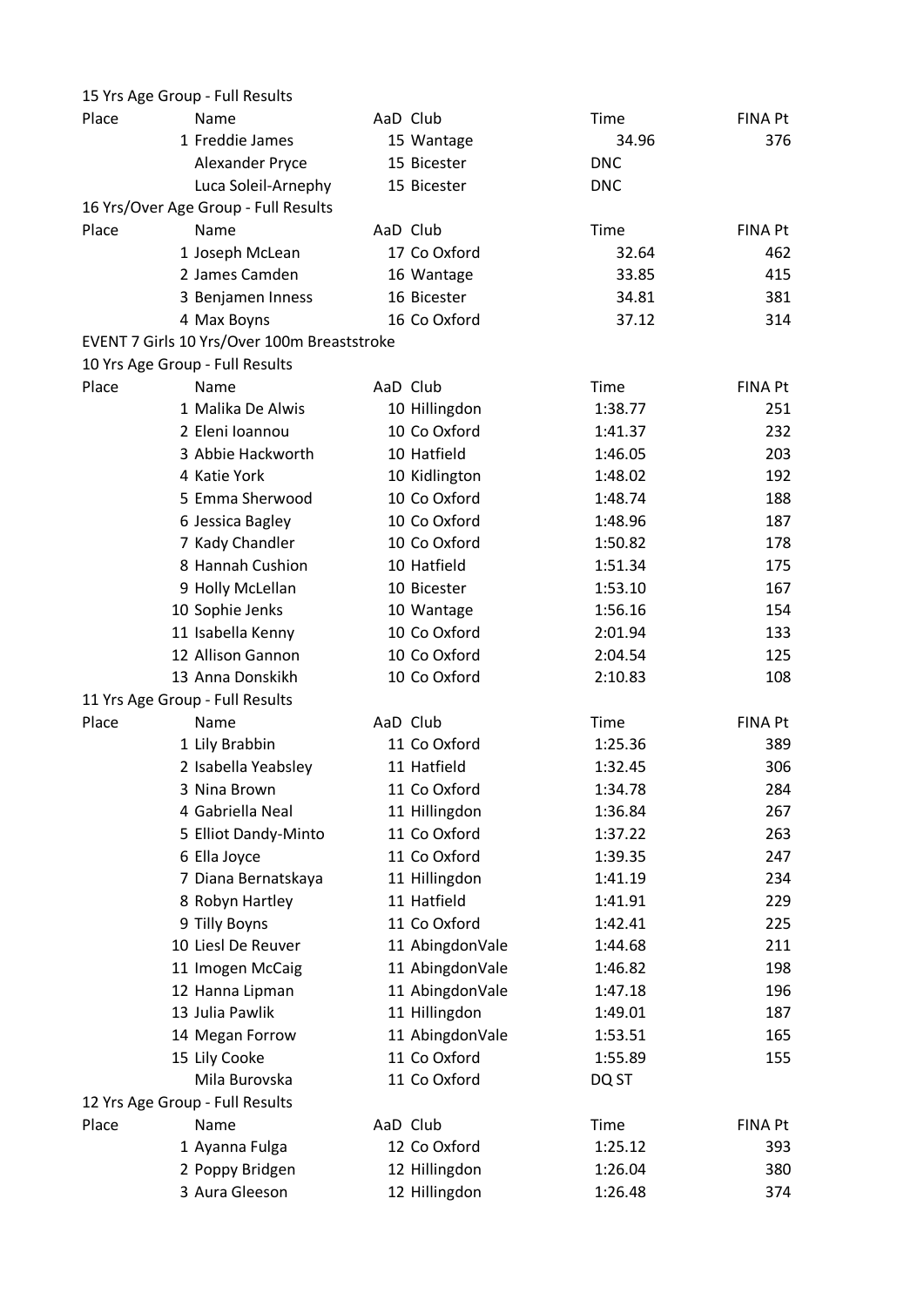|       | 4 Isabella Yardley                   |          | 12 Wantage      | 1:29.83    | 334            |
|-------|--------------------------------------|----------|-----------------|------------|----------------|
|       | 5 Stefania McGowan                   |          | 12 Hillingdon   | 1:30.01    | 332            |
|       | 6 Harriet Gower                      |          | 12 Bicester     | 1:31.08    | 320            |
|       | 7 Iona McLellan                      |          | 12 Bicester     | 1:31.33    | 318            |
|       | 8 Ellen Tranter                      |          | 12 Co Oxford    | 1:32.07    | 310            |
|       | 9 Lucy Gorham                        |          | 12 Wantage      | 1:33.09    | 300            |
|       | 10 Megan Peake                       |          | 12 Co Oxford    | 1:34.24    | 289            |
|       | 11 Lilly Dempsey                     |          | 12 Hillingdon   | 1:35.55    | 277            |
|       | 12 Florence Barlow                   |          | 12 Co Oxford    | 1:39.31    | 247            |
|       | 13 Milly Houston                     |          | 12 Bicester     | 1:41.68    | 230            |
|       | 14 Amelia Brown                      |          | 12 Co Oxford    | 1:42.36    | 226            |
|       | 15 Freya Little                      |          | 12 Co Oxford    | 1:43.07    | 221            |
|       | 16 Mia Walsh                         |          | 12 AbingdonVale | 1:43.61    | 218            |
|       | 17 Elise Macey                       |          | 12 AbingdonVale | 1:43.65    | 217            |
|       | 18 Nina Chana                        |          | 12 Hillingdon   | 1:43.79    | 216            |
|       | 19 Sadie Beran                       |          | 12 Hillingdon   | 1:44.43    | 212            |
|       | 20 Chanel O'Connell                  |          | 12 Co Oxford    | 1:51.81    | 173            |
|       | 21 Daisy Preston                     |          | 12 Co Oxford    | 1:53.28    | 166            |
|       | Georgia Usher                        |          | 12 Bicester     | DQ ST      |                |
|       | 13 Yrs Age Group - Full Results      |          |                 |            |                |
| Place | Name                                 | AaD Club |                 | Time       | <b>FINA Pt</b> |
|       | 1 Lara Mills                         |          | 13 Co Oxford    | 1:21.85    | 442            |
|       | 2 Ellie Lawrence                     |          | 13 4 Shires     | 1:22.13    | 437            |
|       | 3 Katie Parsons                      |          | 13 Kidlington   | 1:24.18    | 406            |
|       | 4 Bruna Rebelo                       |          | 13 Hatfield     | 1:25.07    | 393            |
|       | 5 Katie Jeffrey                      |          | 13 Hatfield     | 1:28.36    | 351            |
|       | 6 Francesca Shires                   |          | 13 Hillingdon   | 1:28.56    | 349            |
|       | 7 Leah Hawtin                        |          | 13 4 Shires     | 1:29.01    | 343            |
|       | 8 Sophie Georgiou                    |          | 13 Hatfield     | 1:31.07    | 321            |
|       | 9 Ria Askew                          |          | 13 Hillingdon   | 1:31.31    | 318            |
|       | 10 Leah Higgins                      |          | 13 Hillingdon   | 1:38.54    | 253            |
|       | 11 Panqian Ashton                    |          | 13 Co Oxford    | 1:39.36    | 247            |
|       | 12 Megan Batty                       |          | 13 Kidlington   | 1:43.48    | 218            |
|       | 13 Joanna Wraith                     |          | 13 Co Oxford    | 1:49.12    | 186            |
|       | Megan Smit                           |          | 13 Co Oxford    | <b>DNC</b> |                |
|       | 14 Yrs Age Group - Full Results      |          |                 |            |                |
| Place | Name                                 | AaD Club |                 | Time       | <b>FINA Pt</b> |
|       | 1 Isobel McInnes                     |          | 14 Wantage      | 1:20.85    | 458            |
|       | 2 Madeline Powell                    |          | 14 Co Oxford    | 1:21.68    | 445            |
|       | 3 Caitlin Hubbard                    |          | 14 Hillingdon   | 1:31.38    | 317            |
|       | 4 Anna Hens                          |          | 14 Co Oxford    | 1:34.58    | 286            |
|       | 15 Yrs Age Group - Full Results      |          |                 |            |                |
| Place | Name                                 | AaD Club |                 | Time       | <b>FINA Pt</b> |
|       | 1 Zoe Coombs                         |          | 15 Co Oxford    | 1:20.03    | 473            |
|       | 2 Sara Mahmmud                       |          | 15 Hatfield     | 1:22.31    | 434            |
|       | 3 Sophie Ungureanu                   |          | 15 Hillingdon   | 1:26.10    | 379            |
|       | 16 Yrs/Over Age Group - Full Results |          |                 |            |                |
| Place | Name                                 | AaD Club |                 | Time       | <b>FINA Pt</b> |
|       | 1 Chelsea Beahan                     |          | 17 Kidlington   | 1:15.99    | 552            |
|       | 2 Ellia Black                        |          | 17 Wantage      | 1:24.48    | 402            |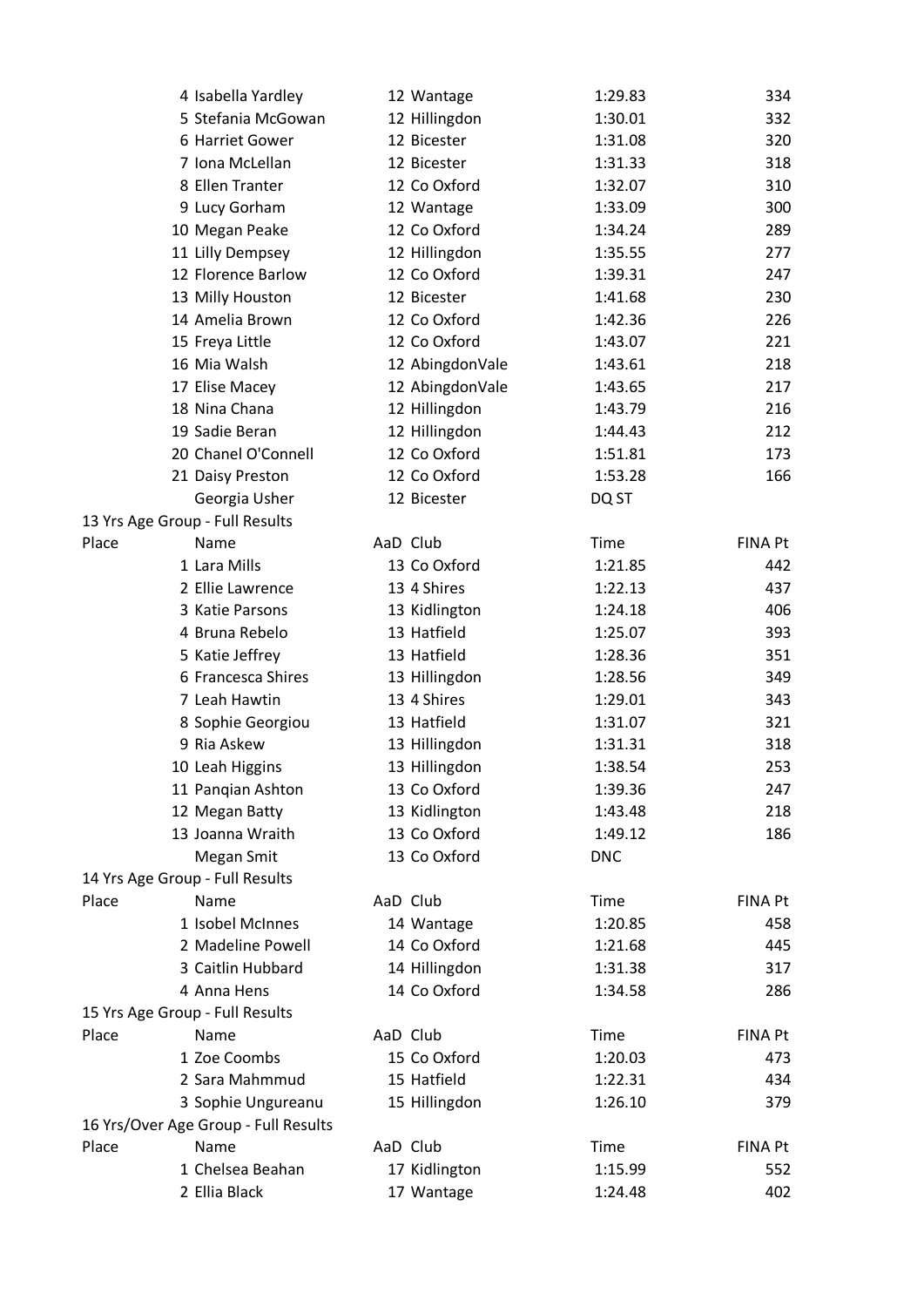|       | Alex Smith                                   | 16 4 Shires   | <b>DNC</b> |                |
|-------|----------------------------------------------|---------------|------------|----------------|
|       | EVENT 8 Boys 10 Yrs/Over 100m Butterfly      |               |            |                |
|       | 10 Yrs Age Group - Full Results              |               |            |                |
| Place | Name                                         | AaD Club      | Time       | <b>FINA Pt</b> |
|       | 1 Joel Pietersen                             | 10 Hatfield   | 1:31.94    | 146            |
|       | 2 Samuel Jeffrey                             | 10 Hatfield   | 1:50.29    | 84             |
|       | 11 Yrs Age Group - Full Results              |               |            |                |
| Place | Name                                         | AaD Club      | Time       | <b>FINA Pt</b> |
|       | 1 Lachlan Middleton                          | 11 Co Oxford  | 1:20.56    | 217            |
|       | 2 Rohan Phillips                             | 11 Hillingdon | 1:23.82    | 193            |
|       | 3 Cub Maddison                               | 11 Hatfield   | 1:24.53    | 188            |
|       | 4 Edgar Stepliuk                             | 11 Wantage    | 1:28.29    | 165            |
|       | 5 Ethan Bird                                 | 11 Co Oxford  | 1:31.21    | 149            |
|       | 6 Zachary Powell                             | 11 Co Oxford  | 1:35.64    | 129            |
|       | 12 Yrs Age Group - Full Results              |               |            |                |
| Place | Name                                         | AaD Club      | Time       | <b>FINA Pt</b> |
|       | 1 Alex Austin                                | 12 Hillingdon | 1:13.18    | 290            |
|       | 2 Christopher Skelton                        | 12 Co Oxford  | 1:17.31    | 245            |
|       | 3 Andrew Taylor                              | 12 Co Oxford  | 1:19.73    | 224            |
|       | 4 James Brooks                               | 12 Co Oxford  | 1:31.59    | 147            |
|       | 5 William Healey                             | 12 Co Oxford  | 1:44.67    | 99             |
|       | 13 Yrs Age Group - Full Results              |               |            |                |
| Place | Name                                         | AaD Club      | Time       | <b>FINA Pt</b> |
|       | 1 Charles Pauling                            | 13 Co Oxford  | 1:12.66    | 296            |
|       | 2 Christopher Littleton                      | 13 Bicester   | 1:13.54    | 285            |
|       | 3 Jamie Conway                               | 13 Co Oxford  | 1:13.85    | 282            |
|       | 4 Diego Bravo                                | 13 Co Oxford  | 1:13.96    | 280            |
|       | 5 Joseph James                               | 13 Wantage    | 1:14.85    | 271            |
|       | 6 Ralph (Freddie) Cooke                      | 13 Co Oxford  | 1:15.77    | 261            |
|       | 7 Adam Bennett                               | 13 Hillingdon | 1:20.34    | 219            |
|       | 8 Shaun Tobin                                | 13 Hillingdon | 1:23.36    | 196            |
|       | 9 Michael Cadle                              | 13 Bicester   | 1:39.43    | 115            |
|       | Sean Lock                                    | 13 Bicester   | <b>DNC</b> |                |
|       | 14 Yrs Age Group - Full Results              |               |            |                |
| Place | Name                                         | AaD Club      | Time       | <b>FINA Pt</b> |
|       | 1 Logan Bryan                                | 14 Co Oxford  | 1:10.64    | 322            |
|       | 2 Jordan Hui                                 | 14 Hillingdon | 1:15.45    | 264            |
|       | <b>Adam Few</b>                              | 14 Hillingdon | <b>DNC</b> |                |
|       | 15 Yrs Age Group - Full Results              |               |            |                |
| Place | Name                                         | AaD Club      | Time       | <b>FINA Pt</b> |
|       | 1 Freddie James                              | 15 Wantage    | 1:03.72    | 439            |
|       | <b>Matthew Thornley</b>                      | 15 Bicester   | <b>DNC</b> |                |
|       |                                              |               |            |                |
| Place | 16 Yrs/Over Age Group - Full Results<br>Name | AaD Club      | Time       |                |
|       |                                              |               |            | FINA Pt        |
|       | 1 Christopher Wood                           | 18 Co Oxford  | 59.38      | 542            |
|       | 2 Max Underwood                              | 16 Co Oxford  | 1:00.74    | 507            |
|       | 3 James Camden                               | 16 Wantage    | 1:01.66    | 484            |
|       | 4 James Austen                               | 17 Co Oxford  | 1:08.32    | 356            |
|       | 5 Christopher Currie                         | 23 Co Oxford  | 1:24.93    | 185            |
|       | EVENT 9 Girls 09 Yrs/Over 200m IM            |               |            |                |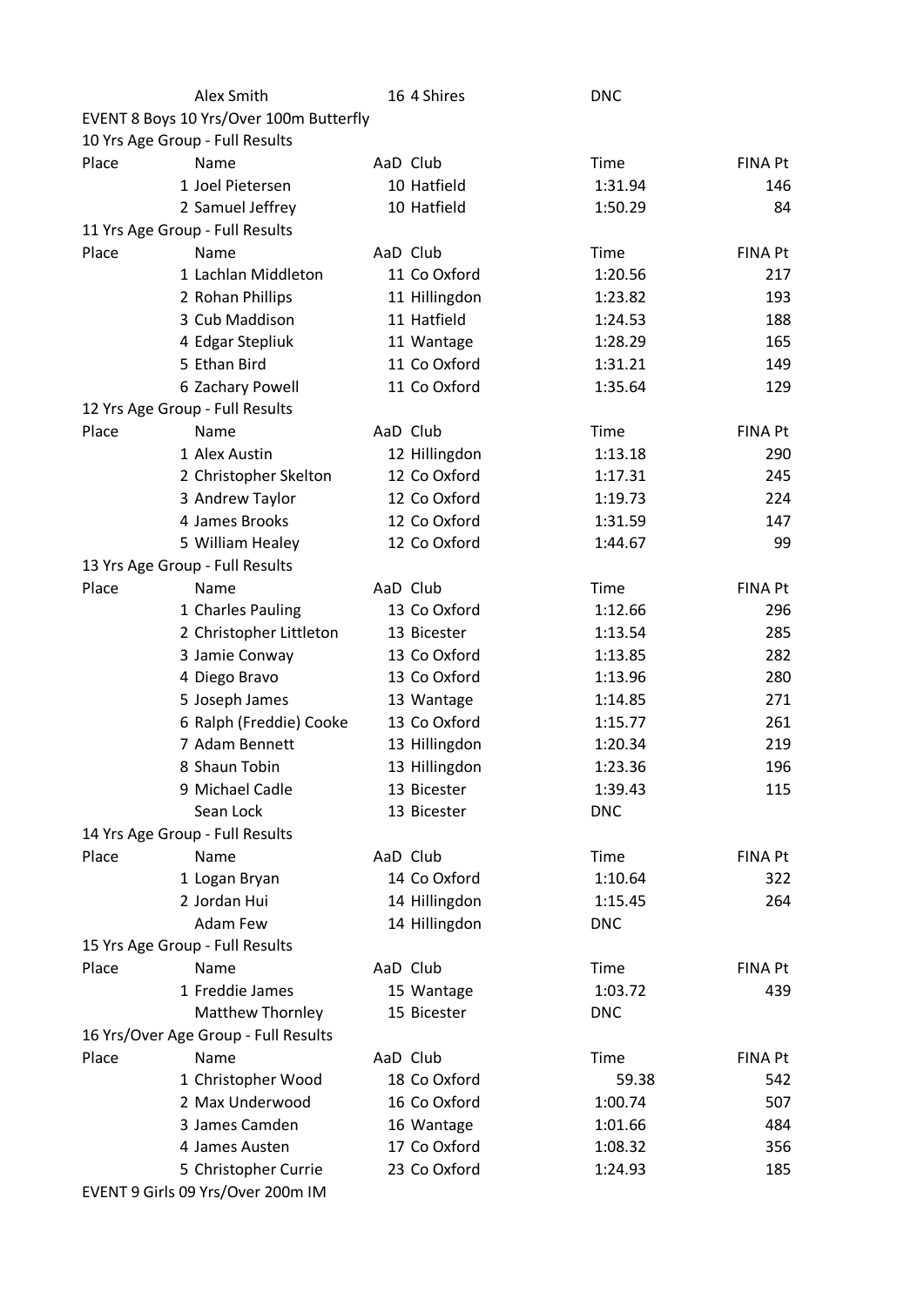|       | 09 Yrs Age Group - Full Results |                 |             |                |
|-------|---------------------------------|-----------------|-------------|----------------|
| Place | Name                            | AaD Club        | <b>Time</b> | <b>FINA Pt</b> |
|       | 1 Zofia Conway                  | 9 Co Oxford     | 3:19.63     | 227            |
|       | 2 Sophie Wann                   | 9 Wantage       | 3:24.79     | 210            |
|       | 3 Scarlett Shorter              | 9 Co Oxford     | 3:40.12     | 169            |
|       | <b>Emilia Harding</b>           | 9 AbingdonVale  | DQ ST       |                |
|       | 10 Yrs Age Group - Full Results |                 |             |                |
| Place | Name                            | AaD Club        | Time        | <b>FINA Pt</b> |
|       | 1 Eleni Ioannou                 | 10 Co Oxford    | 3:15.89     | 240            |
|       | 2 Ruby Smith                    | 10 AbingdonVale | 3:23.73     | 214            |
|       | Jessica Bagley                  | 10 Co Oxford    | DQ T        |                |
|       | 11 Yrs Age Group - Full Results |                 |             |                |
| Place | Name                            | AaD Club        | Time        | <b>FINA Pt</b> |
|       | 1 Juliet Anthony                | 11 Co Oxford    | 2:53.51     | 346            |
|       | 2 Isabella Yeabsley             | 11 Hatfield     | 2:53.72     | 345            |
|       | 3 Kayla Van Zyl                 | 11 Hillingdon   | 2:55.13     | 336            |
|       | 4 Emma Andrews                  | 11 4 Shires     | 3:00.75     | 306            |
|       | 5 Rebekka Smit                  | 11 Co Oxford    | 3:01.47     | 302            |
|       | 6 Lucy Haxworth                 | 11 Wantage      | 3:03.14     | 294            |
|       | 7 Isla Bohannon                 | 11 Bicester     | 3:06.10     | 280            |
|       | 8 Ella Joyce                    | 11 Co Oxford    | 3:09.27     | 266            |
|       | 9 Julia Pawlik                  | 11 Hillingdon   | 3:12.64     | 253            |
|       | 10 Anika Bisaria                | 11 Hillingdon   | 3:13.69     | 249            |
|       | 11 Mila Burovska                | 11 Co Oxford    | 3:13.70     | 248            |
|       | 12 Nina Brown                   | 11 Co Oxford    | 3:15.85     | 240            |
|       | 13 Georgia Line                 | 11 AbingdonVale | 3:17.01     | 236            |
|       | 14 Imogen Duffen                | 11 Co Oxford    | 3:18.41     | 231            |
|       | 15 Robyn Hartley                | 11 Hatfield     | 3:32.14     | 189            |
|       | 16 Lily Cooke                   | 11 Co Oxford    | 3:46.35     | 156            |
|       | Imogen McCaig                   | 11 AbingdonVale | DQ T        |                |
|       | Lauren Parker                   | 11 Wantage      | DQ T        |                |
|       | 12 Yrs Age Group - Full Results |                 |             |                |
| Place | Name                            | AaD Club        | Time        | <b>FINA Pt</b> |
|       | 1 Ellen Bagley                  | 12 Co Oxford    | 2:43.13     | 416            |
|       | 2 Stefania McGowan              | 12 Hillingdon   | 2:45.52     | 399            |
|       | 3 Megan Peake                   | 12 Co Oxford    | 2:47.45     | 385            |
|       | 4 Aura Gleeson                  | 12 Hillingdon   | 2:47.66     | 383            |
|       | 5 Lucy McGrath                  | 12 Kidlington   | 2:48.31     | 379            |
|       | 6 Willa Merttens                | 12 Co Oxford    | 2:51.27     | 360            |
|       | 7 Grace Bradney                 | 12 Bicester     | 2:52.34     | 353            |
|       | 8 Lucy Gorham                   | 12 Wantage      | 2:52.71     | 351            |
|       | 9 Sophie Chen                   | 12 Hatfield     | 2:55.01     | 337            |
|       | 10 Georgia Usher                | 12 Bicester     | 2:55.37     | 335            |
|       | 11 Ellen Tranter                | 12 Co Oxford    | 2:56.07     | 331            |
|       | 12 Sophie Ledger                | 12 Hatfield     | 2:58.43     | 318            |
|       | 13 Harriet Gower                | 12 Bicester     | 3:02.17     | 299            |
|       | 14 Lilly Dempsey                | 12 Hillingdon   | 3:02.94     | 295            |
|       | 15 Anoush Rule                  | 12 Wantage      | 3:03.48     | 292            |
|       | 16 Nina Chana                   | 12 Hillingdon   | 3:14.91     | 244            |
|       | Hannah Bowley                   | 12 Hillingdon   | DQ SL       |                |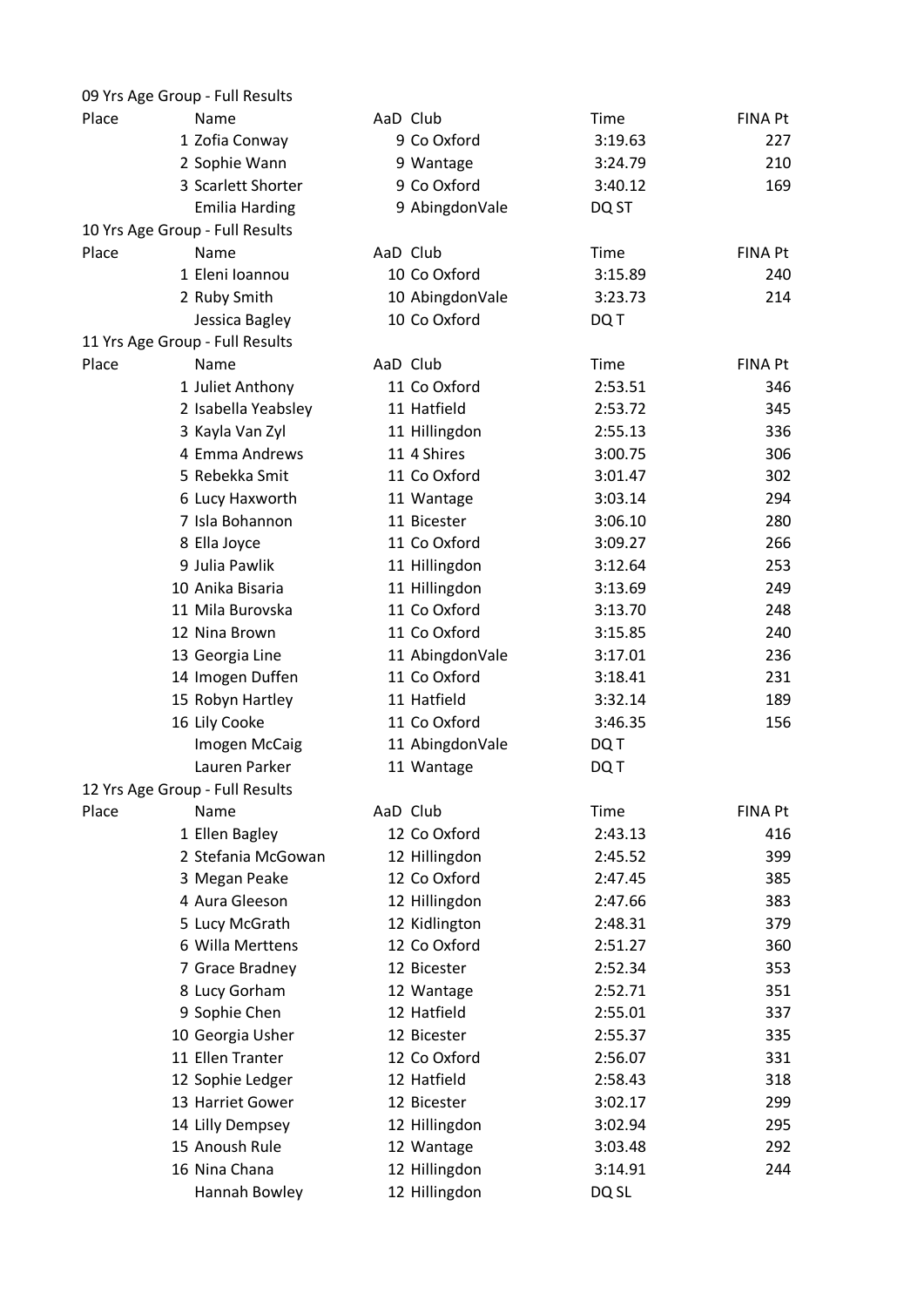|       | 13 Yrs Age Group - Full Results          |                 |             |                |
|-------|------------------------------------------|-----------------|-------------|----------------|
| Place | Name                                     | AaD Club        | <b>Time</b> | FINA Pt        |
|       | 1 Illizane Pinfold                       | 13 Co Oxford    | 2:32.42     | 511            |
|       | 2 Tia Falkner                            | 13 Bicester     | 2:43.18     | 416            |
|       | 3 Jessica Keogh                          | 13 Hatfield     | 2:43.51     | 413            |
|       | 4 Leah Hawtin                            | 13 4 Shires     | 2:44.32     | 407            |
|       | 5 Bruna Rebelo                           | 13 Hatfield     | 2:45.24     | 401            |
|       | 6 Ria Askew                              | 13 Hillingdon   | 2:45.29     | 400            |
|       | 7 Abby Chapman                           | 13 4 Shires     | 2:46.03     | 395            |
|       | 8 Francesca Shires                       | 13 Hillingdon   | 2:46.41     | 392            |
|       | 9 Caitlin Hartley                        | 13 Hatfield     | 2:50.38     | 365            |
|       | 10 Katie Jeffrey                         | 13 Hatfield     | 2:51.20     | 360            |
|       | 11 Caitlin Laverick                      | 13 Bicester     | 2:52.94     | 349            |
|       | 12 Katie Parsons                         | 13 Kidlington   | 2:53.97     | 343            |
|       | 13 Katelin Cavill                        | 13 Bicester     | 2:57.97     | 321            |
|       | 14 Panqian Ashton                        | 13 Co Oxford    | 3:00.88     | 305            |
|       | 15 Lily Mason                            | 13 Wantage      | 3:23.99     | 213            |
|       | 16 Joanna Wraith                         | 13 Co Oxford    | 3:25.09     | 209            |
|       | Leah Higgins                             | 13 Hillingdon   | DQ T        |                |
|       | 14 Yrs Age Group - Full Results          |                 |             |                |
| Place | Name                                     | AaD Club        | <b>Time</b> | <b>FINA Pt</b> |
|       | 1 Madeline Powell                        | 14 Co Oxford    | 2:32.97     | 505            |
|       | 2 Jasmine Johnson                        | 14 Co Oxford    | 2:40.18     | 440            |
|       | 3 Sophie Pannett-Smith                   | 14 Wantage      | 2:46.10     | 394            |
|       | 4 Caitlin Hubbard                        | 14 Hillingdon   | 2:47.97     | 381            |
|       | 5 Rachel Lawrence                        | 14 Bicester     | 2:49.86     | 369            |
|       | 15 Yrs Age Group - Full Results          |                 |             |                |
| Place | Name                                     | AaD Club        | Time        | <b>FINA Pt</b> |
|       | 1 Zoe Coombs                             | 15 Co Oxford    | 2:36.73     | 470            |
|       | 16 Yrs/Over Age Group - Full Results     |                 |             |                |
| Place | Name                                     | AaD Club        | <b>Time</b> | FINA Pt        |
|       | 1 Chelsea Beahan                         | 17 Kidlington   | 2:39.29     | 447            |
|       | EVENT 10 Boys 09 Yrs/Over 50m Backstroke |                 |             |                |
|       | 09 Yrs Age Group - Full Results          |                 |             |                |
| Place | Name                                     | AaD Club        | Time        | FINA Pt        |
|       | 1 George Prince                          | 9 Hatfield      | 43          | 137            |
|       | 2 Faaris Sharif                          | 9 Co Oxford     | 43.81       | 130            |
|       | 3 Hugo Raubitschek-Smith                 | 9 Hatfield      | 43.92       | 129            |
|       | 4 Tristan Dennis                         | 9 Co Oxford     | 44.61       | 123            |
|       | 5 Monty Salmon                           | 9 Co Oxford     | 45.06       | 119            |
|       | 6 Dylan Palmer-Weight                    | 9 Co Oxford     | 49.94       | 88             |
|       | 7 Cameron Middleton                      | 9 Co Oxford     | 50.62       | 84             |
|       | 10 Yrs Age Group - Full Results          |                 |             |                |
| Place | Name                                     | AaD Club        | Time        | <b>FINA Pt</b> |
|       | 1 Ned Pullen                             | 10 AbingdonVale | 41.82       | 149            |
|       | 2 Dougie Drysdale                        | 10 AbingdonVale | 42.58       | 142            |
|       | 3 Joseph Barnard                         | 10 4 Shires     | 43.29       | 135            |
|       | 4 Angelos Agko                           | 10 Co Oxford    | 43.74       | 131            |
|       | 5 Samuel Jeffrey                         | 10 Hatfield     | 45.14       | 119            |
|       | 6 Salvador Goncalves                     | 10 Wantage      | 49.72       | 89             |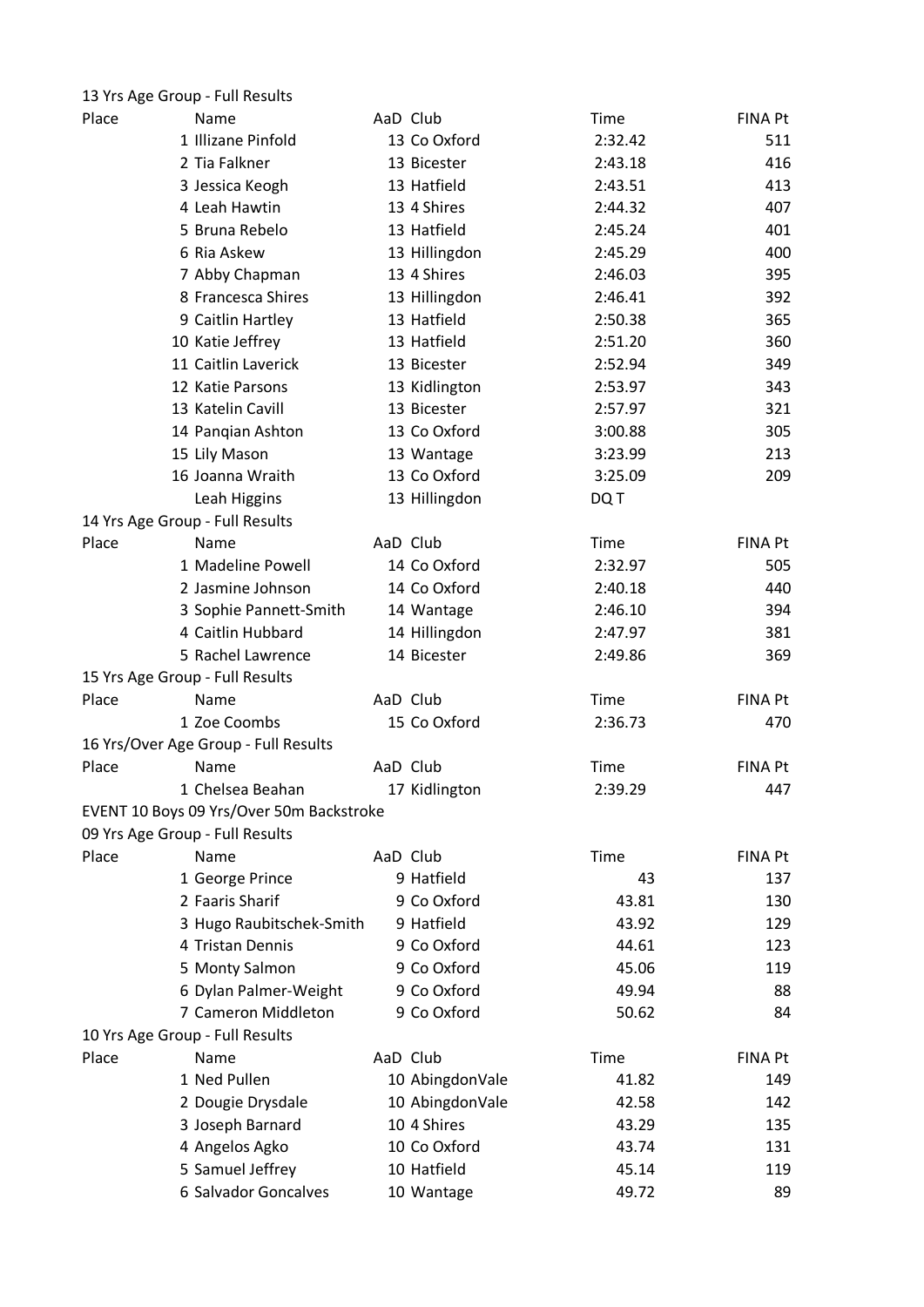|       | 7 Tobi Lee                      | 10 AbingdonVale | 50.56      | 84             |
|-------|---------------------------------|-----------------|------------|----------------|
|       | 8 Jude Prichard                 | 10 Co Oxford    | 51.17      | 81             |
|       | 9 Reuben John                   | 10 Co Oxford    | 53.5       | 71             |
|       | Freddie Kemp                    | 10 Bicester     | <b>DNC</b> |                |
|       | Mathew Enever                   | 10 Hatfield     | <b>DNC</b> |                |
|       | Joshua Jeffrey                  | 10 Hatfield     | DQ T       |                |
|       | 11 Yrs Age Group - Full Results |                 |            |                |
| Place | Name                            | AaD Club        | Time       | <b>FINA Pt</b> |
|       | 1 Matthew Critchley             | 11 Co Oxford    | 40         | 171            |
|       | 2 Joseph O'Hara                 | 11 Hatfield     | 40.16      | 169            |
|       | 3 Cub Maddison                  | 11 Hatfield     | 40.79      | 161            |
|       | 4 Cameron Morgan                | 11 AbingdonVale | 41.69      | 151            |
|       | 5 Zachary Powell                | 11 Co Oxford    | 42.09      | 147            |
|       | 6 Kacper Kaniewski              | 11 Hillingdon   | 42.31      | 144            |
|       | 7 Arsham Abyaneh                | 11 Co Oxford    | 44.81      | 121            |
|       | 8 Alexanda Lee                  | 11 AbingdonVale | 47.53      | 102            |
|       | 9 Alexey Soloviev               | 11 AbingdonVale | 51.33      | 81             |
|       | Nyan Luckett                    | 11 Co Oxford    | DQ T       |                |
|       | 12 Yrs Age Group - Full Results |                 |            |                |
| Place | Name                            | AaD Club        | Time       | <b>FINA Pt</b> |
|       | 1 Joshua Pearce                 | 12 AbingdonVale | 36.74      | 221            |
|       | 2 Oliver Conway                 | 12 Co Oxford    | 37.42      | 209            |
|       | 3 James Brooks                  | 12 Co Oxford    | 37.74      | 204            |
|       | 4 Andrew Taylor                 | 12 Co Oxford    | 38.34      | 194            |
|       | 5 Charlie Wing Yat Lo           | 12 Hillingdon   | 38.97      | 185            |
|       | 6 Noah Powell                   | 12 Co Oxford    | 39.05      | 184            |
|       | 7 Joseph Watkiss                | 12 Co Oxford    | 39.45      | 178            |
|       | 8 Alfie Bone                    | 12 Co Oxford    | 43.3       | 135            |
|       | 9 Tim Walker                    | 12 Bicester     | 43.56      | 132            |
|       | 10 Leo Jayakody                 | 12 Bicester     | 43.96      | 129            |
|       | Chad Keyes                      | 12 Co Oxford    | DQ T       |                |
|       | 13 Yrs Age Group - Full Results |                 |            |                |
| Place | Name                            | AaD Club        | Time       | <b>FINA Pt</b> |
|       | 1 Morgan Smith                  | 13 Co Oxford    | 35.09      | 253            |
|       | 2 Sean Oliver                   | 13 Hillingdon   | 35.78      | 239            |
|       | 3 Stan Prichard                 | 13 Co Oxford    | 37.77      | 203            |
|       | 4 Jack Rudd                     | 13 Co Oxford    | 38.49      | 192            |
|       | 5 Alex Underwood                | 13 Co Oxford    | 39.84      | 173            |
|       | 6 Michael Cadle                 | 13 Bicester     | 40.24      | 168            |
|       | Jonathan Pannett-Smith          | 13 Wantage      | <b>DNC</b> |                |
|       | Diego Bravo                     | 13 Co Oxford    | DQ T       |                |
|       | 14 Yrs Age Group - Full Results |                 |            |                |
| Place | Name                            | AaD Club        | Time       | FINA Pt        |
|       | 1 Alfie Bridgen                 | 14 Hillingdon   | 35.59      | 243            |
|       | 2 Thomas Johnson                | 14 Kidlington   | 38.66      | 189            |
|       | 3 William Huddleston            | 14 4 Shires     | 39.18      | 182            |
|       | Adam Few                        | 14 Hillingdon   | <b>DNC</b> |                |
|       | 15 Yrs Age Group - Full Results |                 |            |                |
| Place | Name                            | AaD Club        | Time       | <b>FINA Pt</b> |
|       | 1 Theo Cooke                    | 15 Co Oxford    | 32.35      | 324            |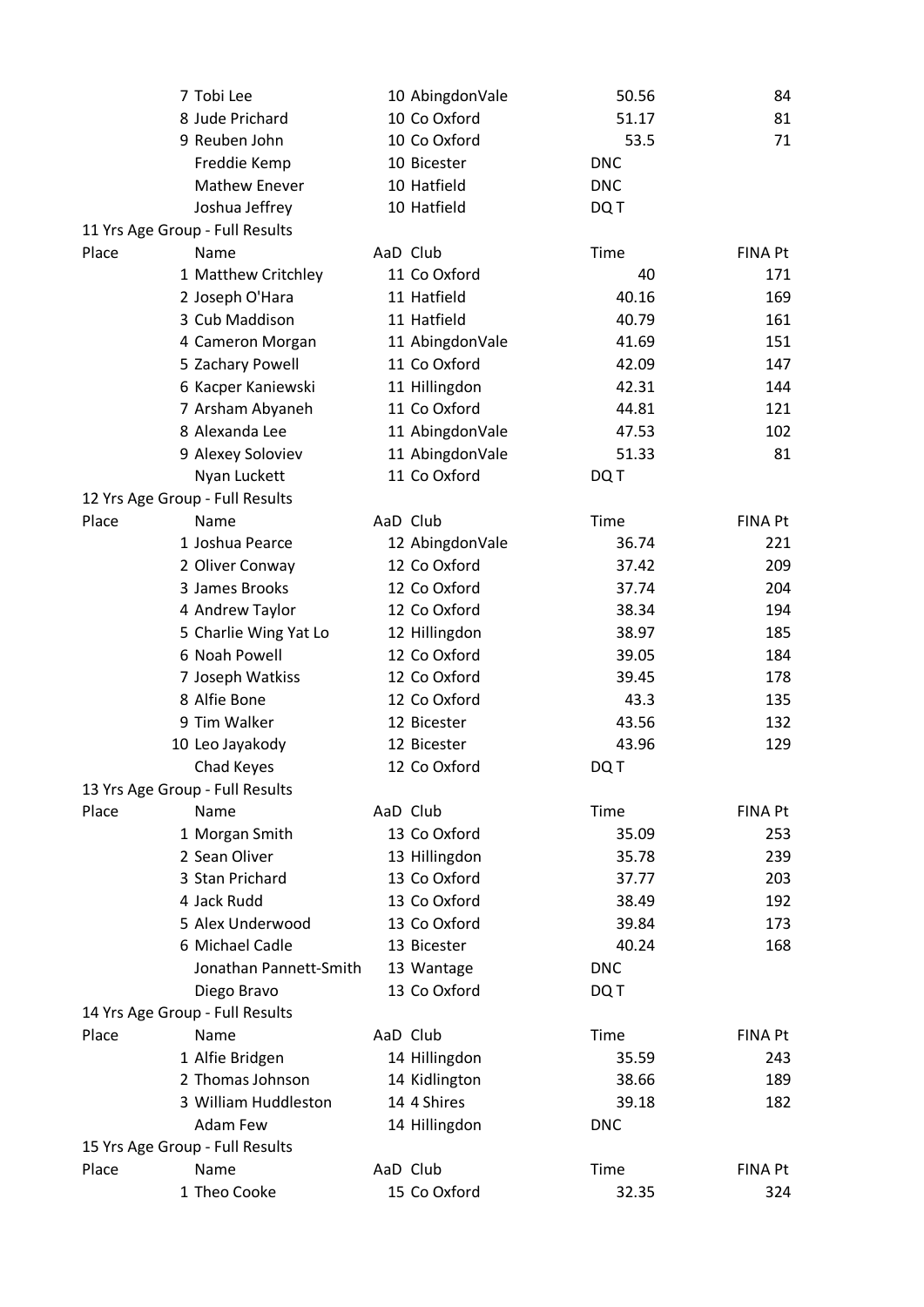|       | 16 Yrs/Over Age Group - Full Results       |                 |            |                |
|-------|--------------------------------------------|-----------------|------------|----------------|
| Place | Name                                       | AaD Club        | Time       | FINA Pt        |
|       | 1 Christopher Wood                         | 18 Co Oxford    | 29.62      | 422            |
|       | 2 James Camden                             | 16 Wantage      | 30.43      | 389            |
|       | 3 Benjamen Inness                          | 16 Bicester     | 31.94      | 336            |
|       | 4 James Austen                             | 17 Co Oxford    | 33.62      | 288            |
|       | 5 Christopher Currie                       | 23 Co Oxford    | 37.83      | 202            |
|       | EVENT 11 Girls 09 Yrs/Over 200m Backstroke |                 |            |                |
|       | 09 Yrs Age Group - Full Results            |                 |            |                |
| Place | Name                                       | AaD Club        | Time       | <b>FINA Pt</b> |
|       | 1 Zofia Conway                             | 9 Co Oxford     | 3:24.40    | 198            |
|       | 2 Scarlett Shorter                         | 9 Co Oxford     | 3:25.79    | 194            |
|       | 3 Vita Ruggiero                            | 9 Co Oxford     | 3:27.31    | 190            |
|       | 4 Katie Wilkinson                          | 9 Co Oxford     | 3:41.79    | 155            |
|       | 5 Emilia Harding                           | 9 AbingdonVale  | 3:47.48    | 143            |
|       | 10 Yrs Age Group - Full Results            |                 |            |                |
| Place | Name                                       | AaD Club        | Time       | FINA Pt        |
|       | 1 Eleni Ioannou                            | 10 Co Oxford    | 3:16.78    | 222            |
|       | 2 Abbie Hackworth                          | 10 Hatfield     | 3:19.65    | 212            |
|       | 3 Ruby Smith                               | 10 AbingdonVale | 3:22.18    | 205            |
|       | 4 Kady Chandler                            | 10 Co Oxford    | 3:28.49    | 187            |
|       | 5 Isabella Kenny                           | 10 Co Oxford    | 3:55.24    | 130            |
|       | 11 Yrs Age Group - Full Results            |                 |            |                |
| Place | Name                                       | AaD Club        | Time       | FINA Pt        |
|       | 1 Lily Brabbin                             | 11 Co Oxford    | 2:42.95    | 391            |
|       | 2 Kayla Van Zyl                            | 11 Hillingdon   | 2:43.66    | 386            |
|       | 3 Isabella Yeabsley                        | 11 Hatfield     | 2:47.73    | 359            |
|       | 4 Juliet Anthony                           | 11 Co Oxford    | 2:48.83    | 352            |
|       | 5 Gabriella Neal                           | 11 Hillingdon   | 2:53.69    | 323            |
|       | 6 Lucy Haxworth                            | 11 Wantage      | 2:53.83    | 322            |
|       | 7 Ella Joyce                               | 11 Co Oxford    | 2:53.95    | 322            |
|       | 8 Rebekka Smit                             | 11 Co Oxford    | 2:55.26    | 314            |
|       | 9 Emma Andrews                             | 11 4 Shires     | 2:55.50    | 313            |
|       | 10 Diana Bernatskaya                       | 11 Hillingdon   | 2:56.59    | 307            |
|       | 11 Maisie Kavanagh                         | 11 Co Oxford    | 2:58.06    | 300            |
|       | 12 Julia Pawlik                            | 11 Hillingdon   | 3:00.88    | 286            |
|       | 13 Georgia Line                            | 11 AbingdonVale | 3:12.18    | 238            |
|       | 14 Imogen Duffen                           | 11 Co Oxford    | 3:12.29    | 238            |
|       | 15 Annabel Oliver                          | 11 4 Shires     | 3:24.61    | 197            |
|       | 16 Robyn Hartley                           | 11 Hatfield     | 3:27.95    | 188            |
|       | Lily Cooke                                 | 11 Co Oxford    | <b>DNC</b> |                |
|       | 12 Yrs Age Group - Full Results            |                 |            |                |
| Place | Name                                       | AaD Club        | Time       | <b>FINA Pt</b> |
|       | 1 Grace Bradney                            | 12 Bicester     | 2:37.39    | 434            |
|       | 2 Megan Peake                              | 12 Co Oxford    | 2:41.32    | 403            |
|       | 3 Lucy Gorham                              | 12 Wantage      | 2:42.26    | 396            |
|       | 4 Lucy McGrath                             | 12 Kidlington   | 2:44.31    | 382            |
|       | 5 Aura Gleeson                             | 12 Hillingdon   | 2:44.57    | 380            |
|       | 6 Hannah Bowley                            | 12 Hillingdon   | 2:47.34    | 361            |
|       | 7 Sophie Chen                              | 12 Hatfield     | 2:48.66    | 353            |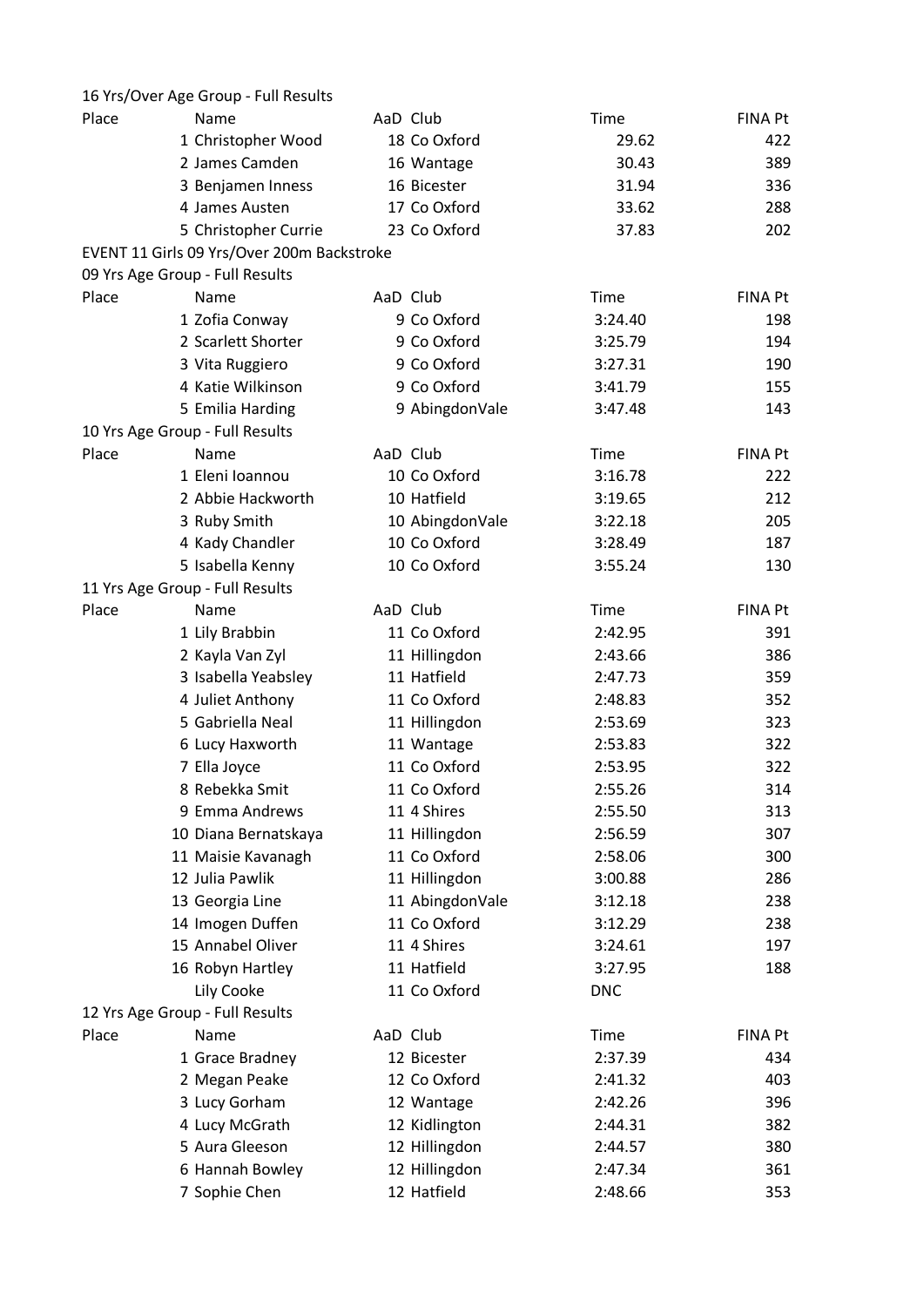|       | 8 Georgia Usher                          | 12 Bicester                  | 2:55.25     | 314            |
|-------|------------------------------------------|------------------------------|-------------|----------------|
|       | 9 Lilly Dempsey                          | 12 Hillingdon                | 2:57.86     | 301            |
|       | 10 Sadie Beran                           | 12 Hillingdon                | 3:01.65     | 282            |
|       | 11 Freya Little                          | 12 Co Oxford                 | 3:05.97     | 263            |
|       | 12 Nina Chana                            | 12 Hillingdon                | 3:11.84     | 240            |
|       | 13 Amelia Brown                          | 12 Co Oxford                 | 3:23.75     | 200            |
|       | 14 Elise Macey                           | 12 AbingdonVale              | 3:27.77     | 188            |
|       | 13 Yrs Age Group - Full Results          |                              |             |                |
| Place | Name                                     | AaD Club                     | Time        | <b>FINA Pt</b> |
|       | 1 Francesca Shires                       | 13 Hillingdon                | 2:39.24     | 419            |
|       | 2 Leah Higgins                           | 13 Hillingdon                | 2:42.45     | 395            |
|       | 3 Illizane Pinfold                       | 13 Co Oxford                 | 2:43.27     | 389            |
|       | 4 Katie Jeffrey                          | 13 Hatfield                  | 2:50.88     | 339            |
|       | 5 Sophie Georgiou                        | 13 Hatfield                  | 2:52.21     | 331            |
|       | 6 Pangian Ashton                         | 13 Co Oxford                 | 2:54.98     | 316            |
|       | 7 Stephanie Jervis                       | 13 Co Oxford                 | 2:59.77     | 291            |
|       | 8 Alice Ratcliffe                        | 13 Co Oxford                 | 3:10.32     | 245            |
|       | 9 Joanna Wraith                          | 13 Co Oxford                 | 3:33.66     | 173            |
|       | Angela Komasiak                          | 13 Hillingdon                | <b>DNC</b>  |                |
|       | 14 Yrs Age Group - Full Results          |                              |             |                |
| Place | Name                                     | AaD Club                     | Time        | <b>FINA Pt</b> |
|       | 1 Isobel McInnes                         | 14 Wantage                   | 2:28.35     | 519            |
|       | 2 Madeline Powell                        | 14 Co Oxford                 | 2:32.21     | 480            |
|       | 3 Caitlin Hubbard                        | 14 Hillingdon                | 2:48.87     | 351            |
|       | 4 Anna Hens                              | 14 Co Oxford                 | 2:59.73     | 291            |
|       | 5 Emma Jowett                            | 14 Co Oxford                 | 3:02.40     | 279            |
|       | 16 Yrs/Over Age Group - Full Results     |                              |             |                |
| Place | Name                                     | AaD Club                     | Time        | <b>FINA Pt</b> |
|       | 1 Jennifer Burrell                       | 16 Co Oxford                 | 2:30.76     | 494            |
|       | 2 Emily Kyle                             | 16 Co Oxford                 | 2:37.96     | 430            |
|       | EVENT 12 Boys 09 Yrs/Over 200m Freestyle |                              |             |                |
|       | 09 Yrs Age Group - Full Results          |                              |             |                |
| Place | Name                                     | AaD Club                     | <b>Time</b> | <b>FINA Pt</b> |
|       | 1 George Prince                          | 9 Hatfield                   | 2:53.18     | 188            |
|       | 2 Tristan Dennis                         | 9 Co Oxford                  | 3:04.56     | 156            |
|       | 3 Patrick Kelleher                       | 9 Wantage                    | 3:34.76     | 99             |
|       | 10 Yrs Age Group - Full Results          |                              |             |                |
| Place | Name                                     | AaD Club                     | Time        | <b>FINA Pt</b> |
|       | 1 Joel Pietersen                         | 10 Hatfield                  | 2:37.61     | 250            |
|       | 2 Angelos Agko                           | 10 Co Oxford                 | 2:59.12     | 170            |
|       | 3 Freddie Kemp                           | 10 Bicester                  | 3:11.18     | 140            |
|       | 4 Matt Littlejohn                        | 10 Bicester                  | 3:11.40     | 139            |
|       | 5 Jude Prichard                          | 10 Co Oxford                 | 3:18.38     | 125            |
|       | 11 Yrs Age Group - Full Results          |                              |             |                |
|       |                                          |                              |             |                |
| Place | Name<br>1 Cub Maddison                   | AaD Club<br>11 Hatfield      | Time        | <b>FINA Pt</b> |
|       |                                          |                              | 2:30.62     | 287            |
|       | 2 Rohan Phillips<br>3 Lachlan Middleton  | 11 Hillingdon                | 2:35.51     | 260            |
|       |                                          | 11 Co Oxford<br>11 Co Oxford | 2:37.47     | 251<br>251     |
|       | 4 Kayden Sillah                          |                              | 2:37.50     |                |
|       | 5 Matthew Edmonds                        | 11 4 Shires                  | 2:39.39     | 242            |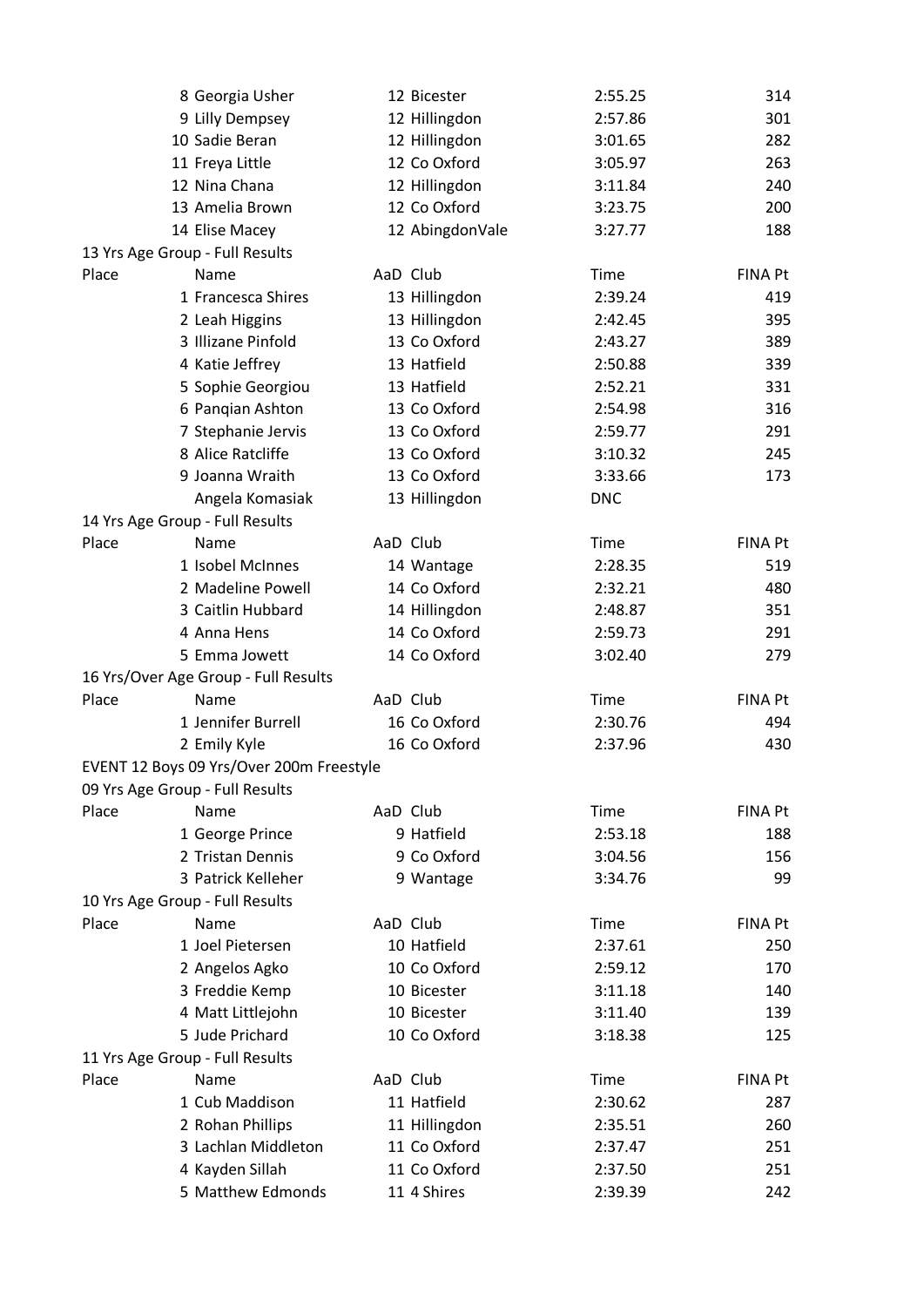|       | 6 Joshua Ellis                  | 11 Hatfield     | 2:46.05    | 214            |
|-------|---------------------------------|-----------------|------------|----------------|
|       | 7 Andrew Tembra                 | 11 Hatfield     | 2:47.69    | 208            |
|       | 8 Cameron Morgan                | 11 AbingdonVale | 2:52.32    | 191            |
|       | 9 Zachary Powell                | 11 Co Oxford    | 2:52.41    | 191            |
|       | 10 Kacper Kaniewski             | 11 Hillingdon   | 3:01.59    | 163            |
|       | 11 Arsham Abyaneh               | 11 Co Oxford    | 3:02.02    | 162            |
|       | 12 Alexanda Lee                 | 11 AbingdonVale | 3:12.98    | 136            |
|       | 12 Yrs Age Group - Full Results |                 |            |                |
| Place | Name                            | AaD Club        | Time       | <b>FINA Pt</b> |
|       | 1 Alex Austin                   | 12 Hillingdon   | 2:17.28    | 379            |
|       | 2 Christopher Skelton           | 12 Co Oxford    | 2:29.39    | 294            |
|       | 3 Charlie Wing Yat Lo           | 12 Hillingdon   | 2:31.77    | 280            |
|       | 4 Andrew Taylor                 | 12 Co Oxford    | 2:32.14    | 278            |
|       | 5 Joseph Watkiss                | 12 Co Oxford    | 2:35.05    | 263            |
|       | 6 Tim Walker                    | 12 Bicester     | 2:43.21    | 225            |
|       | 7 Leo Jayakody                  | 12 Bicester     | 2:45.65    | 215            |
|       | 8 William Healey                | 12 Co Oxford    | 2:46.80    | 211            |
|       | 9 Chad Keyes                    | 12 Co Oxford    | 2:47.40    | 209            |
|       | 10 Alfie Bone                   | 12 Co Oxford    | 2:51.93    | 193            |
|       | 11 Benjamin Henning             | 12 Co Oxford    | 2:56.37    | 178            |
|       | 12 Noah Powell                  | 12 Co Oxford    | 3:01.66    | 163            |
|       | Joshua Pearce                   | 12 AbingdonVale | DQ ST      |                |
|       | 13 Yrs Age Group - Full Results |                 |            |                |
| Place | Name                            | AaD Club        | Time       | <b>FINA Pt</b> |
|       | 1 Mihailo Miki Petrovic         | 13 Co Oxford    | 2:14.16    | 406            |
|       | 2 Sean Oliver                   | 13 Hillingdon   | 2:14.83    | 400            |
|       | 3 Charles Pauling               | 13 Co Oxford    | 2:16.51    | 385            |
|       | 4 Louis Bushby                  | 13 4 Shires     | 2:16.94    | 382            |
|       | 5 Christopher Littleton         | 13 Bicester     | 2:18.16    | 372            |
|       |                                 | 13 Co Oxford    | 2:21.12    |                |
|       | 6 Diego Bravo                   |                 |            | 349            |
|       | 7 Ralph (Freddie) Cooke         | 13 Co Oxford    | 2:22.42    | 339            |
|       | 8 Morgan Smith                  | 13 Co Oxford    | 2:23.53    | 331            |
|       | 9 Joseph James                  | 13 Wantage      | 2:25.24    | 320            |
|       | 10 Jamie Conway                 | 13 Co Oxford    | 2:25.80    | 316            |
|       | 11 Adam Bennett                 | 13 Hillingdon   | 2:27.14    | 308            |
|       | 12 Shaun Tobin                  | 13 Hillingdon   | 2:27.45    | 306            |
|       | 13 Stan Prichard                | 13 Co Oxford    | 2:30.32    | 288            |
|       | 14 Ben Warner                   | 13 4 Shires     | 2:40.98    | 235            |
|       | 15 Alex Underwood               | 13 Co Oxford    | 2:43.81    | 223            |
|       | 16 Jack Rudd                    | 13 Co Oxford    | 2:49.11    | 202            |
|       | 17 Michael Cadle                | 13 Bicester     | 2:51.96    | 192            |
|       | 14 Yrs Age Group - Full Results |                 |            |                |
| Place | Name                            | AaD Club        | Time       | FINA Pt        |
|       | 1 Luke Pestaille                | 14 Hatfield     | 2:09.21    | 454            |
|       | 2 Logan Bryan                   | 14 Co Oxford    | 2:12.14    | 425            |
|       | 3 Jordan Hui                    | 14 Hillingdon   | 2:16.73    | 383            |
|       | 4 Alfie Bridgen                 | 14 Hillingdon   | 2:18.91    | 366            |
|       | 5 Thomas Johnson                | 14 Kidlington   | 2:32.09    | 278            |
|       | Adam Few                        | 14 Hillingdon   | <b>DNC</b> |                |
|       | 15 Yrs Age Group - Full Results |                 |            |                |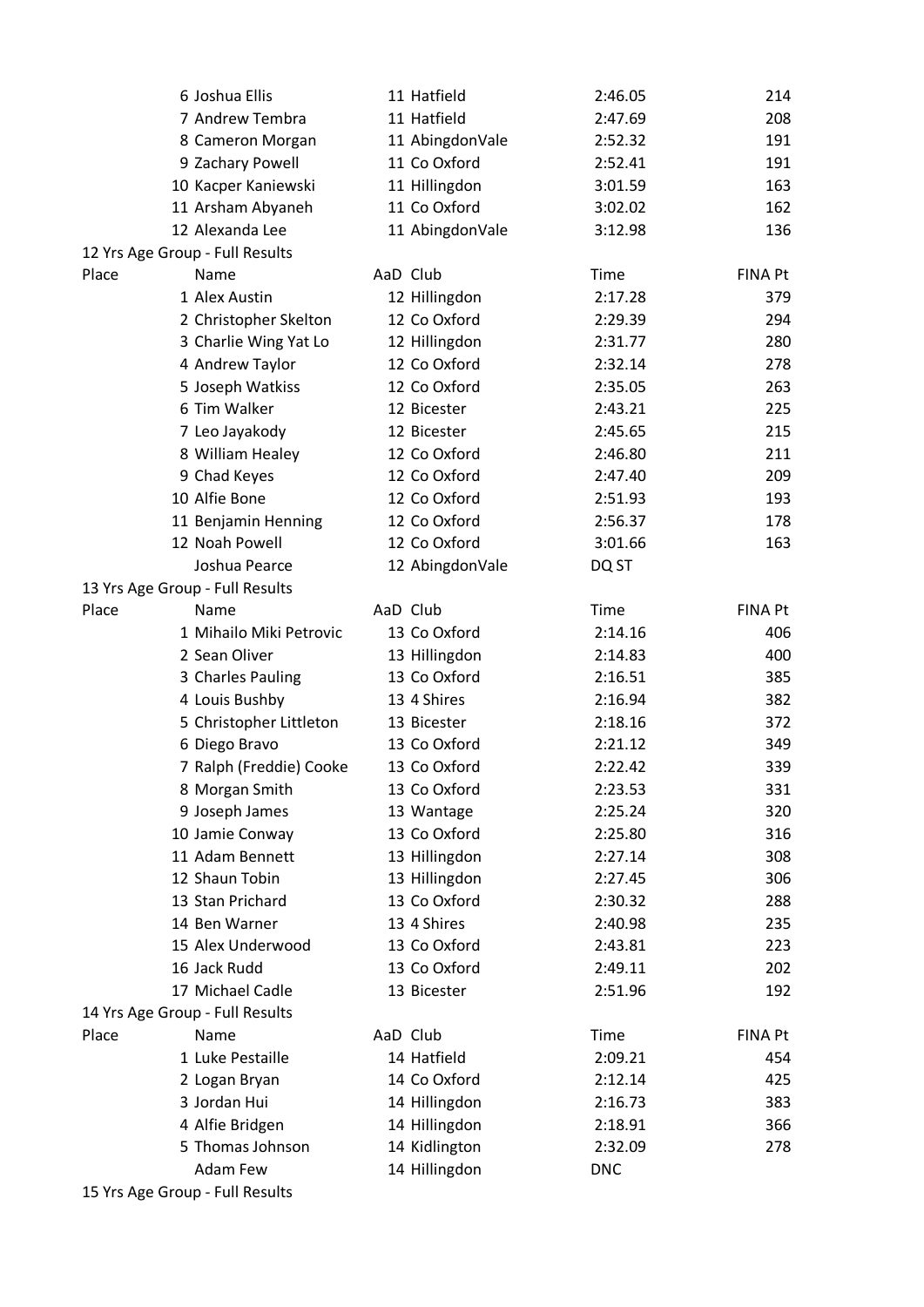| Place | Name                                      | AaD Club        | Time       | <b>FINA Pt</b> |
|-------|-------------------------------------------|-----------------|------------|----------------|
|       | 1 Max Bolcato                             | 15 Co Oxford    | 2:03.69    | 518            |
|       | 2 Theo Cooke                              | 15 Co Oxford    | 2:12.28    | 423            |
|       | 16 Yrs/Over Age Group - Full Results      |                 |            |                |
| Place | Name                                      | AaD Club        | Time       | <b>FINA Pt</b> |
|       | 1 Christopher Motha                       | 17 Co Oxford    | 2:00.74    | 557            |
|       | 2 James Camden                            | 16 Wantage      | 2:07.79    | 470            |
|       | 3 Joseph McLean                           | 17 Co Oxford    | 2:11.11    | 435            |
|       | 4 James Austen                            | 17 Co Oxford    | 2:12.66    | 420            |
|       | 5 Benjamen Inness                         | 16 Bicester     | 2:15.28    | 396            |
|       | 6 Christopher Currie                      | 23 Co Oxford    | 2:19.91    | 358            |
|       | EVENT 13 Girls 10 Yrs/Over 100m Freestyle |                 |            |                |
|       | 10 Yrs Age Group - Full Results           |                 |            |                |
| Place | Name                                      | AaD Club        | Time       | FINA Pt        |
|       | 1 Chloe Coster                            | 10 Hatfield     | 1:14.15    | 323            |
|       | 2 Zara Porter                             | 10 Co Oxford    | 1:16.73    | 292            |
|       | 3 Malika De Alwis                         | 10 Hillingdon   | 1:17.41    | 284            |
|       | 4 Ruby Smith                              | 10 AbingdonVale | 1:26.32    | 205            |
|       | 5 Allison Gannon                          | 10 Co Oxford    | 1:31.05    | 174            |
|       | 6 Sophie Jenks                            | 10 Wantage      | 1:31.43    | 172            |
|       | 7 Taya Luckett                            | 10 Co Oxford    | 1:33.15    | 163            |
|       | 8 Holly McLellan                          | 10 Bicester     | 1:33.55    | 161            |
|       | 9 Kady Chandler                           | 10 Co Oxford    | 1:34.24    | 157            |
|       | 10 Tara Audit                             | 10 Co Oxford    | 1:35.08    | 153            |
|       | 11 Anna Donskikh                          | 10 Co Oxford    | 1:37.00    | 144            |
|       | 12 Jessica Bagley                         | 10 Co Oxford    | 1:37.31    | 143            |
|       | 13 Isabella Kenny                         | 10 Co Oxford    | 1:38.03    | 140            |
|       | 14 Rose Bolcato                           | 10 Co Oxford    | 1:40.14    | 131            |
|       | 15 Isabella Gregg                         | 10 Co Oxford    | 1:49.88    | 99             |
|       | Melissa Chapman                           | 10 Co Oxford    | <b>DNC</b> |                |
|       |                                           |                 |            |                |
|       | 11 Yrs Age Group - Full Results<br>Name   | AaD Club        |            | FINA Pt        |
| Place |                                           | 11 Hatfield     | Time       |                |
|       | 1 Isabella Yeabsley                       | 11 Co Oxford    | 1:07.62    | 426            |
|       | 2 Lily Brabbin                            | 11 Co Oxford    | 1:07.80    | 423            |
|       | 3 Juliet Anthony                          |                 | 1:10.59    | 375            |
|       | 4 Emma Andrews                            | 11 4 Shires     | 1:11.87    | 355            |
|       | 5 Gabriella Neal                          | 11 Hillingdon   | 1:12.55    | 345            |
|       | 6 Honey Valdiserri                        | 11 Co Oxford    | 1:12.75    | 342            |
|       | 7 Lucy Haxworth                           | 11 Wantage      | 1:12.91    | 340            |
|       | 8 Diana Bernatskaya                       | 11 Hillingdon   | 1:15.27    | 309            |
|       | 9 Julia Pawlik                            | 11 Hillingdon   | 1:15.64    | 304            |
|       | 10 Maisie Kavanagh                        | 11 Co Oxford    | 1:15.70    | 304            |
|       | 11 Anika Bisaria                          | 11 Hillingdon   | 1:15.73    | 303            |
|       | 12 Catrin Rawstorne                       | 11 Co Oxford    | 1:15.77    | 303            |
|       | 13 Rebekka Smit                           | 11 Co Oxford    | 1:17.38    | 284            |
|       | 14 Mila Burovska                          | 11 Co Oxford    | 1:17.45    | 284            |
|       | 15 Nina Brown                             | 11 Co Oxford    | 1:17.55    | 282            |
|       | 16 Elliot Dandy-Minto                     | 11 Co Oxford    | 1:17.56    | 282            |
|       | 17 Liesl De Reuver                        | 11 AbingdonVale | 1:17.86    | 279            |
|       | 18 Ella Joyce                             | 11 Co Oxford    | 1:17.94    | 278            |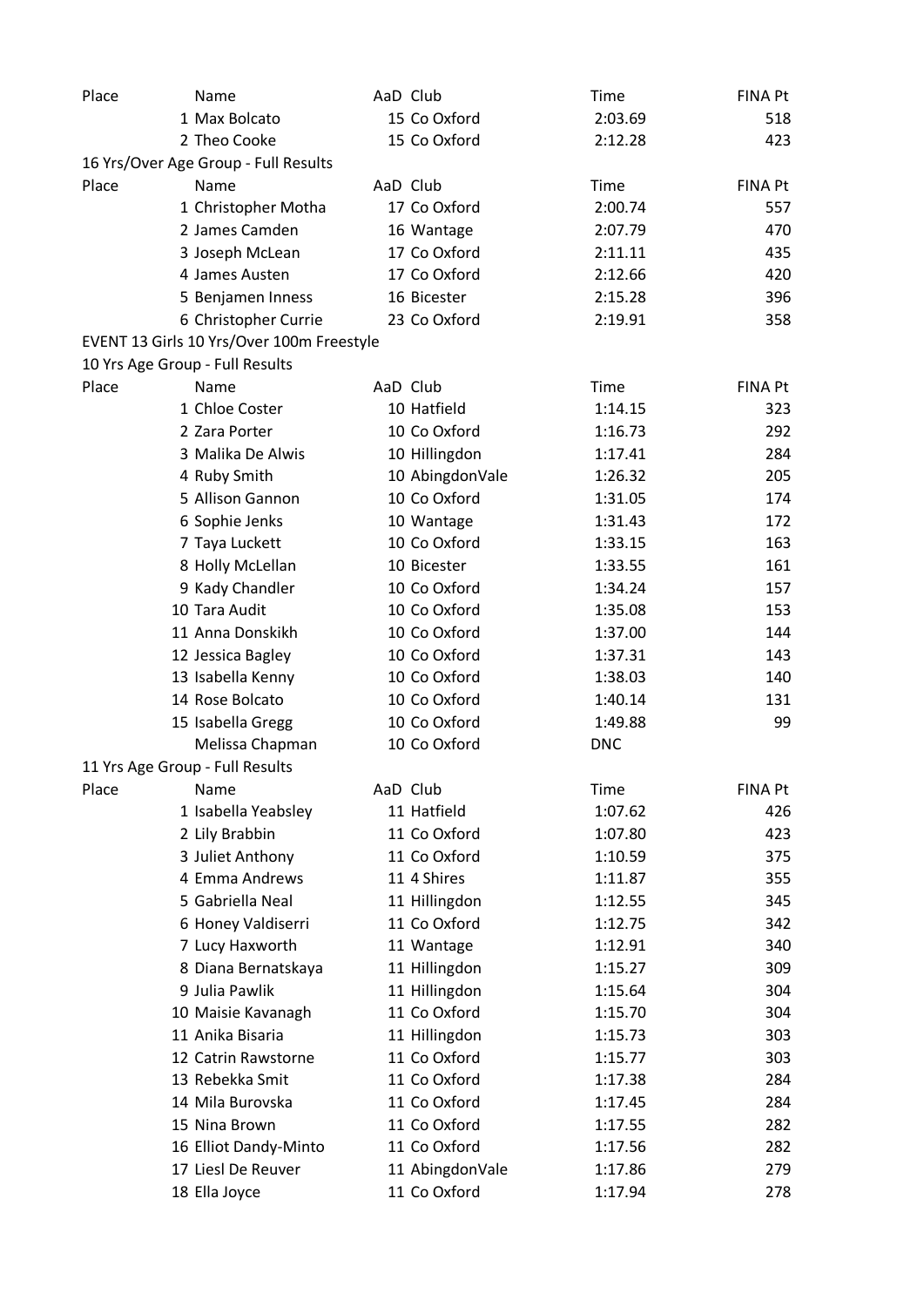|       | 19 Tilly Boyns                       | 11 Co Oxford    | 1:20.95    | 248            |
|-------|--------------------------------------|-----------------|------------|----------------|
|       | 20 Lauren Parker                     | 11 Wantage      | 1:23.41    | 227            |
|       | 21 Georgia Line                      | 11 AbingdonVale | 1:23.99    | 222            |
|       | 22 Hanna Lipman                      | 11 AbingdonVale | 1:25.43    | 211            |
|       | Lily Cooke                           | 11 Co Oxford    | <b>DNC</b> |                |
|       | 12 Yrs Age Group - Full Results      |                 |            |                |
| Place | Name                                 | AaD Club        | Time       | <b>FINA Pt</b> |
|       | 1 Fiona McInnes                      | 12 Wantage      | 1:05.81    | 462            |
|       | 2 Poppy Bridgen                      | 12 Hillingdon   | 1:06.57    | 447            |
|       | 3 Ayanna Fulga                       | 12 Co Oxford    | 1:06.93    | 440            |
|       | 4 Stefania McGowan                   | 12 Hillingdon   | 1:07.16    | 435            |
|       | 5 Megan Peake                        | 12 Co Oxford    | 1:07.20    | 434            |
|       | 6 Ellen Bagley                       | 12 Co Oxford    | 1:08.09    | 417            |
|       | 7 Aura Gleeson                       | 12 Hillingdon   | 1:08.72    | 406            |
|       | 8 Sophie Ledger                      | 12 Hatfield     | 1:10.13    | 382            |
|       | 9 Hannah Bowley                      | 12 Hillingdon   | 1:11.23    | 365            |
|       | 10 Sophie Chen                       | 12 Hatfield     | 1:11.45    | 361            |
|       | 11 Lucy McGrath                      | 12 Kidlington   | 1:11.50    | 360            |
|       | 12 Grace Bradney                     | 12 Bicester     | 1:11.97    | 353            |
|       | 13 Iona McLellan                     | 12 Bicester     | 1:12.34    | 348            |
|       | 14 Anoush Rule                       | 12 Wantage      | 1:15.10    | 311            |
|       | 15 Charlotte Kemp                    | 12 Bicester     | 1:15.17    | 310            |
|       | 16 Lilly Dempsey                     | 12 Hillingdon   | 1:15.44    | 307            |
|       | 17 Freya Little                      | 12 Co Oxford    | 1:17.92    | 278            |
|       | 18 Nina Chana                        | 12 Hillingdon   | 1:18.91    | 268            |
|       | 19 Milly Houston                     | 12 Bicester     | 1:19.16    | 266            |
|       | 20 Harriet Gower                     | 12 Bicester     | 1:19.41    | 263            |
|       | 21 Sadie Beran                       | 12 Hillingdon   | 1:20.39    | 253            |
|       | 22 Chanel O'Connell                  | 12 Co Oxford    | 1:24.21    | 220            |
|       | 23 Amelia Brown                      | 12 Co Oxford    | 1:24.64    | 217            |
|       | 24 Elise Macey                       | 12 AbingdonVale | 1:27.75    | 195            |
|       | 13 Yrs Age Group - Full Results      |                 |            |                |
| Place | Name                                 | AaD Club        | Time       | FINA Pt        |
|       | 1 Lara Mills                         | 13 Co Oxford    | 1:04.29    | 496            |
|       | 2 Abby Chapman                       | 13 4 Shires     | 1:06.81    | 442            |
|       | 3 Leah Hawtin                        | 13 4 Shires     | 1:06.83    | 442            |
|       | 4 Ria Askew                          | 13 Hillingdon   | 1:06.95    | 439            |
|       | 5 Tia Falkner                        | 13 Bicester     | 1:06.98    | 439            |
|       | 6 Francesca Shires                   | 13 Hillingdon   | 1:07.20    | 434            |
|       | 7 Bruna Rebelo                       | 13 Hatfield     | 1:07.30    | 432            |
|       | 8 Caitlin Laverick                   | 13 Bicester     | 1:08.30    | 414            |
|       | 9 Katie Parsons                      | 13 Kidlington   | 1:09.76    | 388            |
|       |                                      | 13 Hatfield     | 1:10.01    |                |
|       | 10 Caitlin Hartley                   |                 |            | 384            |
|       | 11 Leah Higgins<br>12 Katelin Cavill | 13 Hillingdon   | 1:10.24    | 380            |
|       |                                      | 13 Bicester     | 1:12.39    | 347            |
|       | 13 Megan Batty                       | 13 Kidlington   | 1:12.62    | 344            |
|       | 14 Sophie Georgiou                   | 13 Hatfield     | 1:13.18    | 336            |
|       | 15 Pangian Ashton                    | 13 Co Oxford    | 1:13.66    | 330            |
|       | 16 Stephanie Jervis                  | 13 Co Oxford    | 1:18.29    | 274            |
|       | 17 Alice Ratcliffe                   | 13 Co Oxford    | 1:18.57    | 272            |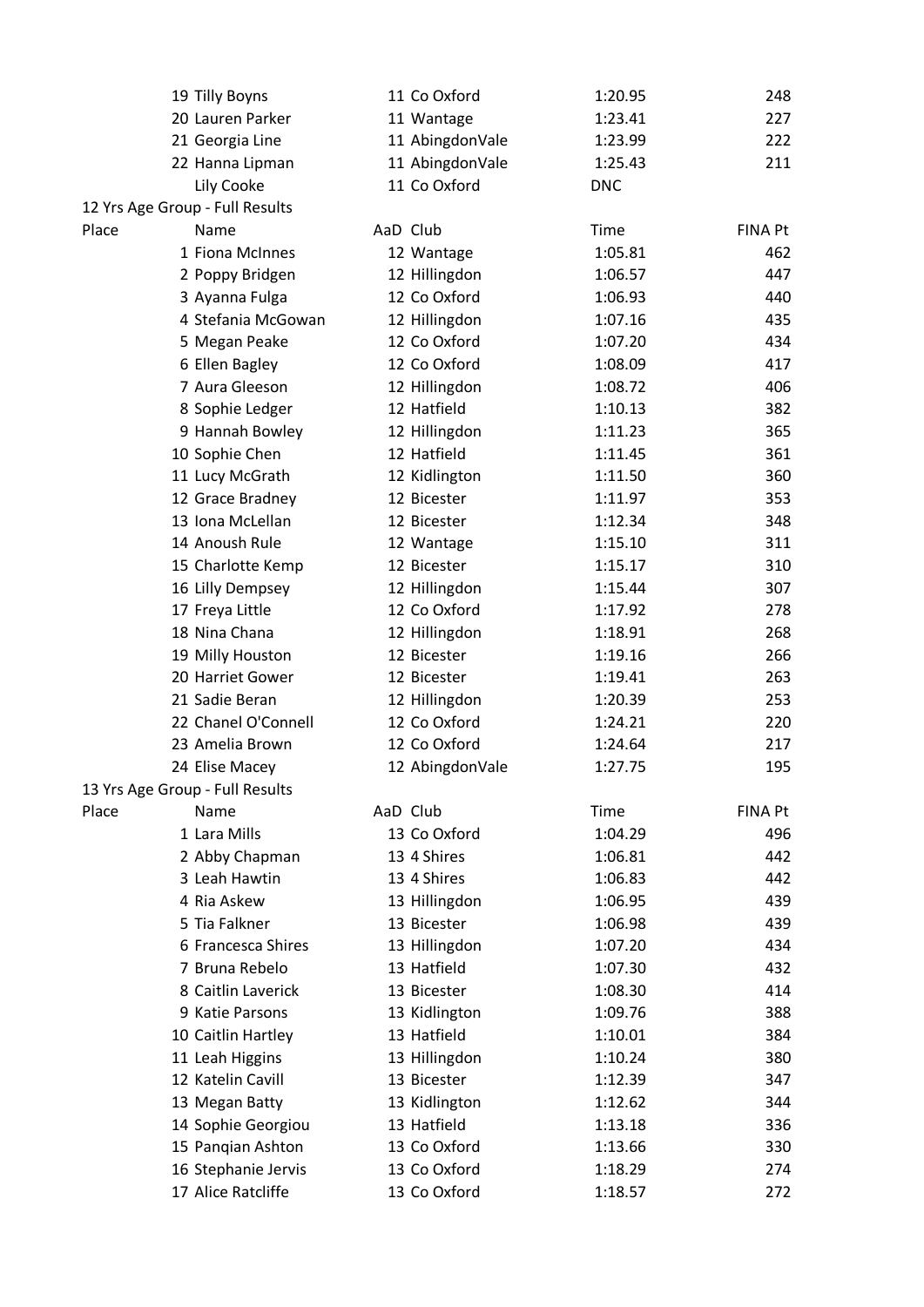|       | 18 Lily Mason                             | 13 Wantage      | 1:20.87    | 249            |
|-------|-------------------------------------------|-----------------|------------|----------------|
|       | 19 Joanna Wraith                          | 13 Co Oxford    | 1:26.76    | 202            |
|       | Angela Komasiak                           | 13 Hillingdon   | <b>DNC</b> |                |
|       | 14 Yrs Age Group - Full Results           |                 |            |                |
| Place | Name                                      | AaD Club        | Time       | <b>FINA Pt</b> |
|       | 1 Chloe Berko-Boateng                     | 14 Hatfield     | 1:02.56    | 538            |
|       | 2 Madeline Powell                         | 14 Co Oxford    | 1:04.07    | 501            |
|       | 3 Jasmine Johnson                         | 14 Co Oxford    | 1:04.57    | 490            |
|       | 4 Amy Orbell Durrant                      | 14 Co Oxford    | 1:06.46    | 449            |
|       | 5 Rachel Lawrence                         | 14 Bicester     | 1:07.09    | 436            |
|       | 15 Yrs Age Group - Full Results           |                 |            |                |
| Place | Name                                      | AaD Club        | Time       | <b>FINA Pt</b> |
|       | 1 Tiana Porter                            | 15 Co Oxford    | 1:02.69    | 535            |
|       | 2 Olivia Seal                             | 15 Hatfield     | 1:02.83    | 531            |
|       | 2 Zoe Coombs                              | 15 Co Oxford    | 1:02.83    | 531            |
|       | 4 Erin Gilchrist                          | 15 Co Oxford    | 1:03.34    | 519            |
|       | 5 Eloise Upton                            | 15 4 Shires     | 1:05.63    | 466            |
|       | 6 Lucy Stowell                            | 15 Kidlington   | 1:07.31    | 432            |
|       | 7 Hannah Austen                           | 15 Co Oxford    | 1:11.05    | 367            |
|       | 8 Olivia Mayhew                           | 15 Wantage      | 1:13.50    | 332            |
|       | 9 Ellie Webb                              | 15 Kidlington   | 1:22.91    | 231            |
|       | Shania Wallis                             | 15 4 Shires     | DQ ST      |                |
|       | 16 Yrs/Over Age Group - Full Results      |                 |            |                |
| Place | Name                                      | AaD Club        | Time       | <b>FINA Pt</b> |
|       | 1 Jennifer Burrell                        | 16 Co Oxford    | 1:04.93    | 482            |
|       | 2 Emily Kyle                              | 16 Co Oxford    | 1:06.79    | 442            |
|       | 3 Ellie-May Honour                        | 17 Bicester     | 1:22.26    | 237            |
|       | EVENT 14 Boys 10 Yrs/Over 100m Backstroke |                 |            |                |
|       | 10 Yrs Age Group - Full Results           |                 |            |                |
| Place | Name                                      | AaD Club        | Time       | <b>FINA Pt</b> |
|       | 1 Joel Pietersen                          | 10 Hatfield     | 1:26.58    | 180            |
|       | 2 Joseph Barnard                          | 10 4 Shires     | 1:33.05    | 145            |
|       | 3 Dougie Drysdale                         | 10 AbingdonVale | 1:34.09    | 140            |
|       | 4 Samuel Jeffrey                          | 10 Hatfield     | 1:34.81    | 137            |
|       | 5 Angelos Agko                            | 10 Co Oxford    | 1:35.57    | 134            |
|       | 6 Matt Littlejohn                         | 10 Bicester     | 1:43.41    | 105            |
|       | 7 Joshua Jeffrey                          | 10 Hatfield     | 1:44.13    | 103            |
|       | 8 Salvador Goncalves                      | 10 Wantage      | 1:48.76    | 91             |
|       | 11 Yrs Age Group - Full Results           |                 |            |                |
| Place | Name                                      | AaD Club        | Time       | <b>FINA Pt</b> |
|       | 1 Rohan Phillips                          | 11 Hillingdon   | 1:18.10    | 245            |
|       | 2 Lachlan Middleton                       | 11 Co Oxford    | 1:22.39    | 209            |
|       | 3 Ethan Bird                              | 11 Co Oxford    | 1:22.61    | 207            |
|       | 4 Kayden Sillah                           | 11 Co Oxford    | 1:23.48    | 201            |
|       | 5 Matthew Edmonds                         | 11 4 Shires     | 1:26.81    | 178            |
|       | 6 Joseph Drysdale                         | 11 AbingdonVale | 1:27.64    | 173            |
|       | 7 Cameron Morgan                          | 11 AbingdonVale | 1:30.83    | 156            |
|       | 8 Kacper Kaniewski                        | 11 Hillingdon   | 1:30.90    | 155            |
|       | 9 Moses Baker                             | 11 Kidlington   | 1:31.72    | 151            |
|       | 10 Zachary Powell                         | 11 Co Oxford    | 1:33.92    | 141            |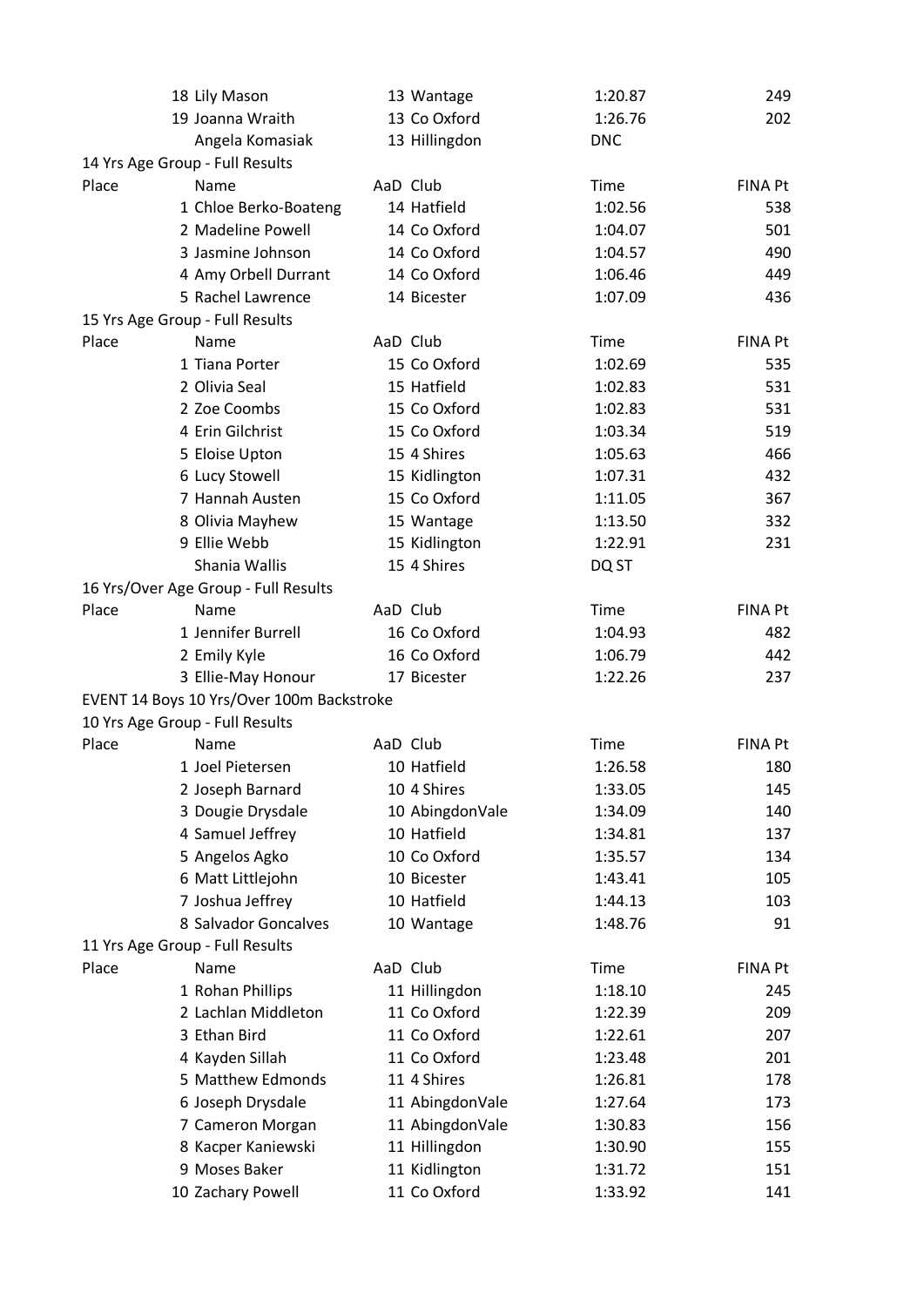|       | 11 Joshua Ellis                           | 11 Hatfield     | 1:34.99            | 136            |
|-------|-------------------------------------------|-----------------|--------------------|----------------|
|       | 12 Thomas Johnson                         | 11 Co Oxford    | 1:35.46            | 134            |
|       | 13 Arsham Abyaneh                         | 11 Co Oxford    | 1:38.92            | 120            |
|       | 14 Alexanda Lee                           | 11 AbingdonVale | 1:39.09            | 120            |
|       | 15 Harry Jones                            | 11 Co Oxford    | 1:39.75            | 117            |
|       | 16 Alexey Soloviev                        | 11 AbingdonVale | 1:54.47            | 78             |
|       | 12 Yrs Age Group - Full Results           |                 |                    |                |
| Place | Name                                      | AaD Club        | Time               | <b>FINA Pt</b> |
|       | 1 Alex Austin                             | 12 Hillingdon   | 1:12.42            | 308            |
|       | 2 Oliver Conway                           | 12 Co Oxford    | 1:18.89            | 238            |
|       | 3 Joshua Pearce                           | 12 AbingdonVale | 1:18.92            | 238            |
|       | 4 Christopher Skelton                     | 12 Co Oxford    | 1:19.04            | 237            |
|       | 5 James Brooks                            | 12 Co Oxford    | 1:21.17            | 218            |
|       | 6 Charlie Wing Yat Lo                     | 12 Hillingdon   | 1:21.53            | 216            |
|       | 7 Joseph Watkiss                          | 12 Co Oxford    | 1:22.65            | 207            |
|       | 8 Chad Keyes                              | 12 Co Oxford    | 1:27.25            | 176            |
|       | 9 Benjamin Henning                        | 12 Co Oxford    | 1:29.58            | 162            |
|       | 10 Noah Powell                            | 12 Co Oxford    | 1:29.90            | 161            |
|       | 11 Alfie Bone                             | 12 Co Oxford    | 1:36.34            | 130            |
|       | <b>Gethin Collins</b>                     | 12 4 Shires     | DQ T               |                |
|       | 13 Yrs Age Group - Full Results           |                 |                    |                |
| Place | Name                                      | AaD Club        | Time               | <b>FINA Pt</b> |
|       | 1 Charles Pauling                         | 13 Co Oxford    | 1:09.34            | 351            |
|       | 2 Christopher Littleton                   | 13 Bicester     | 1:11.61            | 318            |
|       | 3 Morgan Smith                            | 13 Co Oxford    | 1:13.28            | 297            |
|       | 4 Mihailo Miki Petrovic                   | 13 Co Oxford    | 1:13.50            | 294            |
|       | 5 Ralph (Freddie) Cooke                   | 13 Co Oxford    | 1:15.80            | 268            |
|       | 6 Sean Oliver                             | 13 Hillingdon   | 1:16.34            | 263            |
|       | 7 Stan Prichard                           | 13 Co Oxford    | 1:19.19            | 235            |
|       | 8 Ben Warner                              | 13 4 Shires     | 1:19.42            | 233            |
|       | 9 Jack Rudd                               | 13 Co Oxford    | 1:25.15            | 189            |
|       | 10 Michael Cadle                          | 13 Bicester     | 1:27.31            | 175            |
|       | 14 Yrs Age Group - Full Results           |                 |                    |                |
| Place | Name                                      | AaD Club        | Time               | <b>FINA Pt</b> |
|       | 1 Luke Pestaille                          | 14 Hatfield     | 1:05.63            | 414            |
|       | 2 Jordan Hui                              | 14 Hillingdon   |                    |                |
|       | 3 Thomas Johnson                          |                 | 1:15.75<br>1:22.45 | 269            |
|       |                                           | 14 Kidlington   |                    | 208            |
|       | Adam Few                                  | 14 Hillingdon   | <b>DNC</b>         |                |
|       | 15 Yrs Age Group - Full Results           |                 |                    |                |
| Place | Name                                      | AaD Club        | Time               | <b>FINA Pt</b> |
|       | 1 Theo Cooke                              | 15 Co Oxford    | 1:09.41            | 350            |
|       | 16 Yrs/Over Age Group - Full Results      |                 |                    |                |
| Place | Name                                      | AaD Club        | Time               | FINA Pt        |
|       | 1 James Camden                            | 16 Wantage      | 1:05.26            | 421            |
|       | 2 Max Boyns                               | 16 Co Oxford    | 1:09.93            | 342            |
|       | 3 James Austen                            | 17 Co Oxford    | 1:13.94            | 289            |
|       | 4 Christopher Currie                      | 23 Co Oxford    | 1:21.69            | 214            |
|       | EVENT 15 Girls 09 Yrs/Over 200m Butterfly |                 |                    |                |
|       | 09 Yrs Age Group - Full Results           |                 |                    |                |
| Place | Name                                      | AaD Club        | Time               | <b>FINA Pt</b> |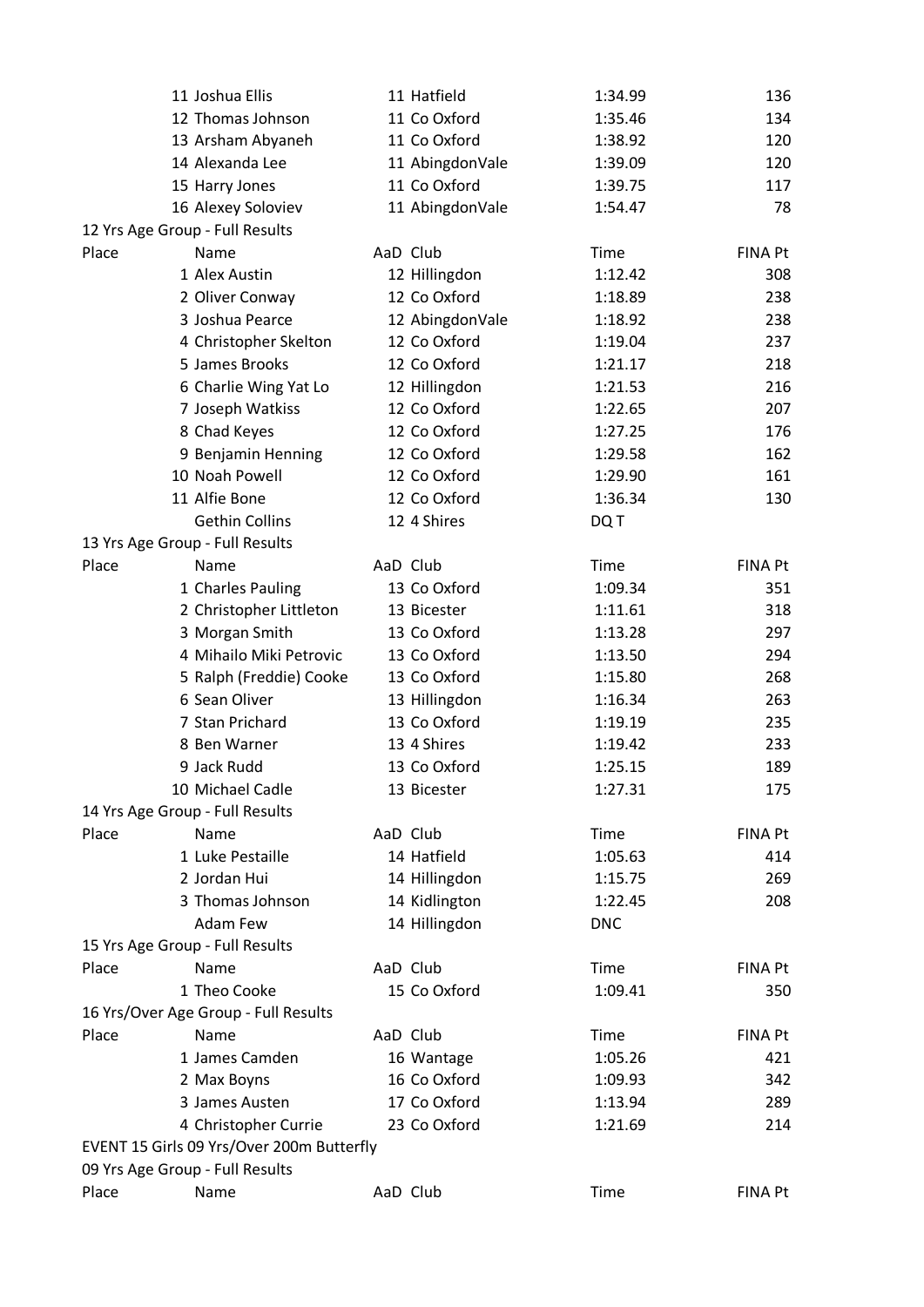|       | 1 Sophie Wann                               | 9 Wantage       | 3:49.73     | 141            |
|-------|---------------------------------------------|-----------------|-------------|----------------|
|       | 10 Yrs Age Group - Full Results             |                 |             |                |
| Place | Name                                        | AaD Club        | Time        | <b>FINA Pt</b> |
|       | 1 Eleni Ioannou                             | 10 Co Oxford    | 3:42.82     | 154            |
|       | 11 Yrs Age Group - Full Results             |                 |             |                |
| Place | Name                                        | AaD Club        | Time        | FINA Pt        |
|       | 1 Kayla Van Zyl                             | 11 Hillingdon   | 2:57.78     | 304            |
|       | 2 Anika Bisaria                             | 11 Hillingdon   | 3:27.81     | 190            |
|       | 12 Yrs Age Group - Full Results             |                 |             |                |
| Place | Name                                        | AaD Club        | Time        | <b>FINA Pt</b> |
|       | 1 Ellen Bagley                              | 12 Co Oxford    | 2:53.19     | 329            |
|       | 2 Harriet Gower                             | 12 Bicester     | 3:27.07     | 192            |
|       | 13 Yrs Age Group - Full Results             |                 |             |                |
| Place | Name                                        | AaD Club        | Time        | <b>FINA Pt</b> |
|       | 1 Tia Falkner                               | 13 Bicester     | 2:50.46     | 345            |
|       | 2 Jessica Keogh                             | 13 Hatfield     | 2:53.82     | 325            |
|       | 3 Bruna Rebelo                              | 13 Hatfield     | 2:57.55     | 305            |
|       | 4 Lara Mills                                | 13 Co Oxford    | 3:03.67     | 276            |
|       | 5 Caitlin Hartley                           | 13 Hatfield     | 3:05.48     | 268            |
|       | <b>Macy Willis</b>                          | 13 Hillingdon   | <b>DNC</b>  |                |
|       | 14 Yrs Age Group - Full Results             |                 |             |                |
| Place | Name                                        | AaD Club        | Time        | <b>FINA Pt</b> |
|       | 1 Chloe Berko-Boateng                       | 14 Hatfield     | 2:42.90     | 395            |
|       | 2 Shana Soleil-Arnephy                      | 14 Bicester     | 2:59.55     | 295            |
|       | 15 Yrs Age Group - Full Results             |                 |             |                |
| Place | Name                                        | AaD Club        | Time        | <b>FINA Pt</b> |
|       | 1 Olivia Seal                               | 15 Hatfield     | 2:36.57     | 445            |
|       | EVENT 16 Boys 09 Yrs/Over 200m Breaststroke |                 |             |                |
|       | 09 Yrs Age Group - Full Results             |                 |             |                |
| Place | Name                                        | AaD Club        | Time        | <b>FINA Pt</b> |
|       | 1 Ben Harkness                              | 9 Co Oxford     | 4:02.35     | 122            |
|       | 2 Patrick Kelleher                          | 9 Wantage       | 4:39.89     | 79             |
|       | 10 Yrs Age Group - Full Results             |                 |             |                |
| Place | Name                                        | AaD Club        | Time        | <b>FINA Pt</b> |
|       | 1 Angelos Agko                              | 10 Co Oxford    | 3:51.83     | 140            |
|       | 2 Barnaby Turner                            | 10 Co Oxford    | 4:12.51     | 108            |
|       | Lucas Hartley                               | 10 Hatfield     | <b>DNC</b>  |                |
|       | 11 Yrs Age Group - Full Results             |                 |             |                |
| Place | Name                                        | AaD Club        | <b>Time</b> | <b>FINA Pt</b> |
|       | 1 Kayden Sillah                             | 11 Co Oxford    | 3:04.56     | 278            |
|       | 2 Ethan Bird                                | 11 Co Oxford    | 3:16.45     | 230            |
|       | 3 Kacper Kaniewski                          | 11 Hillingdon   | 3:37.59     | 169            |
|       | 4 Cameron Morgan                            | 11 AbingdonVale | 3:43.79     | 156            |
|       | 5 Arsham Abyaneh                            | 11 Co Oxford    | 3:44.27     | 155            |
|       | 6 Thomas Johnson                            | 11 Co Oxford    | 3:50.02     | 143            |
|       | Harry Jones                                 | 11 Co Oxford    | DQ T        |                |
|       | 12 Yrs Age Group - Full Results             |                 |             |                |
| Place | Name                                        | AaD Club        | <b>Time</b> | <b>FINA Pt</b> |
|       | 1 Alex Austin                               | 12 Hillingdon   | 2:51.37     | 347            |
|       | 2 Oliver Conway                             | 12 Co Oxford    | 2:53.22     | 336            |
|       |                                             |                 |             |                |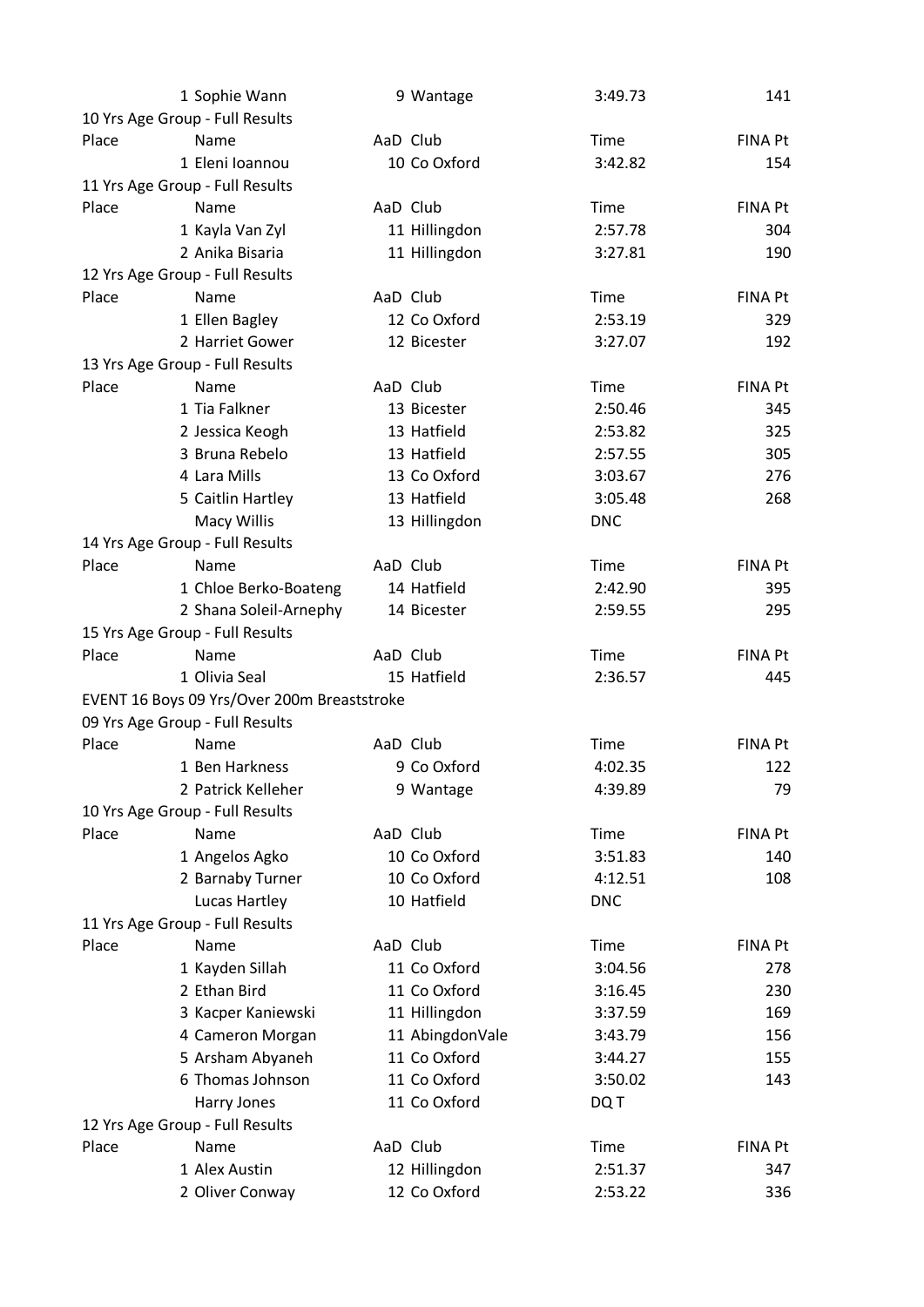|       | 3 Joseph Watkiss                         | 12 Co Oxford    | 3:11.04    | 250            |
|-------|------------------------------------------|-----------------|------------|----------------|
|       | 4 Andrew Taylor                          | 12 Co Oxford    | 3:20.45    | 217            |
|       | 5 Jonty Wright                           | 12 AbingdonVale | 3:25.33    | 202            |
|       | 6 Joshua Pearce                          | 12 AbingdonVale | 3:29.71    | 189            |
|       | 7 Leo Jayakody                           | 12 Bicester     | 3:31.94    | 183            |
|       | 8 Tim Walker                             | 12 Bicester     | 3:36.32    | 172            |
|       | 9 James Brooks                           | 12 Co Oxford    | 3:46.03    | 151            |
|       | 10 William Healey                        | 12 Co Oxford    | 3:46.39    | 150            |
|       | 13 Yrs Age Group - Full Results          |                 |            |                |
| Place | Name                                     | AaD Club        | Time       | <b>FINA Pt</b> |
|       | 1 Morgan Smith                           | 13 Co Oxford    | 2:50.91    | 350            |
|       | 2 Jamie Conway                           | 13 Co Oxford    | 2:53.97    | 332            |
|       | 3 Joseph James                           | 13 Wantage      | 3:10.62    | 252            |
|       | 4 Ben Warner                             | 13 4 Shires     | 3:33.94    | 178            |
|       | Alex Underwood                           | 13 Co Oxford    | DQ SL      |                |
|       | 14 Yrs Age Group - Full Results          |                 |            |                |
| Place | Name                                     | AaD Club        | Time       | <b>FINA Pt</b> |
|       | 1 Alfie Bridgen                          | 14 Hillingdon   | 2:42.11    | 410            |
|       | 2 Logan Bryan                            | 14 Co Oxford    | 2:53.02    | 337            |
|       | 3 Benjamin Davies                        | 14 Kidlington   | 3:21.66    | 213            |
|       | 15 Yrs Age Group - Full Results          |                 |            |                |
| Place | Name                                     | AaD Club        | Time       | <b>FINA Pt</b> |
|       | 1 Luca Soleil-Arnephy                    | 15 Bicester     | 2:41.51    | 415            |
|       | 2 Freddie James                          | 15 Wantage      | 2:46.12    | 381            |
|       | 16 Yrs/Over Age Group - Full Results     |                 |            |                |
| Place | Name                                     | AaD Club        | Time       | <b>FINA Pt</b> |
|       | 1 Joseph McLean                          | 17 Co Oxford    | 2:42.06    | 410            |
|       | EVENT 17 Girls 09 Yrs/Over 50m Freestyle |                 |            |                |
|       | 09 Yrs Age Group - Full Results          |                 |            |                |
| Place | Name                                     | AaD Club        | Time       | <b>FINA Pt</b> |
|       | 1 Alexandra Yeabsley                     | 9 Hatfield      | 37.32      | 241            |
|       | 2 Sophie Wann                            | 9 Wantage       | 37.73      | 233            |
|       | 3 Scarlett Shorter                       | 9 Co Oxford     | 37.83      | 231            |
|       | 4 Zofia Conway                           | 9 Co Oxford     | 38.06      | 227            |
|       | 5 Vita Ruggiero                          | 9 Co Oxford     | 41.2       | 179            |
|       | 6 Erin Bannerman                         | 9 Co Oxford     | 44.95      | 138            |
|       | 7 Florence Salmon                        | 9 Co Oxford     | 45.88      | 129            |
|       | Teresa Li                                | 9 Co Oxford     | <b>DNC</b> |                |
|       | 10 Yrs Age Group - Full Results          |                 |            |                |
| Place | Name                                     | AaD Club        | Time       | <b>FINA Pt</b> |
|       | 1 Malika De Alwis                        | 10 Hillingdon   | 34.33      | 310            |
|       | 2 Zara Porter                            | 10 Co Oxford    | 34.69      | 300            |
|       | 3 Abbie Hackworth                        | 10 Hatfield     | 37.28      | 242            |
|       | 4 Ruby Smith                             | 10 AbingdonVale | 38.2       | 225            |
|       | 5 Hannah Cushion                         | 10 Hatfield     | 38.32      | 223            |
|       | 6 Emma Sherwood                          | 10 Co Oxford    | 38.35      | 222            |
|       | 7 Darcey Croft                           | 10 Hatfield     | 39.22      | 208            |
|       | 8 Sophie Jenks                           | 10 Wantage      | 39.67      | 201            |
|       | 9 Tara Audit                             | 10 Co Oxford    | 40.35      | 191            |
|       | 10 Holly McLellan                        | 10 Bicester     | 40.59      | 187            |
|       |                                          |                 |            |                |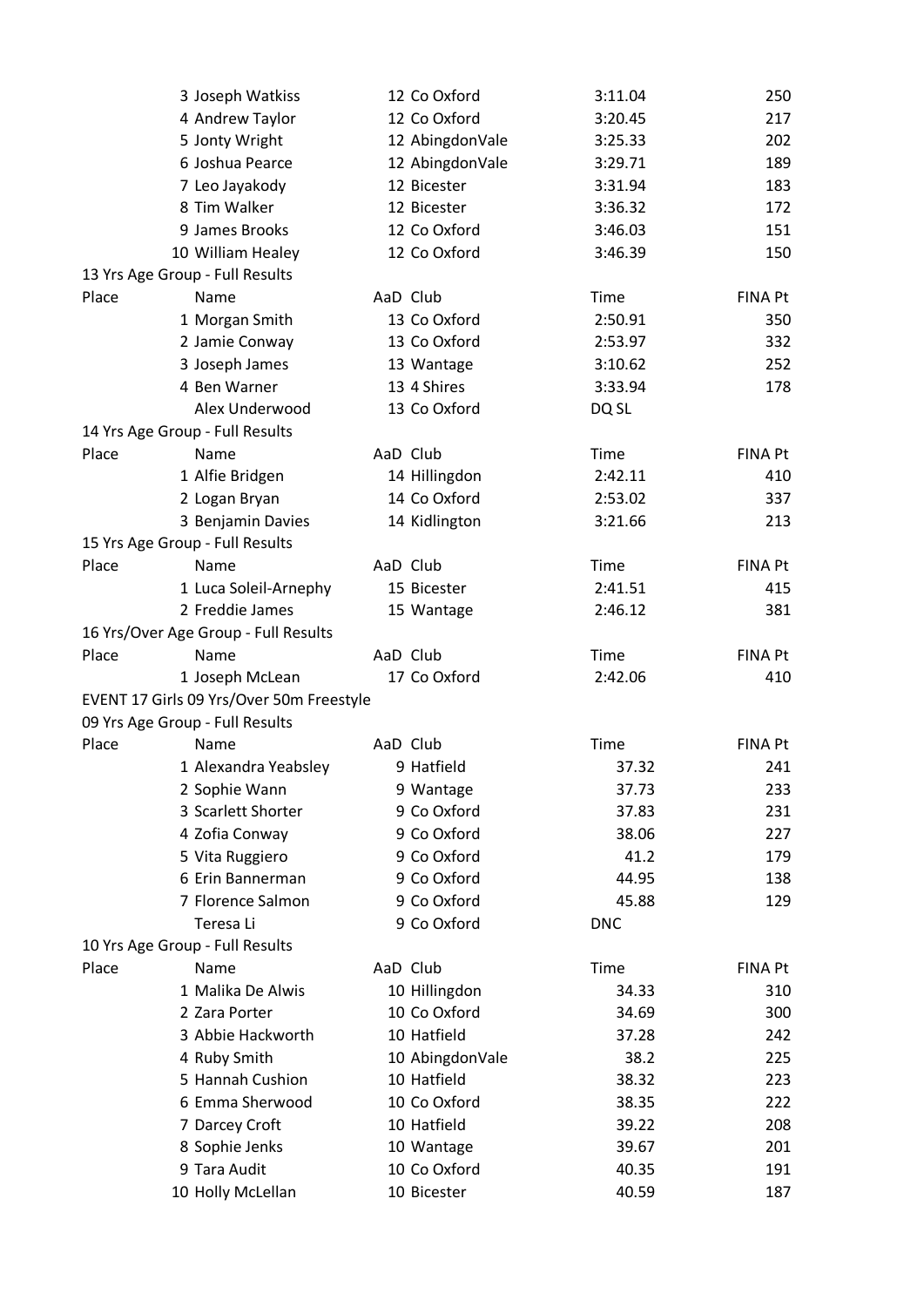|       | 11 Taya Luckett                 | 10 Co Oxford    | 41.2       | 179            |
|-------|---------------------------------|-----------------|------------|----------------|
|       | 12 Allison Gannon               | 10 Co Oxford    | 41.4       | 176            |
|       | 13 Kady Chandler                | 10 Co Oxford    | 41.96      | 169            |
|       | 14 Anna Donskikh                | 10 Co Oxford    | 42.79      | 160            |
|       | 15 Precious Abdolrazaghi        | 10 Co Oxford    | 42.93      | 158            |
|       | 16 Isabella Kenny               | 10 Co Oxford    | 43.61      | 151            |
|       | 17 Isabella Gregg               | 10 Co Oxford    | 48.97      | 106            |
|       | Melissa Chapman                 | 10 Co Oxford    | <b>DNC</b> |                |
|       | 11 Yrs Age Group - Full Results |                 |            |                |
| Place | Name                            | AaD Club        | Time       | <b>FINA Pt</b> |
|       | 1 Honey Valdiserri              | 11 Co Oxford    | 33.35      | 338            |
|       | 2 Mila Burovska                 | 11 Co Oxford    | 33.69      | 328            |
|       | 3 Liesl De Reuver               | 11 AbingdonVale | 33.7       | 327            |
|       | 3 Julia Pawlik                  | 11 Hillingdon   | 33.7       | 327            |
|       | 5 Maisie Kavanagh               | 11 Co Oxford    | 33.82      | 324            |
|       | 6 Lucy Haxworth                 | 11 Wantage      | 33.95      | 320            |
|       | 7 Catrin Rawstorne              | 11 Co Oxford    | 34.22      | 313            |
|       | 8 Imogen Duffen                 | 11 Co Oxford    | 34.52      | 305            |
|       | 9 Anika Bisaria                 | 11 Hillingdon   | 34.57      | 303            |
|       | 10 Diana Bernatskaya            | 11 Hillingdon   | 34.74      | 299            |
|       | 11 Georgia Line                 | 11 AbingdonVale | 34.92      | 294            |
|       | 12 Rebekka Smit                 | 11 Co Oxford    | 35.23      | 287            |
|       | 13 Elliot Dandy-Minto           | 11 Co Oxford    | 35.59      | 278            |
|       | 14 Nina Brown                   | 11 Co Oxford    | 36.1       | 266            |
|       | 15 Tilly Boyns                  | 11 Co Oxford    | 36.25      | 263            |
|       | 16 Hanna Lipman                 | 11 AbingdonVale | 36.66      | 254            |
|       | 17 Lauren Parker                | 11 Wantage      | 37.01      | 247            |
|       | 18 Robyn Hartley                | 11 Hatfield     | 39.4       | 205            |
|       | 19 Annabel Oliver               | 11 4 Shires     | 39.9       | 197            |
|       |                                 | 11 Co Oxford    | <b>DNC</b> |                |
|       | Lily Cooke                      |                 |            |                |
|       | 12 Yrs Age Group - Full Results |                 |            |                |
| Place | Name                            | AaD Club        | Time       | FINA Pt        |
|       | 1 Isabella Yardley              | 12 Wantage      | 30.36      | 448            |
|       | 2 Aura Gleeson                  | 12 Hillingdon   | 30.9       | 425            |
|       | 3 Lucy McGrath                  | 12 Kidlington   | 31.74      | 392            |
|       | 4 Megan Peake                   | 12 Co Oxford    | 32.03      | 381            |
|       | 5 Sophie Chen                   | 12 Hatfield     | 32.24      | 374            |
|       | 6 Hannah Bowley                 | 12 Hillingdon   | 32.7       | 358            |
|       | 7 Sophie Ledger                 | 12 Hatfield     | 33.11      | 345            |
|       | 8 Iona McLellan                 | 12 Bicester     | 33.39      | 337            |
|       | 9 Georgia Usher                 | 12 Bicester     | 33.74      | 326            |
|       | 10 Charlotte Kemp               | 12 Bicester     | 34.1       | 316            |
|       | 11 Anoush Rule                  | 12 Wantage      | 34.49      | 305            |
|       | 12 Milly Houston                | 12 Bicester     | 35.02      | 292            |
|       | 13 Sadie Beran                  | 12 Hillingdon   | 35.9       | 271            |
|       | 14 Nina Chana                   | 12 Hillingdon   | 36.48      | 258            |
|       | 15 Mia Walsh                    | 12 AbingdonVale | 36.96      | 248            |
|       | 16 Chanel O'Connell             | 12 Co Oxford    | 36.98      | 248            |
|       | 17 Amelia Brown                 | 12 Co Oxford    | 38.33      | 222            |
|       | 13 Yrs Age Group - Full Results |                 |            |                |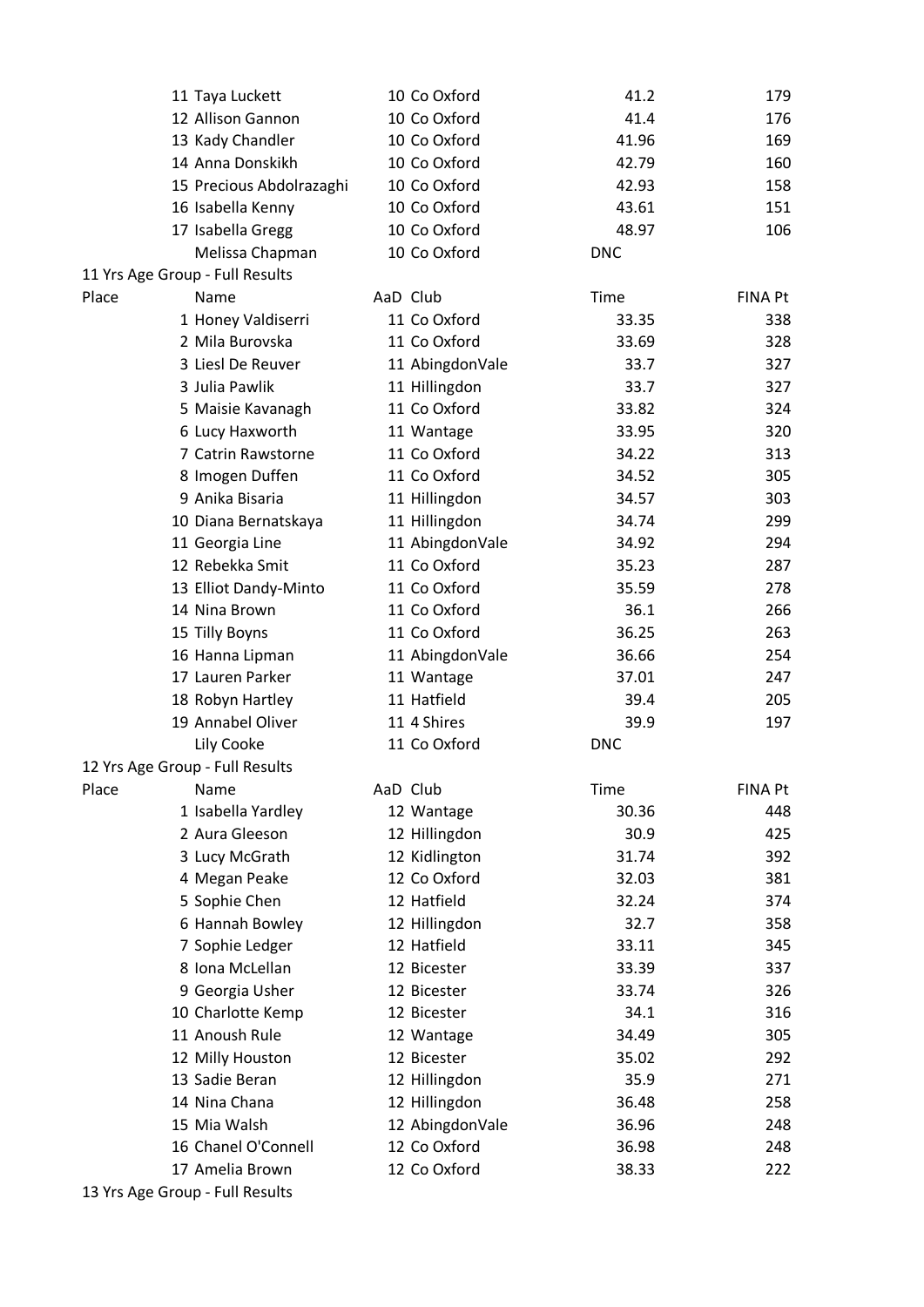| Place | Name                                 | AaD Club      | Time    | <b>FINA Pt</b> |
|-------|--------------------------------------|---------------|---------|----------------|
|       | 1 Leah Hawtin                        | 13 4 Shires   | 30.64   | 436            |
|       | 2 Abby Chapman                       | 13 4 Shires   | 31.04   | 419            |
|       | 3 Bruna Rebelo                       | 13 Hatfield   | 31.18   | 414            |
|       | 4 Ria Askew                          | 13 Hillingdon | 31.23   | 412            |
|       | 5 Tia Falkner                        | 13 Bicester   | 31.63   | 396            |
|       | 6 Leah Higgins                       | 13 Hillingdon | 31.74   | 392            |
|       | 7 Caitlin Laverick                   | 13 Bicester   | 31.84   | 388            |
|       | 8 Katie Parsons                      | 13 Kidlington | 32.27   | 373            |
|       | 9 Megan Batty                        | 13 Kidlington | 32.43   | 368            |
|       | 10 Sophie Georgiou                   | 13 Hatfield   | 33.9    | 322            |
|       | 11 Pangian Ashton                    | 13 Co Oxford  | 33.91   | 321            |
|       | 12 Katelin Cavill                    | 13 Bicester   | 34.65   | 301            |
|       | 13 Stephanie Jervis                  | 13 Co Oxford  | 35.73   | 275            |
|       | 14 Lily Mason                        | 13 Wantage    | 37.1    | 245            |
|       | 14 Yrs Age Group - Full Results      |               |         |                |
| Place | Name                                 | AaD Club      | Time    | FINA Pt        |
|       | 1 Jasmine Johnson                    | 14 Co Oxford  | 29.35   | 496            |
|       | 2 Rachel Lawrence                    | 14 Bicester   | 30.01   | 464            |
|       | 3 Isobel McInnes                     | 14 Wantage    | 30.17   | 457            |
|       | 4 Shana Soleil-Arnephy               | 14 Bicester   | 30.58   | 438            |
|       | 5 Amy Orbell Durrant                 | 14 Co Oxford  | 31.64   | 396            |
|       | 6 Anna Hens                          | 14 Co Oxford  | 32.68   | 359            |
|       | 7 Emma Jowett                        | 14 Co Oxford  | 34.35   | 309            |
|       | 15 Yrs Age Group - Full Results      |               |         |                |
| Place | Name                                 | AaD Club      | Time    | FINA Pt        |
|       | 1 Zoe Coombs                         | 15 Co Oxford  | 28.78   | 526            |
|       | 2 Eloise Upton                       | 15 4 Shires   | 30.33   | 449            |
|       | 3 Sara Mahmmud                       | 15 Hatfield   | 30.39   | 447            |
|       | 4 Sophie Ungureanu                   | 15 Hillingdon | 30.56   | 439            |
|       | 5 Lucy Stowell                       | 15 Kidlington | 30.87   | 426            |
|       | 6 Shania Wallis                      | 15 4 Shires   | 30.97   | 422            |
|       | 7 Hannah Austen                      | 15 Co Oxford  | 34      | 319            |
|       | 8 Olivia Mayhew                      | 15 Wantage    | 34.15   | 315            |
|       | 9 Ellie Webb                         | 15 Kidlington | 37.35   | 240            |
|       | 16 Yrs/Over Age Group - Full Results |               |         |                |
| Place | Name                                 | AaD Club      | Time    | <b>FINA Pt</b> |
|       | 1 Jennifer Burrell                   | 16 Co Oxford  | 29.73   | 477            |
|       | 2 Emily Kyle                         | 16 Co Oxford  | 30.26   | 453            |
|       | 3 Ellie-May Honour                   | 17 Bicester   | 37.63   | 235            |
|       | EVENT 18 Boys 10 Yrs/Over 100m IM    |               |         |                |
|       | 10 Yrs Age Group - Full Results      |               |         |                |
| Place | Name                                 | AaD Club      | Time    | <b>FINA Pt</b> |
|       | 1 Joseph Barnard                     | 10 4 Shires   | 1:37.93 | 138            |
|       | 2 Angelos Agko                       | 10 Co Oxford  | 1:40.40 | 128            |
|       | 3 Freddie Kemp                       | 10 Bicester   | 1:41.99 | 122            |
|       | 4 Barnaby Turner                     | 10 Co Oxford  | 1:47.45 | 104            |
|       | 5 Matt Littlejohn                    | 10 Bicester   | 1:47.75 | 103            |
|       | 11 Yrs Age Group - Full Results      |               |         |                |
| Place | Name                                 | AaD Club      | Time    | <b>FINA Pt</b> |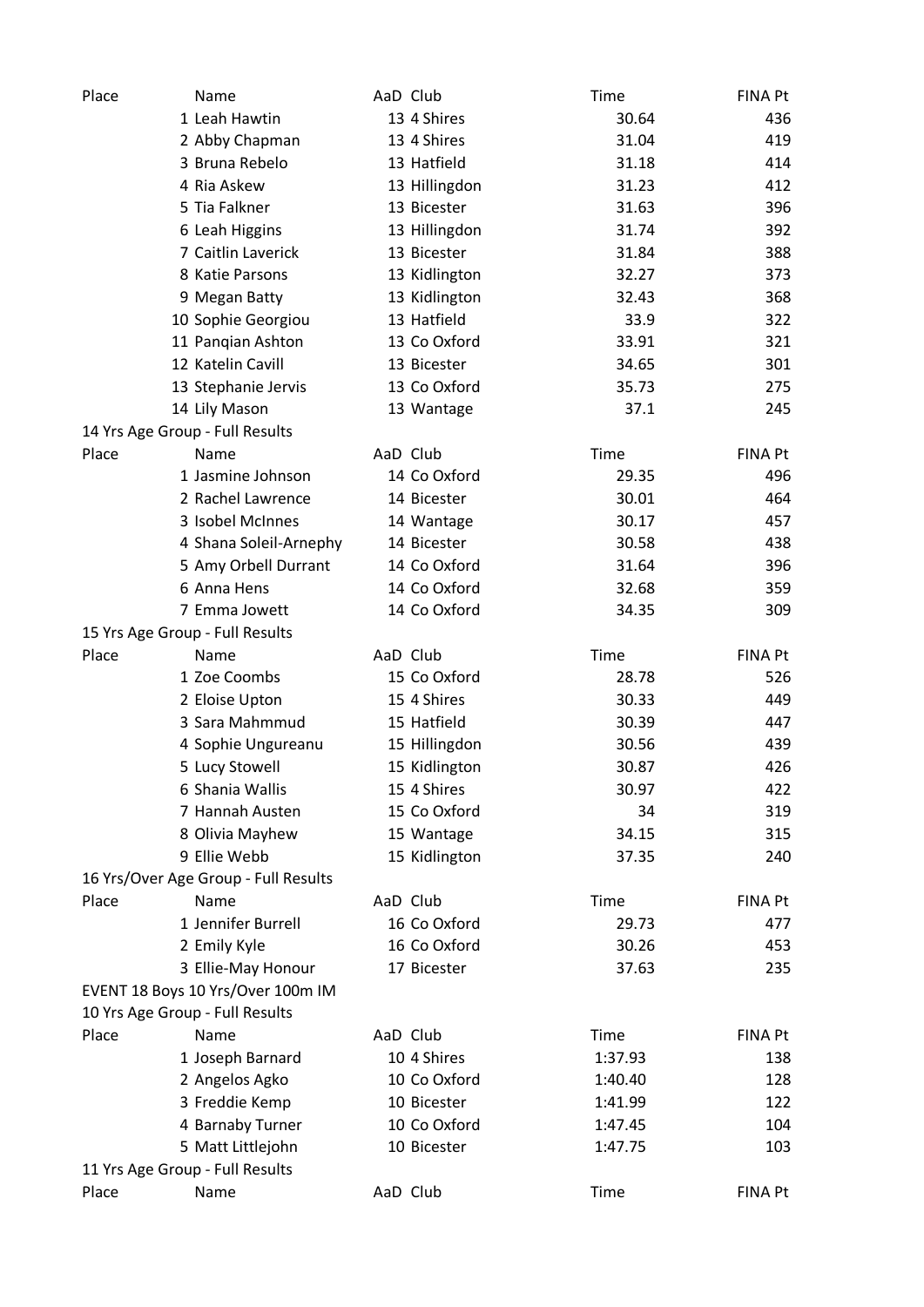|       | 1 Rohan Phillips                             | 11 Hillingdon   | 1:20.65     | 247            |
|-------|----------------------------------------------|-----------------|-------------|----------------|
|       | 2 Cub Maddison                               | 11 Hatfield     | 1:22.31     | 233            |
|       | 3 Ethan Bird                                 | 11 Co Oxford    | 1:22.62     | 230            |
|       | 4 Lachlan Middleton                          | 11 Co Oxford    | 1:22.83     | 228            |
|       | 5 Matthew Critchley                          | 11 Co Oxford    | 1:26.38     | 201            |
|       | 6 Andrew Tembra                              | 11 Hatfield     | 1:30.13     | 177            |
|       | 7 Kacper Kaniewski                           | 11 Hillingdon   | 1:31.61     | 169            |
|       | 8 Joshua Ellis                               | 11 Hatfield     | 1:33.37     | 159            |
|       | 9 Thomas Johnson                             | 11 Co Oxford    | 1:36.44     | 144            |
|       | 10 Harry Jones                               | 11 Co Oxford    | 1:42.57     | 120            |
|       | 12 Yrs Age Group - Full Results              |                 |             |                |
| Place | Name                                         | AaD Club        | Time        | <b>FINA Pt</b> |
|       | 1 Alex Austin                                | 12 Hillingdon   | 1:10.83     | 365            |
|       | 2 Christopher Skelton                        | 12 Co Oxford    | 1:22.70     | 229            |
|       | 3 Jonty Wright                               | 12 AbingdonVale | 1:26.68     | 199            |
|       | 4 Leo Jayakody                               | 12 Bicester     | 1:29.04     | 184            |
|       | 5 William Healey                             | 12 Co Oxford    | 1:30.02     | 178            |
|       | 6 Tim Walker                                 | 12 Bicester     | 1:34.60     | 153            |
|       | 7 Benjamin Henning                           | 12 Co Oxford    | 1:35.82     | 147            |
|       | 13 Yrs Age Group - Full Results              |                 |             |                |
| Place | Name                                         | AaD Club        | Time        | <b>FINA Pt</b> |
|       | 1 Mihailo Miki Petrovic                      | 13 Co Oxford    | 1:13.11     | 332            |
|       | 2 Charles Pauling                            | 13 Co Oxford    | 1:14.12     | 319            |
|       | 3 Morgan Smith                               | 13 Co Oxford    | 1:14.18     | 318            |
|       | 4 Diego Bravo                                | 13 Co Oxford    | 1:15.42     | 303            |
|       | 5 Ralph (Freddie) Cooke                      | 13 Co Oxford    | 1:18.96     | 264            |
|       | 6 Shaun Tobin                                | 13 Hillingdon   | 1:21.83     | 237            |
|       | 7 Ben Warner                                 | 13 4 Shires     | 1:23.83     | 220            |
|       | 8 Alex Underwood                             | 13 Co Oxford    | 1:25.59     | 207            |
|       | 14 Yrs Age Group - Full Results              |                 |             |                |
| Place | Name                                         | AaD Club        | Time        | <b>FINA Pt</b> |
|       | 1 Luke Pestaille                             | 14 Hatfield     | 1:08.11     | 411            |
|       | 2 Jordan Hui                                 | 14 Hillingdon   | 1:13.27     | 330            |
|       | 3 Thomas Johnson                             | 14 Kidlington   | 1:21.52     | 239            |
|       |                                              |                 |             |                |
| Place | 16 Yrs/Over Age Group - Full Results<br>Name | AaD Club        | Time        | <b>FINA Pt</b> |
|       | 1 Christopher Motha                          | 17 Co Oxford    |             |                |
|       |                                              |                 | 1:03.55     | 506            |
|       | 2 Benjamen Inness                            | 16 Bicester     | 1:06.01     | 452            |
|       | EVENT 19 Boys 11 Yrs/Over 400m IM            |                 |             |                |
|       | 11 Yrs Age Group - Full Results              |                 |             |                |
| Place | Name                                         | AaD Club        | Time        | <b>FINA Pt</b> |
|       | 1 Edgar Stepliuk                             | 11 Wantage      | 5:59.25     | 281            |
|       | 2 Ethan Bird                                 | 11 Co Oxford    | 6:13.84     | 249            |
|       | 12 Yrs Age Group - Full Results              |                 |             |                |
| Place | Name                                         | AaD Club        | Time        | <b>FINA Pt</b> |
|       | 1 Andrew Taylor                              | 12 Co Oxford    | 6:02.88     | 273            |
|       | 13 Yrs Age Group - Full Results              |                 |             |                |
| Place | Name                                         | AaD Club        | <b>Time</b> | FINA Pt        |
|       | 1 Christopher Littleton                      | 13 Bicester     | 5:32.89     | 354            |
|       | 2 Adam Bennett                               | 13 Hillingdon   | 5:41.20     | 328            |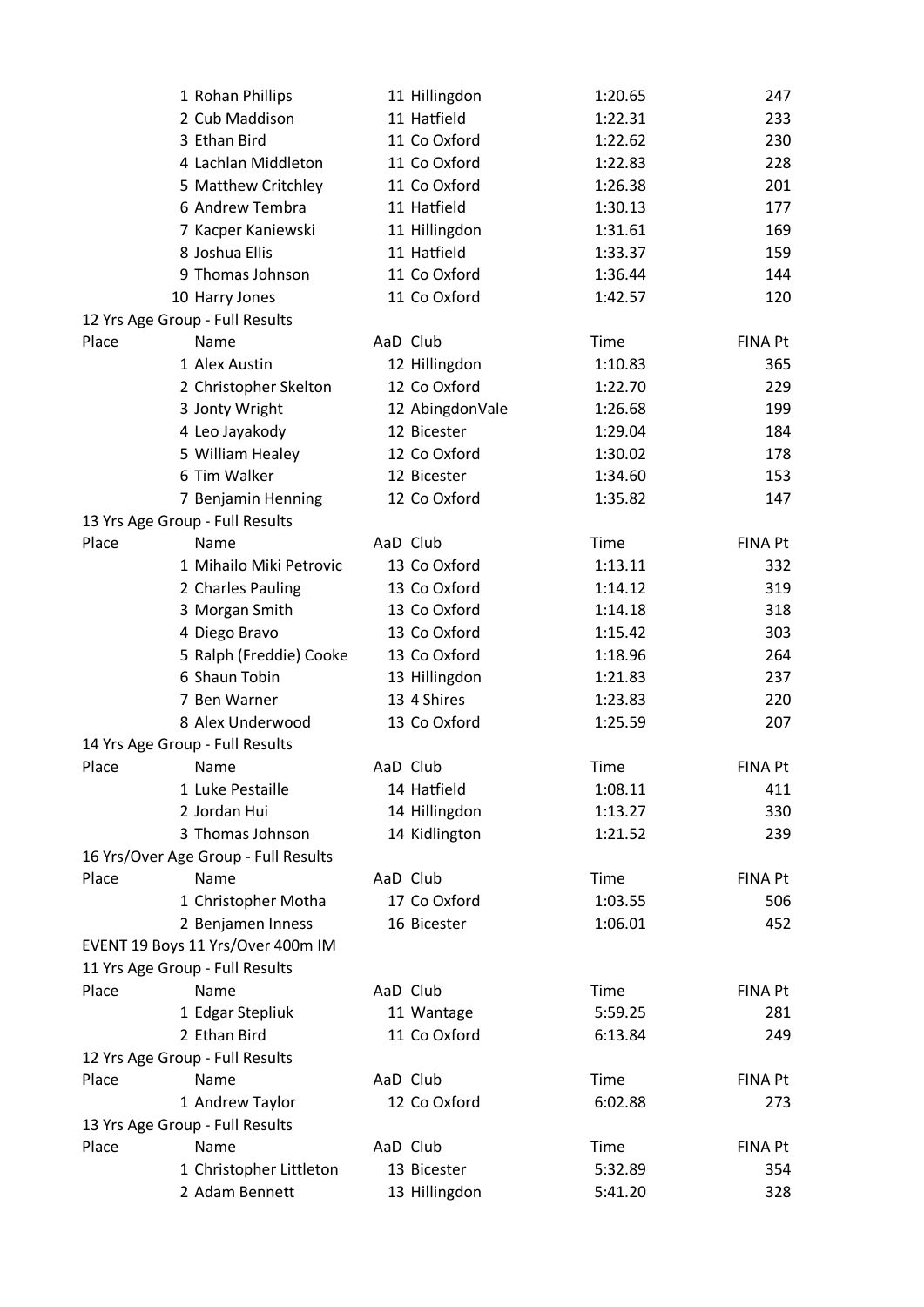|       | 3 Alex Underwood                          | 13 Co Oxford  | 6:01.27     | 276            |
|-------|-------------------------------------------|---------------|-------------|----------------|
|       | 4 Jonathan Pannett-Smith                  | 13 Wantage    | 6:21.24     | 235            |
|       | Sean Oliver                               | 13 Hillingdon | <b>DNC</b>  |                |
|       | 14 Yrs Age Group - Full Results           |               |             |                |
| Place | Name                                      | AaD Club      | Time        | <b>FINA Pt</b> |
|       | 1 Daniel Murtagh                          | 14 Hatfield   | 5:02.14     | 473            |
|       | 2 Logan Colling                           | 14 Hillingdon | 5:10.95     | 434            |
|       | 3 Luca Martin-McKevitt                    | 14 Hillingdon | 5:16.36     | 412            |
|       | 4 Benjamin Cumberland                     | 14 Wantage    | 5:24.94     | 380            |
|       | 15 Yrs Age Group - Full Results           |               |             |                |
| Place | Name                                      | AaD Club      | <b>Time</b> | <b>FINA Pt</b> |
|       | 1 Alexander Pryce                         | 15 Bicester   | 5:16.83     | 410            |
|       | 16 Yrs/Over Age Group - Full Results      |               |             |                |
| Place | Name                                      | AaD Club      | Time        | <b>FINA Pt</b> |
|       | Freddie Whybrow                           | 16 Bicester   | DQ SL       |                |
|       | EVENT 20 Girls 10 Yrs/Over 400m Freestyle |               |             |                |
|       | 10 Yrs Age Group - Full Results           |               |             |                |
| Place | Name                                      | AaD Club      | Time        | <b>FINA Pt</b> |
|       | 1 Nalinratn (Pearl) Soph                  | 10 Co Oxford  | 5:25.57     | 373            |
|       | 11 Yrs Age Group - Full Results           |               |             |                |
| Place | Name                                      | AaD Club      | Time        | <b>FINA Pt</b> |
|       | 1 Kayla Van Zyl                           | 11 Hillingdon | 5:26.19     | 371            |
|       | 2 Juliet Anthony                          | 11 Co Oxford  | 5:28.78     | 362            |
|       | 3 Honey Valdiserri                        | 11 Co Oxford  | 5:36.05     | 339            |
|       | 4 Rebekka Smit                            | 11 Co Oxford  | 5:36.10     | 339            |
|       | 5 Daisy Whittington                       | 11 Wantage    | 5:41.28     | 324            |
|       | 6 Diana Bernatskaya                       | 11 Hillingdon | 5:43.87     | 317            |
|       | 7 Catrin Rawstorne                        | 11 Co Oxford  | 5:58.55     | 279            |
|       | 8 Anika Bisaria                           |               |             | 265            |
|       |                                           | 11 Hillingdon | 6:05.03     |                |
|       | 9 Lilia Curtis                            | 11 Wantage    | 6:06.38     | 262            |
|       | 10 Mila Burovska                          | 11 Co Oxford  | 6:19.06     | 236            |
|       | 11 Imogen Duffen                          | 11 Co Oxford  | 6:28.10     | 220            |
|       | 12 Yrs Age Group - Full Results           |               |             |                |
| Place | Name                                      | AaD Club      | Time        | FINA Pt        |
|       | 1 Aura Gleeson                            | 12 Hillingdon | 5:07.62     | 443            |
|       | 2 Ellen Bagley                            | 12 Co Oxford  | 5:09.69     | 434            |
|       | 3 Grace Bradney                           | 12 Bicester   | 5:11.76     | 425            |
|       | 4 Willa Merttens                          | 12 Co Oxford  | 5:11.97     | 424            |
|       | 5 Lucy Gorham                             | 12 Wantage    | 5:27.11     | 368            |
|       | 6 Iona McLellan                           | 12 Bicester   | 5:27.87     | 365            |
|       | 7 Sophie Chen                             | 12 Hatfield   | 5:28.82     | 362            |
|       | 8 Charlotte Oliver                        | 12 4 Shires   | 5:29.74     | 359            |
|       | 9 Florence Barlow                         | 12 Co Oxford  | 6:02.94     | 269            |
|       | Rosie Hilton-Dew                          | 12 Co Oxford  | <b>DNC</b>  |                |
|       | 13 Yrs Age Group - Full Results           |               |             |                |
| Place | Name                                      | AaD Club      | <b>Time</b> | <b>FINA Pt</b> |
|       | 1 Illizane Pinfold                        | 13 Co Oxford  | 4:45.44     | 554            |
|       | 2 Tia Falkner                             | 13 Bicester   | 4:51.30     | 521            |
|       | 3 Francesca Shires                        | 13 Hillingdon | 4:57.27     | 491            |
|       | 4 Abby Chapman                            | 13 4 Shires   | 4:59.50     | 480            |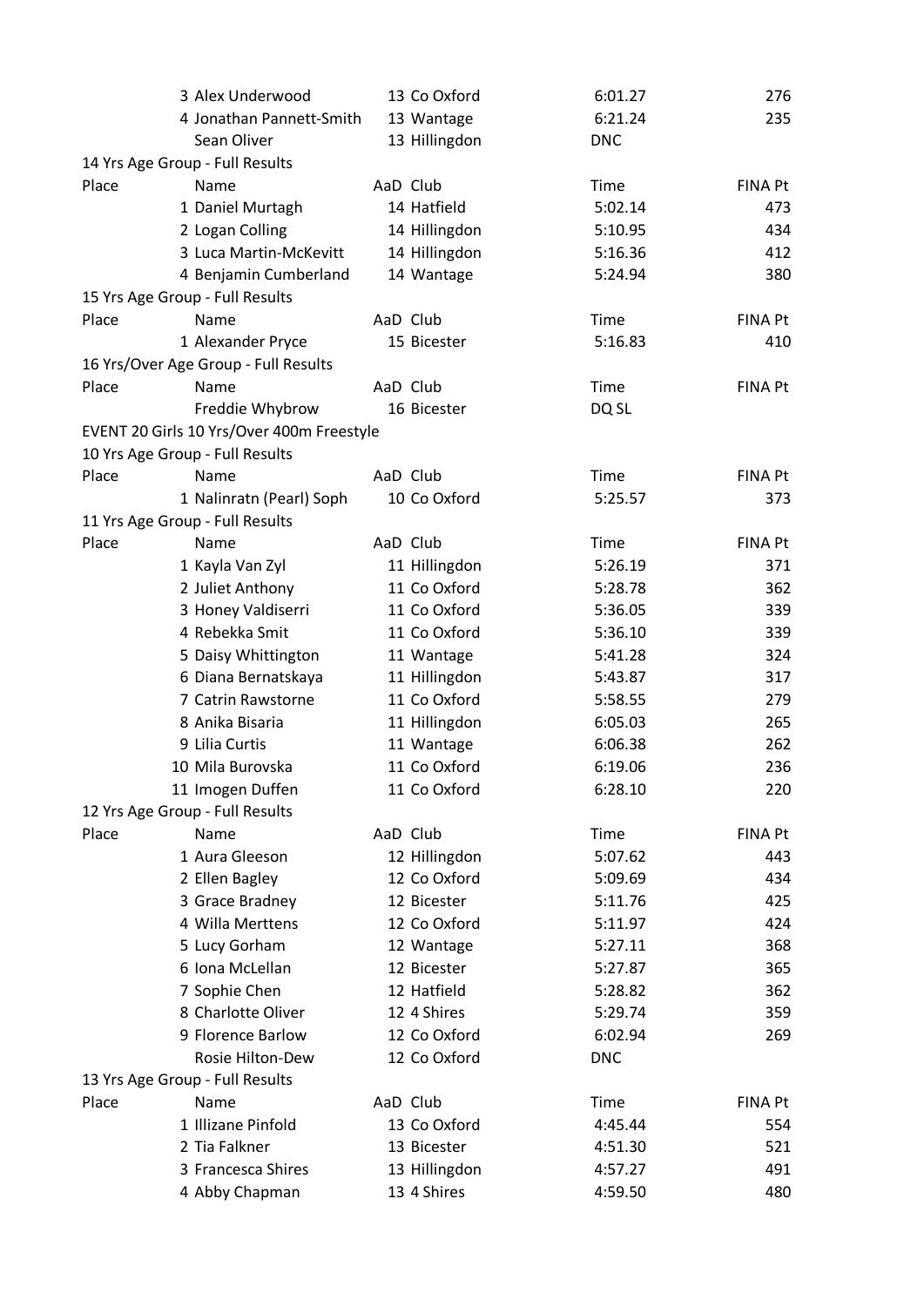|       | 5 Ria Askew                             | 13 Hillingdon | 5:02.44    | 466            |
|-------|-----------------------------------------|---------------|------------|----------------|
|       | 6 Bruna Rebelo                          | 13 Hatfield   | 5:10.80    | 429            |
|       | 7 Panqian Ashton                        | 13 Co Oxford  | 5:20.78    | 390            |
|       | 8 Leah Higgins                          | 13 Hillingdon | 5:25.14    | 375            |
|       | 9 Ruby Millard                          | 13 Bourne End | 5:29.32    | 361            |
|       | 10 Stephanie Jervis                     | 13 Co Oxford  | 5:52.70    | 293            |
|       | 11 Joanna Wraith                        | 13 Co Oxford  | 6:22.31    | 230            |
|       | 14 Yrs Age Group - Full Results         |               |            |                |
| Place | Name                                    | AaD Club      | Time       | <b>FINA Pt</b> |
|       | 1 Safiya Sillah                         | 14 Co Oxford  | 4:53.77    | 508            |
|       | 2 Sophie Pannett-Smith                  | 14 Wantage    | 5:01.55    | 470            |
|       | 3 Rachel Lawrence                       | 14 Bicester   | 5:16.08    | 408            |
|       | 4 Caitlin Hubbard                       | 14 Hillingdon | 5:20.02    | 393            |
|       | Amy Orbell Durrant                      | 14 Co Oxford  | <b>DNC</b> |                |
|       | 15 Yrs Age Group - Full Results         |               |            |                |
| Place | Name                                    | AaD Club      | Time       | <b>FINA Pt</b> |
|       | 1 Hannah Austen                         | 15 Co Oxford  | 5:28.68    | 363            |
|       | 16 Yrs/Over Age Group - Full Results    |               |            |                |
| Place | Name                                    | AaD Club      | Time       | <b>FINA Pt</b> |
|       | 1 Jennifer Burrell                      | 16 Co Oxford  | 4:59.66    | 479            |
|       | <b>Lucy Parsons</b>                     | 16 Kidlington | DQ ST      |                |
|       | EVENT 21 Boys 09 Yrs/Over 50m Butterfly |               |            |                |
|       | 09 Yrs Age Group - Full Results         |               |            |                |
| Place | Name                                    | AaD Club      | Time       | <b>FINA Pt</b> |
|       | 1 Faaris Sharif                         | 9 Co Oxford   | 43.37      | 126            |
|       | 2 Hugo Raubitschek-Smith                | 9 Hatfield    | 43.39      | 126            |
|       | 3 Kai Newton                            | 9 Wantage     | 43.89      | 122            |
|       | 4 George Prince                         | 9 Hatfield    | 44.19      | 120            |
|       | 5 Tristan Dennis                        | 9 Co Oxford   | 45.31      | 111            |
|       | 6 Monty Salmon                          | 9 Co Oxford   | 49.99      | 82             |
|       | 10 Yrs Age Group - Full Results         |               |            |                |
| Place | Name                                    | AaD Club      | Time       | FINA Pt        |
|       | 1 Angelos Agko                          | 10 Co Oxford  | 47.39      | 97             |
|       | Reuben John                             | 10 Co Oxford  | DQ SL      |                |
|       | 11 Yrs Age Group - Full Results         |               |            |                |
| Place | Name                                    | AaD Club      | Time       | <b>FINA Pt</b> |
|       | 1 Tom Henley                            | 11 Bicester   | 34.89      | 243            |
|       | 2 Matthew Critchley                     | 11 Co Oxford  | 39.07      | 173            |
|       | 3 Edgar Stepliuk                        | 11 Wantage    | 39.87      | 163            |
|       | 4 Benjamin Yardley                      | 11 Wantage    | 41.3       | 147            |
|       | 5 Carson Wolbert                        | 11 Bicester   | 42.75      | 132            |
|       | 6 Zachary Powell                        | 11 Co Oxford  | 42.88      | 131            |
|       |                                         |               |            |                |
|       | 7 Arsham Abyaneh                        | 11 Co Oxford  | 45.69      | 108            |
|       | 8 Thomas Johnson                        | 11 Co Oxford  | 46.27      | 104            |
|       | 9 Tom Cox                               | 11 4 Shires   | 53.64      | 67             |
|       | 12 Yrs Age Group - Full Results         |               |            |                |
| Place | Name                                    | AaD Club      | Time       | <b>FINA Pt</b> |
|       | 1 Alex Austin                           | 12 Hillingdon | 31.84      | 320            |
|       | 2 Christopher Skelton                   | 12 Co Oxford  | 33.45      | 276            |
|       | 3 Andrew Taylor                         | 12 Co Oxford  | 33.56      | 274            |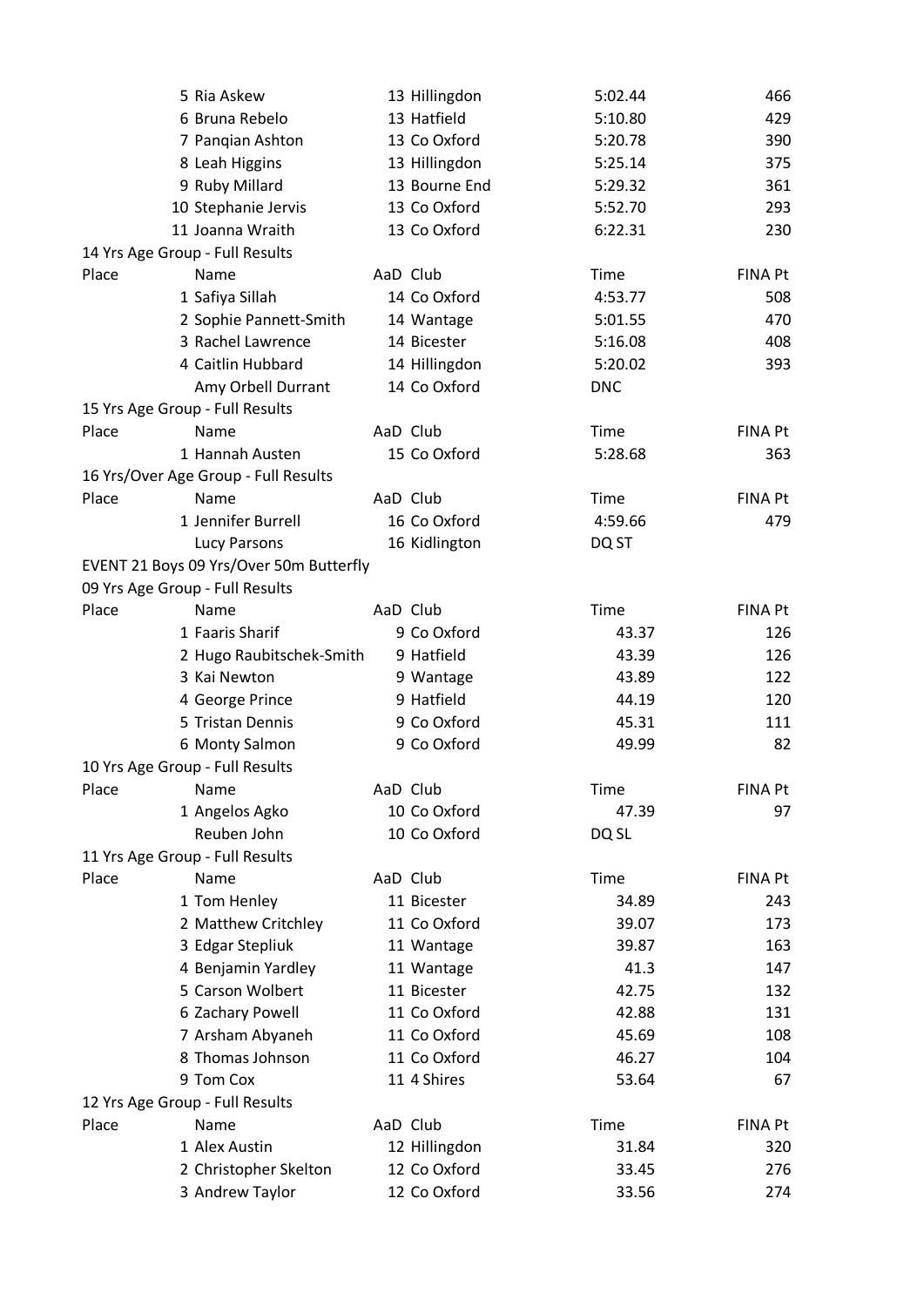|       | 4 Oliver Conway                             | 12 Co Oxford  | 34.36 | 255            |
|-------|---------------------------------------------|---------------|-------|----------------|
|       | 5 James Brooks                              | 12 Co Oxford  | 37.29 | 199            |
|       | 6 Charlie Wing Yat Lo                       | 12 Hillingdon | 38.48 | 181            |
|       | 7 Chad Keyes                                | 12 Co Oxford  | 41.58 | 144            |
|       | 8 Benjamin Henning                          | 12 Co Oxford  | 42.25 | 137            |
|       | 13 Yrs Age Group - Full Results             |               |       |                |
| Place | Name                                        | AaD Club      | Time  | <b>FINA Pt</b> |
|       | 1 Charles Pauling                           | 13 Co Oxford  | 31.02 | 347            |
|       | 2 Jamie Conway                              | 13 Co Oxford  | 32.6  | 299            |
|       | 3 Joseph James                              | 13 Wantage    | 33.22 | 282            |
|       | 4 Daniel Andrew                             | 13 Kidlington | 33.29 | 280            |
|       | 5 Adam Bennett                              | 13 Hillingdon | 34.25 | 257            |
|       | 6 Freddie Fletcher                          | 13 Wantage    | 35.13 | 238            |
|       | 7 Shaun Tobin                               | 13 Hillingdon | 36.06 | 220            |
|       | 8 Michael Cadle                             | 13 Bicester   | 38.41 | 182            |
|       | 14 Yrs Age Group - Full Results             |               |       |                |
| Place | Name                                        | AaD Club      | Time  | <b>FINA Pt</b> |
|       | 1 Joshua Barnes                             | 14 Kidlington | 30.49 | 365            |
|       | 2 Logan Bryan                               | 14 Co Oxford  | 31.84 | 320            |
|       | 3 Luca Martin-McKevitt                      | 14 Hillingdon | 32.16 | 311            |
|       | 4 Jordan Hui                                | 14 Hillingdon | 32.64 | 297            |
|       | 5 Alfie Bridgen                             | 14 Hillingdon | 33.56 | 274            |
|       | 6 Albert Warner                             | 14 4 Shires   | 41.64 | 143            |
|       | William Sperrin                             | 14 Wantage    | DQ ST |                |
|       | 16 Yrs/Over Age Group - Full Results        |               |       |                |
| Place | Name                                        | AaD Club      | Time  | <b>FINA Pt</b> |
|       | 1 Christopher Motha                         | 17 Co Oxford  | 27.51 | 497            |
|       | 2 James Camden                              | 16 Wantage    | 27.86 | 479            |
|       | 3 Max Underwood                             | 16 Co Oxford  | 28.29 | 457            |
|       | 4 Freddie Whybrow                           | 16 Bicester   | 29.49 | 403            |
|       | 5 James Austen                              | 17 Co Oxford  | 30.27 | 373            |
|       | 6 Christopher Currie                        | 23 Co Oxford  | 35.2  | 237            |
|       | EVENT 22 Girls 09 Yrs/Over 50m Breaststroke |               |       |                |
|       | 09 Yrs Age Group - Full Results             |               |       |                |
| Place | Name                                        | AaD Club      | Time  | <b>FINA Pt</b> |
|       | 1 Holly Enright                             | 9 Hillingdon  | 47.63 | 221            |
|       | 2 Zofia Conway                              | 9 Co Oxford   | 49.57 | 196            |
|       | 3 Alexandra Yeabsley                        | 9 Hatfield    | 50.02 | 190            |
|       | 4 Neretva Spengler                          | 9 Co Oxford   | 52    | 169            |
|       | 5 Scarlett Shorter                          | 9 Co Oxford   | 52.56 | 164            |
|       | 6 Vita Ruggiero                             | 9 Co Oxford   | 54.76 | 145            |
|       | 7 Erin Bannerman                            | 9 Co Oxford   | 56.99 | 129            |
|       | 8 Florence Salmon                           | 9 Co Oxford   | 58.72 | 117            |
|       | 9 Katie Wilkinson                           | 9 Co Oxford   | 58.81 | 117            |
|       | 10 Yrs Age Group - Full Results             |               |       |                |
| Place | Name                                        | AaD Club      | Time  | <b>FINA Pt</b> |
|       | 1 Malika De Alwis                           | 10 Hillingdon | 45.7  | 250            |
|       | 2 Zara Porter                               | 10 Co Oxford  | 46.91 | 231            |
|       | 3 Eleni Ioannou                             | 10 Co Oxford  | 46.98 | 230            |
|       | 4 Holly McLellan                            | 10 Bicester   | 47.17 | 227            |
|       |                                             |               |       |                |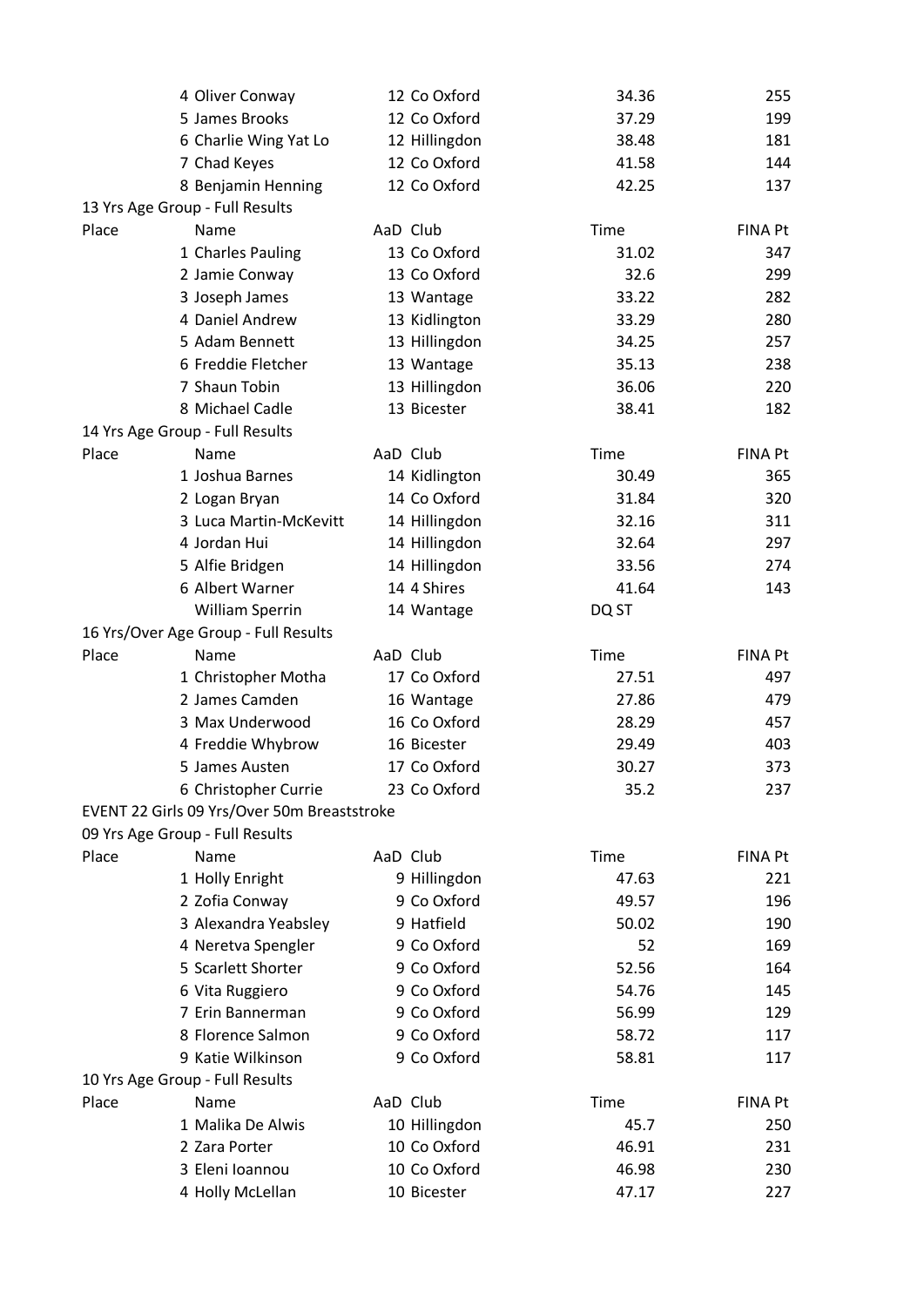|                                 | 5 Abbie Hackworth        | 10 Hatfield   | 47.68      | 220            |
|---------------------------------|--------------------------|---------------|------------|----------------|
|                                 | 6 Niamh Hughes           | 10 Hillingdon | 49.21      | 200            |
|                                 | 7 Jessica Bagley         | 10 Co Oxford  | 49.44      | 197            |
|                                 | 8 Emma Sherwood          | 10 Co Oxford  | 49.91      | 192            |
|                                 | 9 Hannah Cushion         | 10 Hatfield   | 50.46      | 185            |
|                                 | 10 Chloe Coster          | 10 Hatfield   | 50.73      | 182            |
|                                 | 11 Kady Chandler         | 10 Co Oxford  | 51.45      | 175            |
|                                 | 12 Mia Busby             | 10 Bicester   | 53.39      | 156            |
|                                 | 13 Precious Abdolrazaghi | 10 Co Oxford  | 54.32      | 149            |
|                                 | 14 Isabella Kenny        | 10 Co Oxford  | 55.06      | 143            |
|                                 | 15 Allison Gannon        | 10 Co Oxford  | 55.59      | 139            |
|                                 | 16 Jessica Barnett       | 10 Wantage    | 56.42      | 133            |
|                                 | 17 Tara Audit            | 10 Co Oxford  | 56.9       | 129            |
|                                 | <b>Emmie Shipton</b>     | 10 Hatfield   | <b>DNC</b> |                |
|                                 | Darcey Croft             | 10 Hatfield   | DQ T       |                |
| 11 Yrs Age Group - Full Results |                          |               |            |                |
| Place                           | Name                     | AaD Club      | Time       | <b>FINA Pt</b> |
|                                 | 1 Isabella Yeabsley      | 11 Hatfield   | 41.74      | 328            |
|                                 | 2 Isla Bohannon          | 11 Bicester   | 43.85      | 283            |
|                                 | 3 Nina Brown             | 11 Co Oxford  | 44.2       | 276            |
|                                 | 4 Gabriella Neal         | 11 Hillingdon | 44.47      | 271            |
|                                 | 5 Zoe Pearson            | 11 4 Shires   | 45.09      | 260            |
|                                 | 6 Elliot Dandy-Minto     | 11 Co Oxford  | 45.38      | 255            |
|                                 | 7 Mila Burovska          | 11 Co Oxford  | 45.53      | 253            |
|                                 | 8 Olivia Sheldrake       | 11 Bicester   | 46.17      | 242            |
|                                 | 9 Diana Bernatskaya      | 11 Hillingdon | 46.62      | 235            |
|                                 | 10 Aisha Hussain         | 11 Kidlington | 46.91      | 231            |
|                                 | 11 Maisie Kavanagh       | 11 Co Oxford  | 49.61      | 195            |
|                                 | 12 Isabella Wratten      | 11 4 Shires   | 50.79      | 182            |
|                                 | 13 Lily Carlin           | 11 Co Oxford  | 57.42      | 126            |
| 12 Yrs Age Group - Full Results |                          |               |            |                |
| Place                           | Name                     | AaD Club      | Time       | <b>FINA Pt</b> |
|                                 | 1 Hannah Bowley          | 12 Hillingdon | 39.09      | 399            |
|                                 | 2 Poppy Bridgen          | 12 Hillingdon | 39.67      | 382            |
|                                 | 3 Fiona McInnes          | 12 Wantage    | 39.91      | 375            |
|                                 | 4 Willa Merttens         | 12 Co Oxford  | 40.28      | 365            |
|                                 | 5 Stefania McGowan       | 12 Hillingdon | 40.69      | 354            |
|                                 | 6 Sophie Chen            | 12 Hatfield   | 41.67      | 330            |
|                                 | 7 Harriet Gower          | 12 Bicester   | 42.48      | 311            |
|                                 | 8 Iona McLellan          | 12 Bicester   | 42.82      | 304            |
|                                 | 9 Phoebe Paul            | 12 Wantage    | 42.96      | 301            |
|                                 | 10 Sarah McGrath         | 12 Hatfield   | 43.28      | 294            |
|                                 | 11 Megan Peake           | 12 Co Oxford  | 43.5       | 290            |
|                                 | 12 Amelia Brown          | 12 Co Oxford  | 44.74      | 266            |
|                                 | 13 Sophie Ledger         | 12 Hatfield   | 44.97      | 262            |
|                                 | 14 Nina Chana            | 12 Hillingdon | 45.17      | 259            |
|                                 | 15 Sadie Beran           | 12 Hillingdon | 47.85      | 218            |
|                                 | 16 Chanel O'Connell      | 12 Co Oxford  | 49.75      | 193            |
|                                 | 17 Daisy Preston         | 12 Co Oxford  | 51.03      | 179            |
|                                 | Charlotte Kemp           | 12 Bicester   | DQ ST      |                |
|                                 |                          |               |            |                |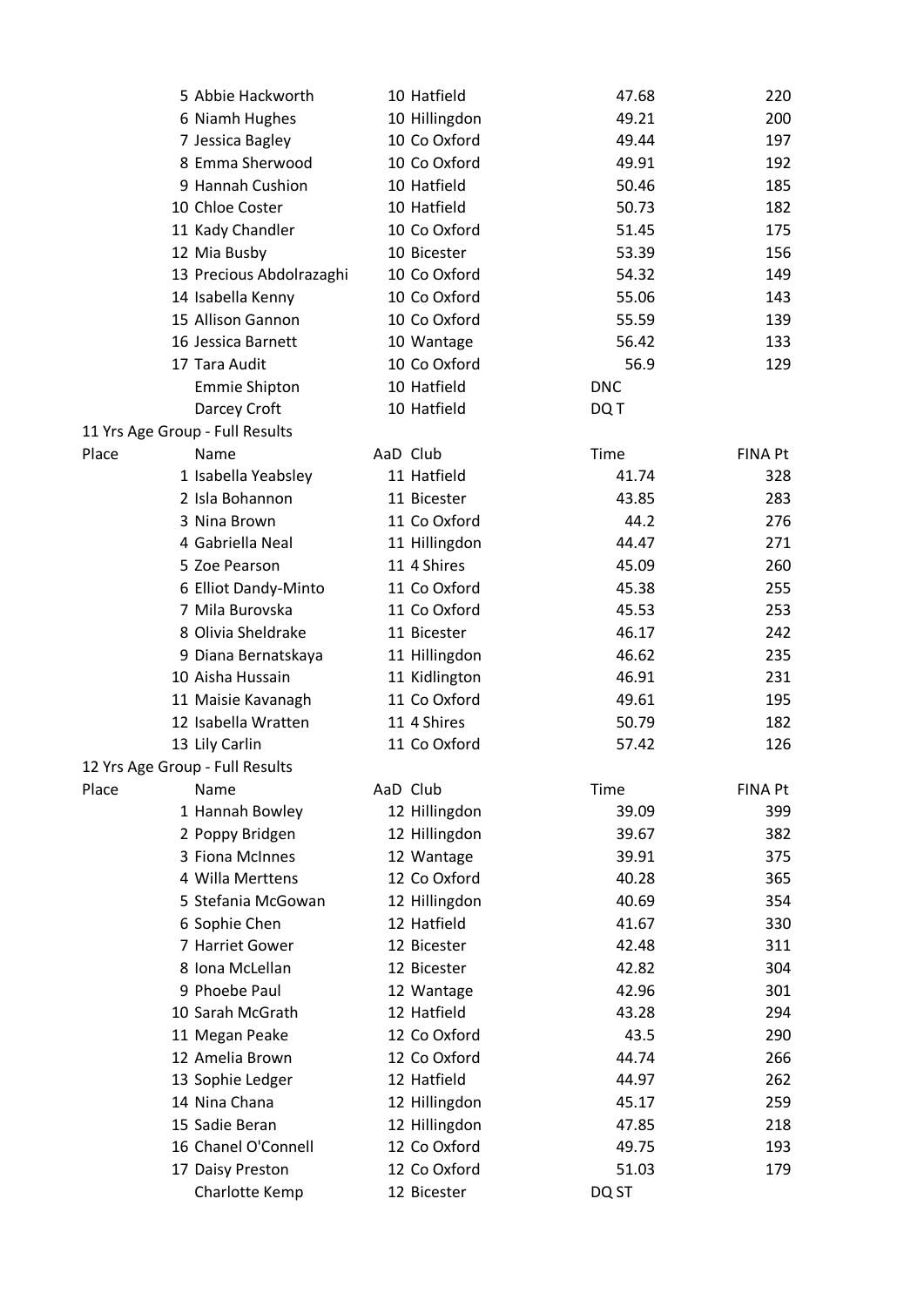|       | 13 Yrs Age Group - Full Results             |                 |            |                |
|-------|---------------------------------------------|-----------------|------------|----------------|
| Place | Name                                        | AaD Club        | Time       | FINA Pt        |
|       | 1 Lara Mills                                | 13 Co Oxford    | 37.88      | 439            |
|       | 2 Francesca Shires                          | 13 Hillingdon   | 40.41      | 362            |
|       | 3 Bruna Rebelo                              | 13 Hatfield     | 42.21      | 317            |
|       | 4 Stephanie Jervis                          | 13 Co Oxford    | 43.87      | 282            |
|       | 5 Raia Slavik-Ali                           | 13 Kidlington   | 44.12      | 278            |
|       | 6 Leah Higgins                              | 13 Hillingdon   | 45.33      | 256            |
|       | 7 Megan Batty                               | 13 Kidlington   | 46.19      | 242            |
|       | 8 Joanna Wraith                             | 13 Co Oxford    | 49.13      | 201            |
|       | 14 Yrs Age Group - Full Results             |                 |            |                |
| Place | Name                                        | AaD Club        | Time       | FINA Pt        |
|       | 1 Isobel McInnes                            | 14 Wantage      | 36.84      | 477            |
|       | 2 Madeline Powell                           | 14 Co Oxford    | 38.19      | 428            |
|       | 3 Rachel Lawrence                           | 14 Bicester     | 40.04      | 372            |
|       | 4 Emma Jowett                               | 14 Co Oxford    | 42.45      | 312            |
|       | 5 Caitlin Hubbard                           | 14 Hillingdon   | 42.56      | 309            |
|       | Bianka Misikova                             | 14 Hatfield     | DQ SL      |                |
|       | 15 Yrs Age Group - Full Results             |                 |            |                |
| Place | Name                                        | AaD Club        | Time       | FINA Pt        |
|       | 1 Zoe Coombs                                | 15 Co Oxford    | 36.27      | 500            |
|       | 2 Sara Mahmmud                              | 15 Hatfield     | 38.01      | 434            |
|       | 3 Sophie Ungureanu                          | 15 Hillingdon   | 38.11      | 431            |
|       | 4 Ellie Webb                                | 15 Kidlington   | 48.66      | 207            |
|       | 5 Hannah Austen                             | 15 Co Oxford    | 49.04      | 202            |
|       | EVENT 23 Boys 10 Yrs/Over 100m Breaststroke |                 |            |                |
|       | 10 Yrs Age Group - Full Results             |                 |            |                |
| Place | Name                                        | AaD Club        | Time       | <b>FINA Pt</b> |
|       | 1 Angelos Agko                              | 10 Co Oxford    | 1:48.03    | 136            |
|       | 2 Salvador Goncalves                        | 10 Wantage      | 2:07.06    | 83             |
|       | <b>Caspar Cumberland</b>                    | 10 Wantage      | <b>DNC</b> |                |
|       | 11 Yrs Age Group - Full Results             |                 |            |                |
| Place | Name                                        | AaD Club        | Time       | <b>FINA Pt</b> |
|       | 1 Kayden Sillah                             | 11 Co Oxford    | 1:27.07    | 260            |
|       | 2 Rohan Phillips                            | 11 Hillingdon   | 1:33.91    | 207            |
|       | 3 Lachlan Middleton                         | 11 Co Oxford    | 1:40.30    | 170            |
|       | 4 Thomas Johnson                            | 11 Co Oxford    | 1:40.68    | 168            |
|       | 5 Andrew Tembra                             | 11 Hatfield     | 1:40.87    | 167            |
|       | 6 Tom Henley                                | 11 Bicester     | 1:46.60    | 141            |
|       | 7 Arsham Abyaneh                            | 11 Co Oxford    | 1:47.23    | 139            |
|       | 8 Harry Jones                               | 11 Co Oxford    | 1:47.97    | 136            |
|       | 9 Tom Cox                                   | 11 4 Shires     | 1:50.27    | 128            |
|       | 10 Carson Wolbert                           | 11 Bicester     | 1:53.53    | 117            |
|       | 12 Yrs Age Group - Full Results             |                 |            |                |
| Place | Name                                        | AaD Club        | Time       | <b>FINA Pt</b> |
|       | 1 Joseph Watkiss                            | 12 Co Oxford    | 1:31.27    | 226            |
|       | 2 Jonty Wright                              | 12 AbingdonVale | 1:33.91    | 207            |
|       | 3 Joshua Pearce                             | 12 AbingdonVale | 1:35.81    | 195            |
|       | 4 Thomas Sherwood                           | 12 Co Oxford    | 1:45.53    | 146            |
|       | 5 Christopher Skelton                       | 12 Co Oxford    | 1:47.90    | 136            |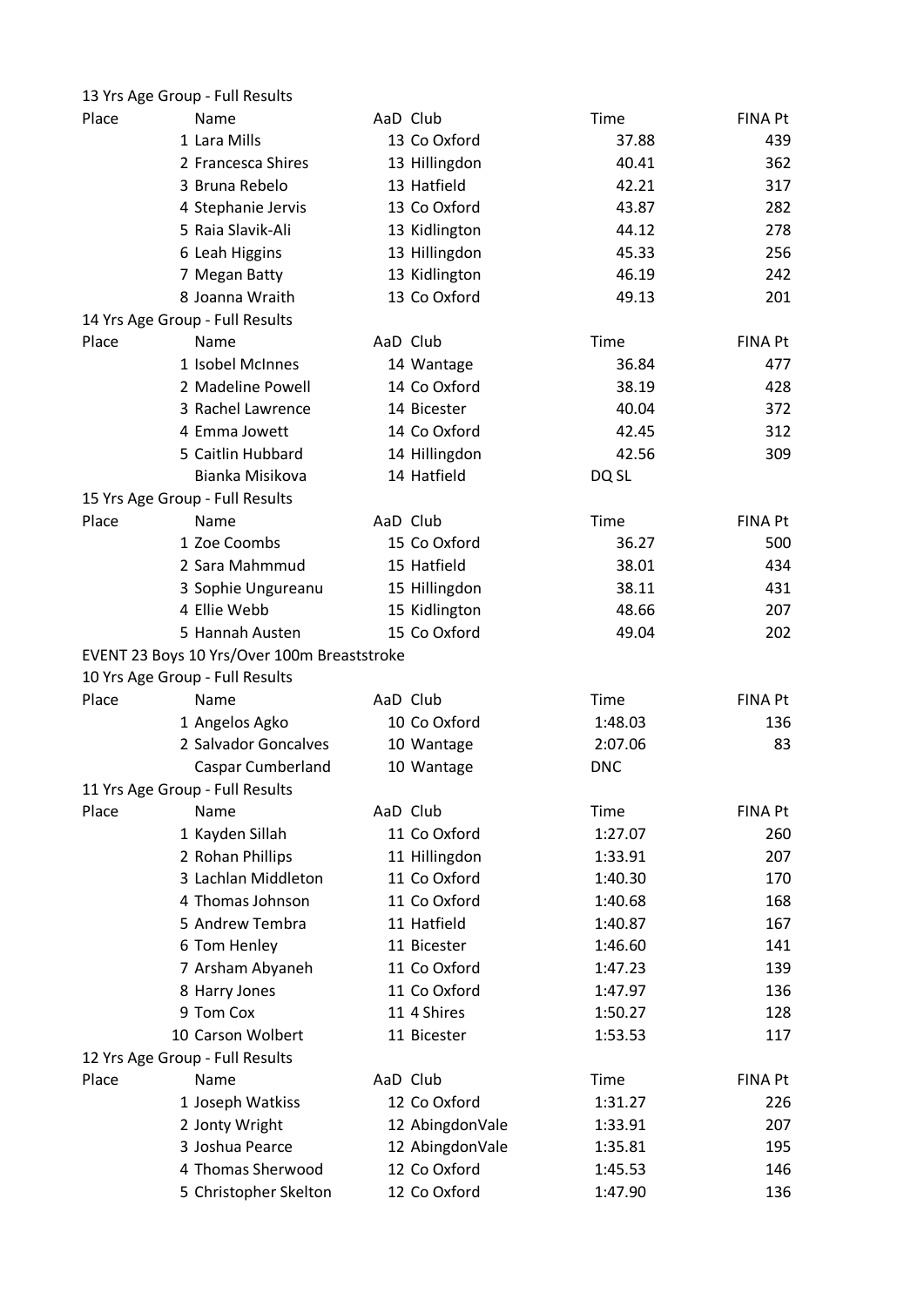|       | 6 James Brooks                            | 12 Co Oxford  | 1:48.71     | 133            |
|-------|-------------------------------------------|---------------|-------------|----------------|
|       | 7 Benjamin Henning                        | 12 Co Oxford  | 1:49.85     | 129            |
|       | 13 Yrs Age Group - Full Results           |               |             |                |
| Place | Name                                      | AaD Club      | Time        | <b>FINA Pt</b> |
|       | 1 Jamie Conway                            | 13 Co Oxford  | 1:20.89     | 324            |
|       | 2 Daniel Andrew                           | 13 Kidlington | 1:26.46     | 266            |
|       | 3 Alex Underwood                          | 13 Co Oxford  | 1:30.12     | 234            |
|       | 4 Shaun Tobin                             | 13 Hillingdon | 1:35.73     | 196            |
|       | 14 Yrs Age Group - Full Results           |               |             |                |
| Place | Name                                      | AaD Club      | Time        | <b>FINA Pt</b> |
|       | 1 Alfie Bridgen                           | 14 Hillingdon | 1:15.65     | 397            |
|       | 2 Logan Colling                           | 14 Hillingdon | 1:17.33     | 371            |
|       | 3 Jordan Hui                              | 14 Hillingdon | 1:19.24     | 345            |
|       | 4 Luca Martin-McKevitt                    | 14 Hillingdon | 1:25.24     | 277            |
|       | 15 Yrs Age Group - Full Results           |               |             |                |
| Place | Name                                      | AaD Club      | Time        | <b>FINA Pt</b> |
|       | 1 Luca Soleil-Arnephy                     | 15 Bicester   | 1:15.77     | 395            |
|       | 2 Alexander Pryce                         | 15 Bicester   | 1:17.37     | 371            |
|       | 16 Yrs/Over Age Group - Full Results      |               |             |                |
| Place | Name                                      | AaD Club      | Time        | <b>FINA Pt</b> |
|       | 1 Joseph McLean                           | 17 Co Oxford  | 1:11.74     | 465            |
|       | 2 Max Underwood                           | 16 Co Oxford  | 1:11.80     | 464            |
|       | 3 Max Boyns                               | 16 Co Oxford  | 1:18.77     | 351            |
|       | EVENT 24 Girls 10 Yrs/Over 100m Butterfly |               |             |                |
|       | 10 Yrs Age Group - Full Results           |               |             |                |
| Place | Name                                      | AaD Club      | Time        | <b>FINA Pt</b> |
|       | 1 Zara Porter                             | 10 Co Oxford  | 1:24.75     | 267            |
|       | 2 Nalinratn (Pearl) Soph                  | 10 Co Oxford  | 1:27.86     | 240            |
|       | 3 Malika De Alwis                         | 10 Hillingdon | 1:35.96     | 184            |
|       | 4 Eleni Ioannou                           | 10 Co Oxford  | 1:37.26     | 177            |
|       | Niamh Hughes                              | 10 Hillingdon | DQ SA       |                |
|       | 11 Yrs Age Group - Full Results           |               |             |                |
| Place | Name                                      | AaD Club      | <b>Time</b> | <b>FINA Pt</b> |
|       | 1 Lily Brabbin                            | 11 Co Oxford  | 1:16.43     | 364            |
|       | 2 Isabella Yeabsley                       | 11 Hatfield   | 1:21.68     |                |
|       |                                           |               |             | 298            |
|       | 3 Isla Bohannon                           | 11 Bicester   | 1:30.03     | 223            |
|       | 4 Diana Bernatskaya                       | 11 Hillingdon | 1:30.93     | 216            |
|       | 12 Yrs Age Group - Full Results           |               |             |                |
| Place | Name                                      | AaD Club      | Time        | FINA Pt        |
|       | 1 Lucy McGrath                            | 12 Kidlington | 1:16.94     | 357            |
|       | 2 Poppy Bridgen                           | 12 Hillingdon | 1:18.30     | 339            |
|       | 3 Phoebe Paul                             | 12 Wantage    | 1:19.02     | 330            |
|       | 4 Megan Peake                             | 12 Co Oxford  | 1:19.29     | 326            |
|       | 5 Lucy Gorham                             | 12 Wantage    | 1:24.30     | 271            |
|       | 6 Sophie Ledger                           | 12 Hatfield   | 1:26.29     | 253            |
|       | 7 Hannah Bowley                           | 12 Hillingdon | 1:26.62     | 250            |
|       | 8 Harriet Gower                           | 12 Bicester   | 1:31.26     | 214            |
|       | 9 Sadie Beran                             | 12 Hillingdon | 1:32.75     | 204            |
|       | 10 Charlotte Kemp                         | 12 Bicester   | 1:33.97     | 196            |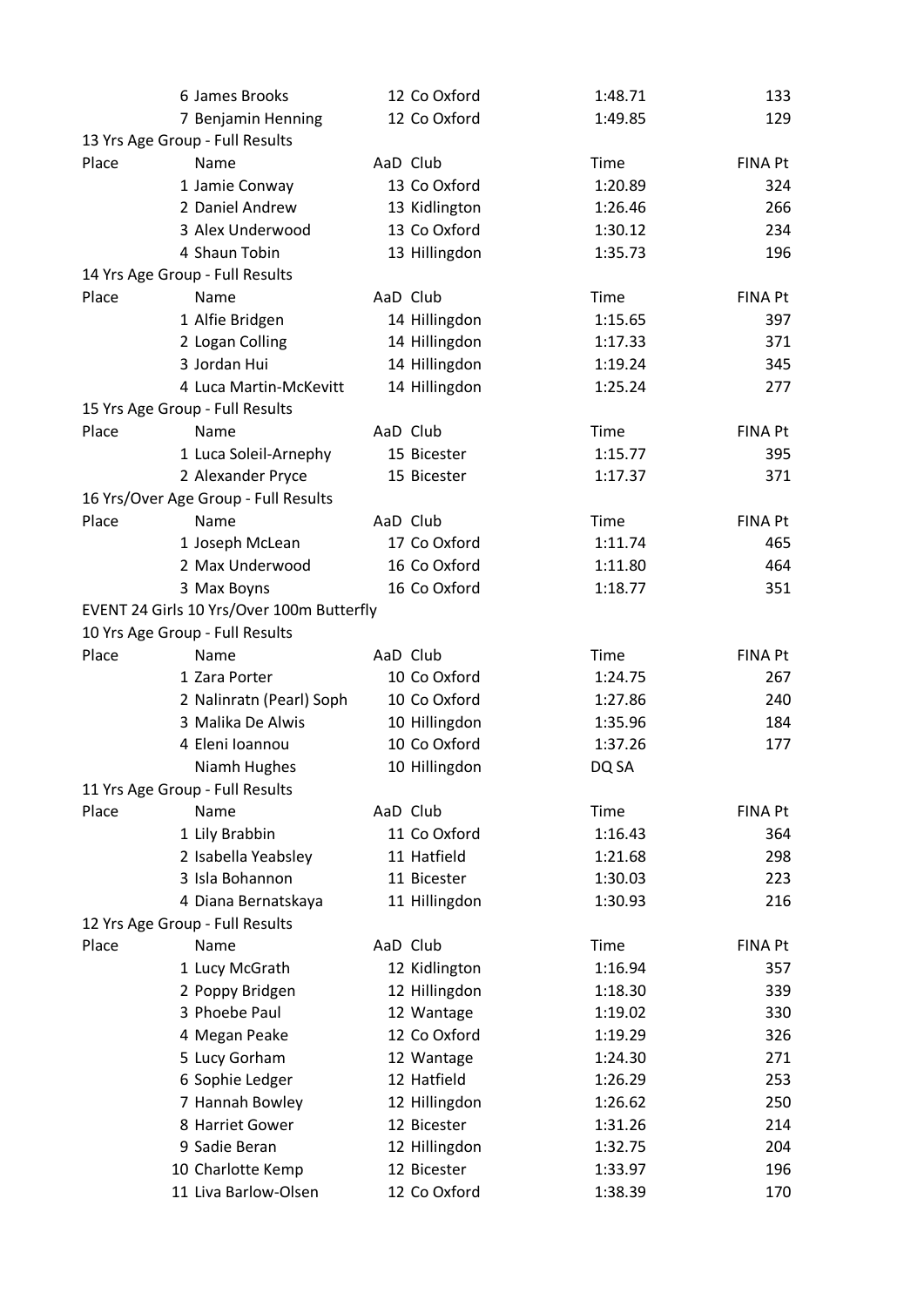|       | Rosie Hilton-Dew                     | 12 Co Oxford  | <b>DNC</b>  |                |
|-------|--------------------------------------|---------------|-------------|----------------|
|       | 13 Yrs Age Group - Full Results      |               |             |                |
| Place | Name                                 | AaD Club      | <b>Time</b> | <b>FINA Pt</b> |
|       | 1 Ellie Lawrence                     | 13 4 Shires   | 1:14.37     | 395            |
|       | 2 Illizane Pinfold                   | 13 Co Oxford  | 1:14.77     | 389            |
|       | 3 Tia Falkner                        | 13 Bicester   | 1:17.04     | 356            |
|       | 4 Jessica Keogh                      | 13 Hatfield   | 1:19.27     | 326            |
|       | 5 Ria Askew                          | 13 Hillingdon | 1:20.75     | 309            |
|       | 6 Bruna Rebelo                       | 13 Hatfield   | 1:21.23     | 303            |
|       | 7 Caitlin Laverick                   | 13 Bicester   | 1:22.37     | 291            |
|       | 8 Joanna Wraith                      | 13 Co Oxford  | 1:38.96     | 168            |
|       | Niamh Kelly                          | 13 Hatfield   | <b>DNC</b>  |                |
|       | 14 Yrs Age Group - Full Results      |               |             |                |
| Place | Name                                 | AaD Club      | Time        | <b>FINA Pt</b> |
|       | 1 Jasmine Johnson                    | 14 Co Oxford  | 1:14.17     | 399            |
|       | 2 Shana Soleil-Arnephy               | 14 Bicester   | 1:17.78     | 346            |
|       | 3 Safiya Sillah                      | 14 Co Oxford  | 1:18.80     | 332            |
|       | 4 Rachel Lawrence                    | 14 Bicester   | 1:23.77     | 277            |
|       | 15 Yrs Age Group - Full Results      |               |             |                |
| Place | Name                                 | AaD Club      | Time        | FINA Pt        |
|       | 1 Erin Gilchrist                     | 15 Co Oxford  | 1:12.14     | 433            |
|       | 2 Lucy Stowell                       | 15 Kidlington | 1:17.99     | 343            |
|       | 3 Sara Mahmmud                       | 15 Hatfield   | 1:19.11     | 328            |
|       | 16 Yrs/Over Age Group - Full Results |               |             |                |
| Place | Name                                 | AaD Club      | Time        | FINA Pt        |
|       | 1 Maia Little                        | 17 Co Oxford  | 1:09.88     | 477            |
|       | 2 Jennifer Burrell                   | 16 Co Oxford  | 1:13.53     | 409            |
|       | EVENT 25 Boys 09 Yrs/Over 200m IM    |               |             |                |
|       | 09 Yrs Age Group - Full Results      |               |             |                |
| Place | Name                                 | AaD Club      | Time        | <b>FINA Pt</b> |
|       | 1 George Prince                      | 9 Hatfield    | 3:18.95     | 167            |
|       | 2 Tristan Dennis                     | 9 Co Oxford   | 3:27.89     | 146            |
|       | 3 Monty Salmon                       | 9 Co Oxford   | 3:31.03     | 140            |
|       | 10 Yrs Age Group - Full Results      |               |             |                |
| Place | Name                                 | AaD Club      | Time        | <b>FINA Pt</b> |
|       | Caspar Cumberland                    | 10 Wantage    | <b>DNC</b>  |                |
|       | Angelos Agko                         | 10 Co Oxford  | DQ SA       |                |
|       | 11 Yrs Age Group - Full Results      |               |             |                |
| Place | Name                                 | AaD Club      | Time        | <b>FINA Pt</b> |
|       |                                      |               |             |                |
|       | 1 Cub Maddison                       | 11 Hatfield   | 2:49.80     | 269            |
|       | 2 Lachlan Middleton                  | 11 Co Oxford  | 2:54.75     | 246            |
|       | 3 Kayden Sillah                      | 11 Co Oxford  | 2:54.79     | 246            |
|       | 4 Tom Henley                         | 11 Bicester   | 3:10.80     | 189            |
|       | 5 Benjamin Yardley                   | 11 Wantage    | 3:35.65     | 131            |
|       | Carson Wolbert                       | 11 Bicester   | DQ SL       |                |
|       | Zachary Powell                       | 11 Co Oxford  | DQ SL       |                |
|       | Matthew Critchley                    | 11 Co Oxford  | DQ T        |                |
|       | <b>Andrew Tembra</b>                 | 11 Hatfield   | DQ T        |                |
|       | <b>Rohan Phillips</b>                | 11 Hillingdon | DQ T        |                |
|       | 12 Yrs Age Group - Full Results      |               |             |                |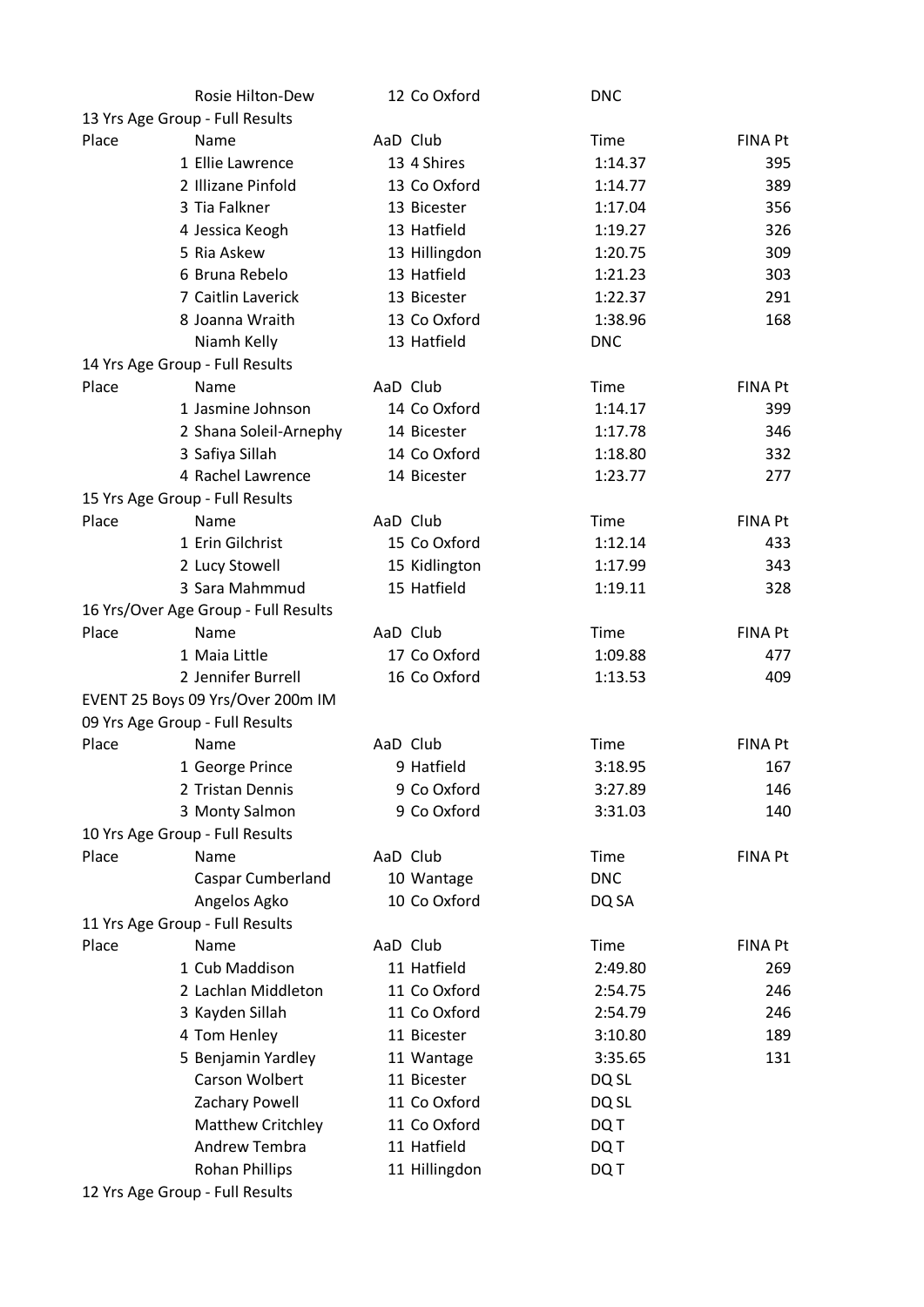| Place | Name                                      | AaD Club        | Time        | <b>FINA Pt</b> |
|-------|-------------------------------------------|-----------------|-------------|----------------|
|       | 1 Oliver Conway                           | 12 Co Oxford    | 2:39.80     | 322            |
|       | 2 Joshua Cumberland                       | 12 Wantage      | 2:49.68     | 269            |
|       | 3 Andrew Taylor                           | 12 Co Oxford    | 2:52.93     | 254            |
|       | 4 Joseph Watkiss                          | 12 Co Oxford    | 2:54.93     | 246            |
|       | 5 Joshua Pearce                           | 12 AbingdonVale | 2:57.71     | 234            |
|       | 6 Charlie Wing Yat Lo                     | 12 Hillingdon   | 2:59.90     | 226            |
|       | 7 Benjamin Henning                        | 12 Co Oxford    | 3:19.87     | 165            |
|       | James Brooks                              | 12 Co Oxford    | DQ T        |                |
|       | 13 Yrs Age Group - Full Results           |                 |             |                |
| Place | Name                                      | AaD Club        | Time        | <b>FINA Pt</b> |
|       | 1 Charles Pauling                         | 13 Co Oxford    | 2:31.54     | 378            |
|       | 2 Christopher Littleton                   | 13 Bicester     | 2:37.81     | 335            |
|       | 3 Louis Bushby                            | 13 4 Shires     | 2:39.43     | 325            |
|       | 4 Diego Bravo                             | 13 Co Oxford    | 2:40.00     | 321            |
|       | 5 Joseph James                            | 13 Wantage      | 2:40.74     | 317            |
|       | 6 Daniel Andrew                           | 13 Kidlington   | 2:49.59     | 270            |
|       | 7 Shaun Tobin                             | 13 Hillingdon   | 2:54.71     | 247            |
|       | 8 Freddie Fletcher                        | 13 Wantage      | 2:55.40     | 244            |
|       | 9 Jonathan Pannett-Smith                  | 13 Wantage      | 3:06.86     | 201            |
|       | 10 Michael Cadle                          | 13 Bicester     | 3:12.93     | 183            |
|       | 14 Yrs Age Group - Full Results           |                 |             |                |
| Place | Name                                      | AaD Club        | Time        | <b>FINA Pt</b> |
|       |                                           |                 |             |                |
|       | 1 Logan Bryan                             | 14 Co Oxford    | 2:29.53     | 394            |
|       | 2 Benjamin Cumberland                     | 14 Wantage      | 2:34.59     | 356            |
|       | 3 Jordan Hui                              | 14 Hillingdon   | 2:35.64     | 349            |
|       | 4 Albert Warner                           | 14 4 Shires     | 3:06.26     | 203            |
|       | 5 William Sperrin                         | 14 Wantage      | 3:27.34     | 147            |
|       | 15 Yrs Age Group - Full Results           |                 |             |                |
| Place | Name                                      | AaD Club        | Time        | <b>FINA Pt</b> |
|       | 1 Alexander Pryce                         | 15 Bicester     | 2:26.91     | 415            |
|       | 2 Luca Soleil-Arnephy                     | 15 Bicester     | 2:29.56     | 393            |
|       | Matthew Thornley                          | 15 Bicester     | <b>DNC</b>  |                |
|       | 16 Yrs/Over Age Group - Full Results      |                 |             |                |
| Place | Name                                      | AaD Club        | Time        | <b>FINA Pt</b> |
|       | 1 Christopher Motha                       | 17 Co Oxford    | 2:19.14     | 489            |
|       | 2 James Camden                            | 16 Wantage      | 2:25.62     | 426            |
|       | 3 Freddie Whybrow                         | 16 Bicester     | 2:29.53     | 394            |
|       | 4 Max Boyns                               | 16 Co Oxford    | 2:31.40     | 379            |
|       | 5 James Austen                            | 17 Co Oxford    | 2:35.10     | 353            |
|       | Christopher Currie                        | 23 Co Oxford    | DQ SL       |                |
|       | EVENT 26 Girls 09 Yrs/Over 200m Freestyle |                 |             |                |
|       | 09 Yrs Age Group - Full Results           |                 |             |                |
| Place | Name                                      | AaD Club        | <b>Time</b> | <b>FINA Pt</b> |
|       | 1 Holly Enright                           | 9 Hillingdon    | 2:45.91     | 297            |
|       | 2 Alexandra Yeabsley                      | 9 Hatfield      | 2:57.05     | 244            |
|       | 3 Sophie Wann                             | 9 Wantage       | 3:00.45     | 231            |
|       | 4 Zofia Conway                            | 9 Co Oxford     | 3:11.64     | 193            |
|       | 5 Vita Ruggiero                           | 9 Co Oxford     | 3:16.17     | 180            |
|       | 6 Scarlett Shorter                        | 9 Co Oxford     | 3:17.63     | 176            |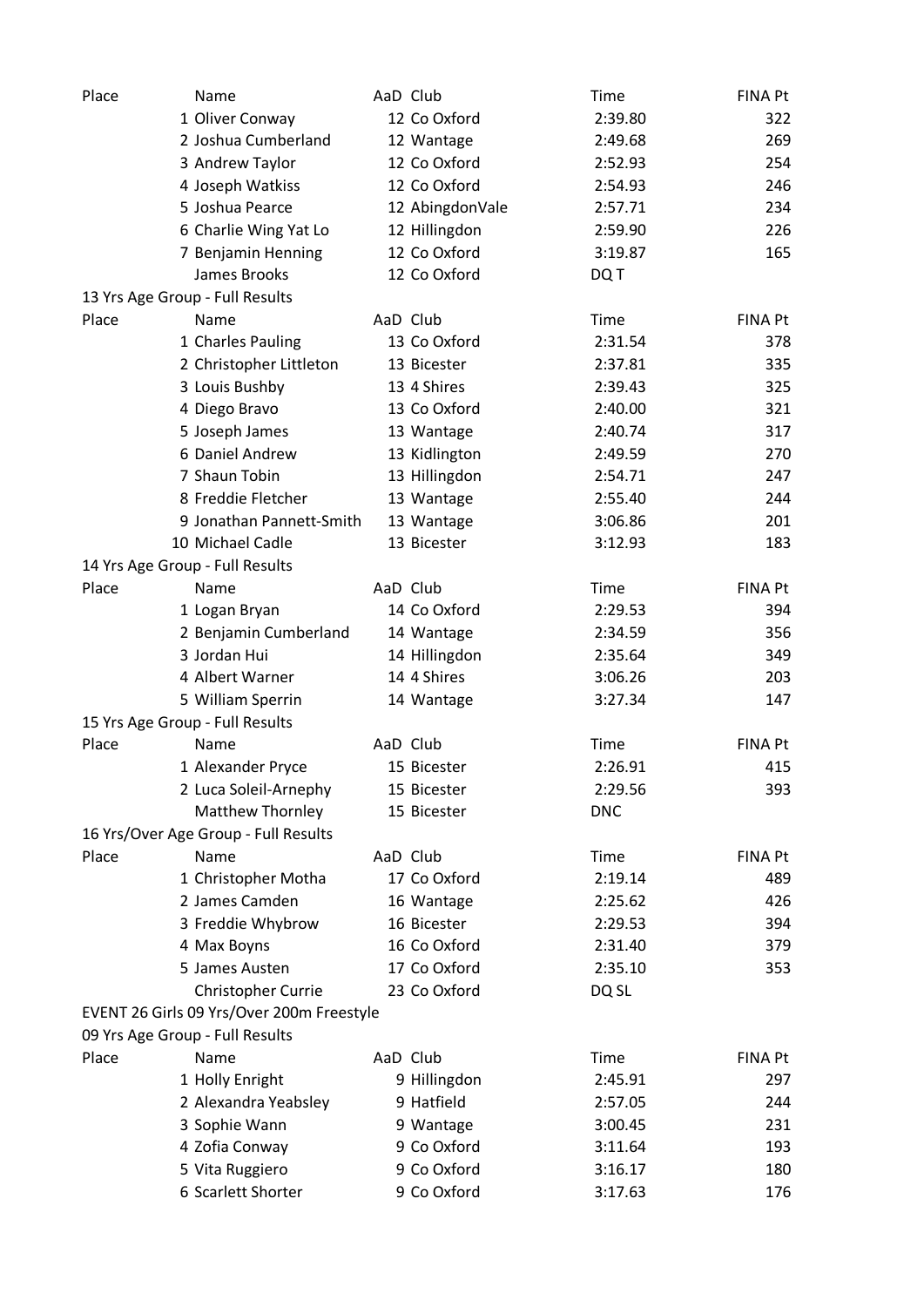|                                 | 7 Talya Curtis           |          | 9 Wantage     | 3:25.79 | 155            |
|---------------------------------|--------------------------|----------|---------------|---------|----------------|
|                                 | 8 Florence Salmon        |          | 9 Co Oxford   | 3:47.44 | 115            |
| 10 Yrs Age Group - Full Results |                          |          |               |         |                |
| Place                           | Name                     | AaD Club |               | Time    | <b>FINA Pt</b> |
|                                 | 1 Nalinratn (Pearl) Soph |          | 10 Co Oxford  | 2:34.49 | 368            |
|                                 | 2 Chloe Coster           |          | 10 Hatfield   | 2:41.08 | 325            |
|                                 | 3 Niamh Hughes           |          | 10 Hillingdon | 2:58.06 | 240            |
|                                 | 4 Malika De Alwis        |          | 10 Hillingdon | 3:03.21 | 221            |
|                                 | 5 Allison Gannon         |          | 10 Co Oxford  | 3:15.95 | 180            |
|                                 | 6 Jessica Bagley         |          | 10 Co Oxford  | 3:24.85 | 158            |
|                                 | 7 Kady Chandler          |          | 10 Co Oxford  | 3:24.87 | 158            |
|                                 | 8 Jessica Barnett        |          | 10 Wantage    | 3:41.52 | 125            |
|                                 | 9 Isabella Kenny         |          | 10 Co Oxford  | 3:42.26 | 123            |
| 11 Yrs Age Group - Full Results |                          |          |               |         |                |
| Place                           | Name                     | AaD Club |               | Time    | <b>FINA Pt</b> |
|                                 | 1 Lily Brabbin           |          | 11 Co Oxford  | 2:25.11 | 444            |
|                                 | 2 Kayla Van Zyl          |          | 11 Hillingdon | 2:33.61 | 375            |
|                                 | 3 Juliet Anthony         |          | 11 Co Oxford  | 2:34.07 | 371            |
|                                 | 4 Gabriella Neal         |          | 11 Hillingdon | 2:36.35 | 355            |
|                                 | 5 Honey Valdiserri       |          | 11 Co Oxford  | 2:38.77 | 339            |
|                                 | 6 Rebekka Smit           |          | 11 Co Oxford  | 2:39.01 | 338            |
|                                 | 7 Maisie Kavanagh        |          | 11 Co Oxford  | 2:40.45 | 329            |
|                                 | 8 Nina Brown             |          | 11 Co Oxford  | 2:44.19 | 307            |
|                                 | 9 Diana Bernatskaya      |          | 11 Hillingdon | 2:44.27 | 306            |
|                                 | 10 Zoe Pearson           |          | 11 4 Shires   | 2:44.94 | 302            |
|                                 | 11 Catrin Rawstorne      |          | 11 Co Oxford  | 2:48.98 | 281            |
|                                 | 12 Anika Bisaria         |          | 11 Hillingdon | 2:49.43 | 279            |
|                                 | 13 Elliot Dandy-Minto    |          | 11 Co Oxford  | 2:52.41 | 265            |
|                                 | 14 Mila Burovska         |          | 11 Co Oxford  | 2:55.30 | 252            |
|                                 | 15 Olivia Sheldrake      |          | 11 Bicester   | 3:02.43 | 223            |
|                                 | 16 Annabel Oliver        |          | 11 4 Shires   | 3:02.94 | 222            |
|                                 | 17 Isabella Wratten      |          | 11 4 Shires   | 3:03.89 | 218            |
|                                 | 18 Lily Carlin           |          | 11 Co Oxford  | 3:40.17 | 127            |
| 12 Yrs Age Group - Full Results |                          |          |               |         |                |
| Place                           | Name                     | AaD Club |               | Time    | FINA Pt        |
|                                 | 1 Fiona McInnes          |          | 12 Wantage    | 2:22.82 | 466            |
|                                 | 2 Phoebe Paul            |          | 12 Wantage    | 2:23.73 | 457            |
|                                 | 3 Aura Gleeson           |          | 12 Hillingdon | 2:25.12 | 444            |
|                                 | 4 Stefania McGowan       |          | 12 Hillingdon | 2:25.67 | 439            |
|                                 | 5 Ellen Bagley           |          | 12 Co Oxford  | 2:26.32 | 433            |
|                                 | 6 Megan Peake            |          | 12 Co Oxford  | 2:28.57 | 414            |
|                                 | 7 Willa Merttens         |          | 12 Co Oxford  | 2:29.20 | 409            |
|                                 | 8 Sarah McGrath          |          | 12 Hatfield   | 2:32.34 | 384            |
|                                 | 9 Grace Bradney          |          | 12 Bicester   | 2:32.63 | 382            |
|                                 | 10 Hannah Bowley         |          | 12 Hillingdon | 2:33.13 | 378            |
|                                 | 11 Lucy McGrath          |          | 12 Kidlington | 2:35.62 | 360            |
|                                 | 12 Charlotte Oliver      |          | 12 4 Shires   | 2:36.83 | 352            |
|                                 | 13 Iona McLellan         |          | 12 Bicester   | 2:39.12 | 337            |
|                                 | 14 Charlotte Kemp        |          | 12 Bicester   | 2:44.71 | 304            |
|                                 | 15 Nina Chana            |          | 12 Hillingdon | 2:45.33 | 300            |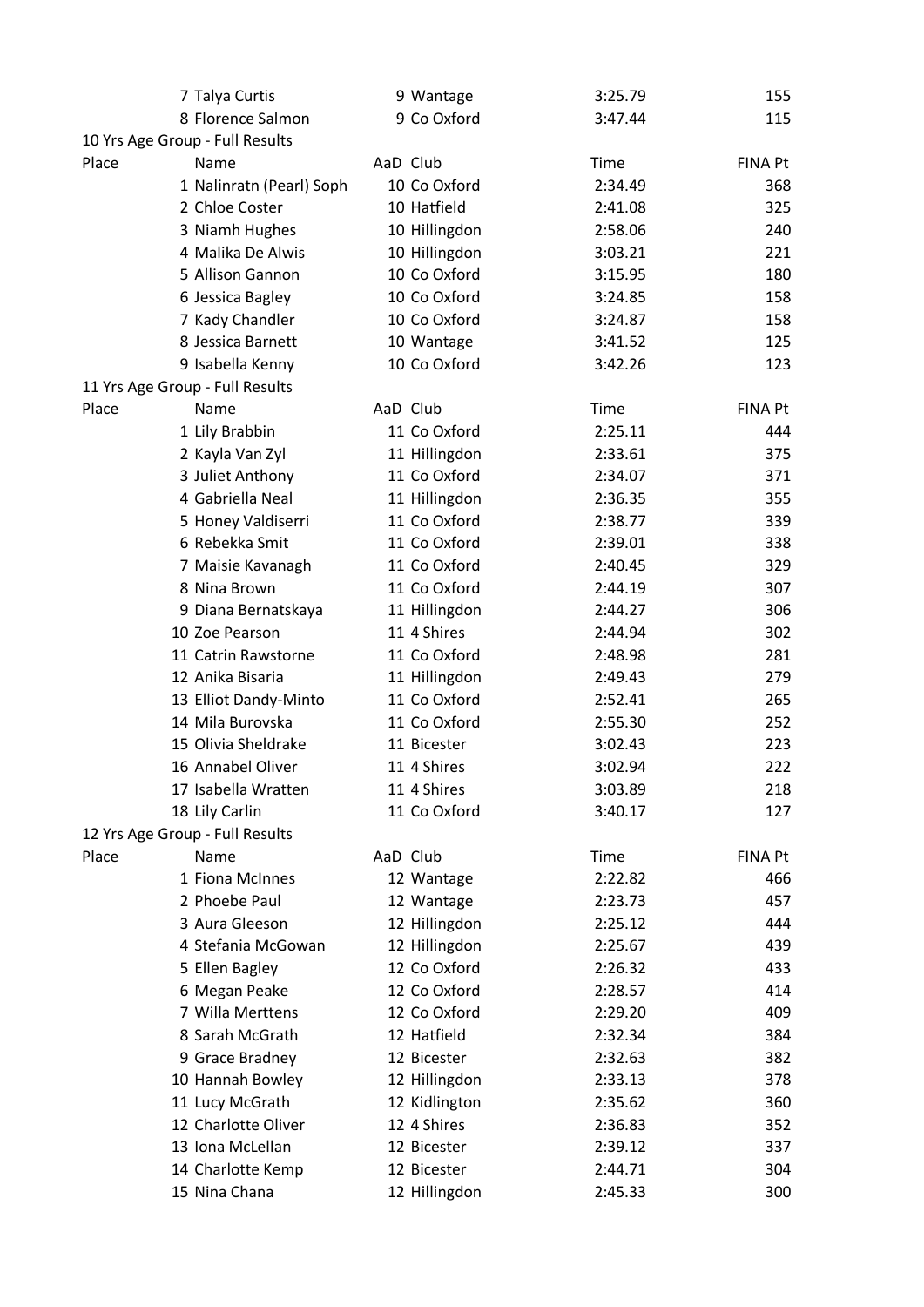|       | 16 Florence Barlow                        | 12 Co Oxford    | 2:47.21    | 290            |
|-------|-------------------------------------------|-----------------|------------|----------------|
|       | 17 Amelia Brown                           | 12 Co Oxford    | 2:59.27    | 235            |
|       | 18 Daisy Preston                          | 12 Co Oxford    | 3:19.22    | 171            |
|       | 13 Yrs Age Group - Full Results           |                 |            |                |
| Place | Name                                      | AaD Club        | Time       | <b>FINA Pt</b> |
|       | 1 Abby Chapman                            | 13 4 Shires     | 2:21.19    | 483            |
|       | 2 Francesca Shires                        | 13 Hillingdon   | 2:24.07    | 454            |
|       | 3 Ria Askew                               | 13 Hillingdon   | 2:25.20    | 444            |
|       | 4 Caitlin Laverick                        | 13 Bicester     | 2:29.15    | 409            |
|       | 5 Lara Mills                              | 13 Co Oxford    | 2:29.29    | 408            |
|       | 6 Leah Higgins                            | 13 Hillingdon   | 2:31.55    | 390            |
|       | 7 Bruna Rebelo                            | 13 Hatfield     | 2:35.35    | 362            |
|       | 8 Panqian Ashton                          | 13 Co Oxford    | 2:37.70    | 346            |
|       | 9 Ruby Millard                            | 13 Bourne End   | 2:39.01    | 338            |
|       | 10 Lucy Cox                               | 13 AbingdonVale | 2:43.98    | 308            |
|       | 11 Stephanie Jervis                       | 13 Co Oxford    | 2:48.49    | 284            |
|       | Angela Komasiak                           | 13 Hillingdon   | <b>DNC</b> |                |
|       | <b>Megan Batty</b>                        | 13 Kidlington   | DQ ST      |                |
|       | 14 Yrs Age Group - Full Results           |                 |            |                |
| Place | Name                                      | AaD Club        | Time       | FINA Pt        |
|       | 1 Bianka Misikova                         | 14 Hatfield     | 2:16.74    | 531            |
|       | 2 Isobel McInnes                          | 14 Wantage      | 2:18.56    | 511            |
|       | 3 Jasmine Johnson                         | 14 Co Oxford    | 2:23.39    | 461            |
|       | 4 Sophie Pannett-Smith                    | 14 Wantage      | 2:24.16    | 453            |
|       | 5 Caitlin Hubbard                         | 14 Hillingdon   | 2:29.46    | 407            |
|       | 6 Rachel Lawrence                         | 14 Bicester     | 2:31.27    | 392            |
|       | Chloe Berko-Boateng                       | 14 Hatfield     | <b>DNC</b> |                |
|       | 15 Yrs Age Group - Full Results           |                 |            |                |
| Place | Name                                      | AaD Club        | Time       | FINA Pt        |
|       | 1 Zoe Coombs                              | 15 Co Oxford    | 2:17.65    | 521            |
|       | 2 Lucy Stowell                            | 15 Kidlington   | 2:26.04    | 436            |
|       | 3 Hannah Austen                           | 15 Co Oxford    | 2:35.48    | 361            |
|       | 4 Ellie Webb                              | 15 Kidlington   | 2:57.90    | 241            |
|       | 16 Yrs/Over Age Group - Full Results      |                 |            |                |
| Place | Name                                      | AaD Club        | Time       | <b>FINA Pt</b> |
|       | 1 Jennifer Burrell                        | 16 Co Oxford    | 2:21.52    | 479            |
|       | 2 Lucy Parsons                            | 16 Kidlington   | 2:29.27    | 408            |
|       | EVENT 27 Boys 09 Yrs/Over 200m Backstroke |                 |            |                |
|       | 09 Yrs Age Group - Full Results           |                 |            |                |
| Place | Name                                      | AaD Club        | Time       | FINA Pt        |
|       | 1 Tristan Dennis                          | 9 Co Oxford     | 3:18.12    | 151            |
|       | 10 Yrs Age Group - Full Results           |                 |            |                |
| Place | Name                                      | AaD Club        | Time       | FINA Pt        |
|       | 1 Jeffrey Cheung                          | 10 Co Oxford    | 3:11.80    | 167            |
|       | 2 Angelos Agko                            | 10 Co Oxford    | 3:18.56    | 150            |
|       | 11 Yrs Age Group - Full Results           |                 |            |                |
| Place | Name                                      | AaD Club        | Time       | <b>FINA Pt</b> |
|       | 1 Edgar Stepliuk                          | 11 Wantage      | 2:44.84    | 263            |
|       | 2 Lachlan Middleton                       | 11 Co Oxford    | 2:50.97    | 235            |
|       | 3 Kayden Sillah                           | 11 Co Oxford    | 2:58.88    | 205            |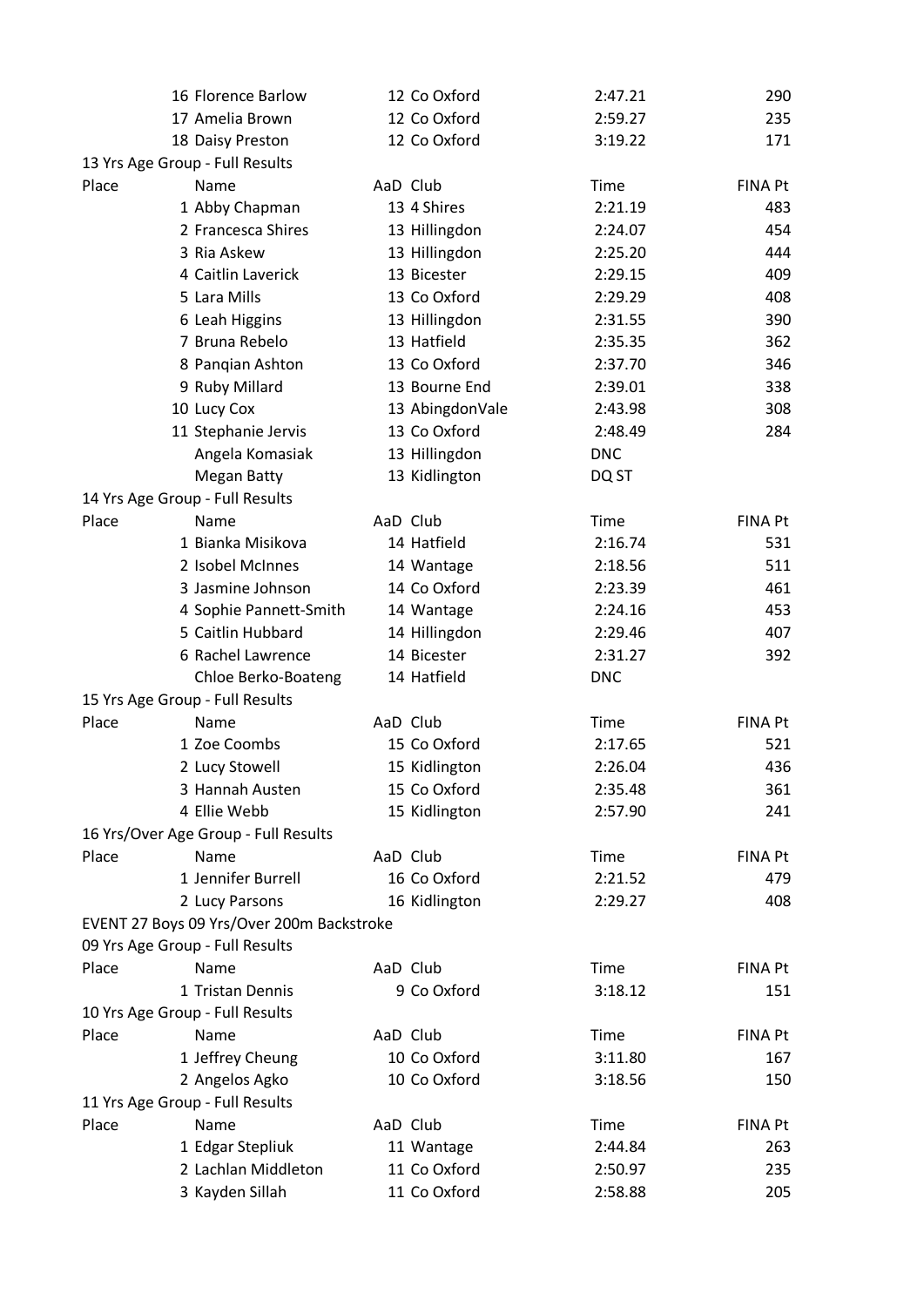|                                 | 3 Matthew Edmonds                          |          | 11 4 Shires     | 2:58.88     | 205            |
|---------------------------------|--------------------------------------------|----------|-----------------|-------------|----------------|
|                                 | 5 Zachary Powell                           |          | 11 Co Oxford    | 3:04.53     | 187            |
|                                 | 6 Joseph Drysdale                          |          | 11 AbingdonVale | 3:09.23     | 173            |
|                                 | 7 Alexanda Lee                             |          | 11 AbingdonVale | 3:21.40     | 144            |
|                                 | 8 Arsham Abyaneh                           |          | 11 Co Oxford    | 3:23.04     | 140            |
| 12 Yrs Age Group - Full Results |                                            |          |                 |             |                |
| Place                           | Name                                       |          | AaD Club        | Time        | <b>FINA Pt</b> |
|                                 | 1 Alex Austin                              |          | 12 Hillingdon   | 2:31.56     | 338            |
|                                 | 2 Oliver Conway                            |          | 12 Co Oxford    | 2:45.70     | 259            |
|                                 | 3 Charlie Wing Yat Lo                      |          | 12 Hillingdon   | 2:47.92     | 248            |
|                                 | 4 Benjamin MacLennan                       |          | 12 AbingdonVale | 2:52.35     | 230            |
|                                 | 5 Andrew Taylor                            |          | 12 Co Oxford    | 2:59.15     | 204            |
|                                 | Joshua Pearce                              |          | 12 AbingdonVale | <b>DNC</b>  |                |
| 13 Yrs Age Group - Full Results |                                            |          |                 |             |                |
| Place                           | Name                                       | AaD Club |                 | Time        | <b>FINA Pt</b> |
|                                 | 1 Charles Pauling                          |          | 13 Co Oxford    | 2:28.66     | 358            |
|                                 | 2 Mihailo Miki Petrovic                    |          | 13 Co Oxford    | 2:41.73     | 278            |
|                                 | 3 Stan Prichard                            |          | 13 Co Oxford    | 2:42.33     | 275            |
|                                 | 4 Alex Underwood                           |          | 13 Co Oxford    | 2:55.95     | 216            |
|                                 | 5 Jack Rudd                                |          | 13 Co Oxford    | 2:56.46     | 214            |
|                                 | Christopher Littleton                      |          | 13 Bicester     | <b>DNC</b>  |                |
| 14 Yrs Age Group - Full Results |                                            |          |                 |             |                |
| Place                           | Name                                       |          | AaD Club        | Time        | <b>FINA Pt</b> |
|                                 | 1 William Sperrin                          |          | 14 Wantage      | 3:16.34     | 155            |
|                                 | 16 Yrs/Over Age Group - Full Results       |          |                 |             |                |
| Place                           | Name                                       | AaD Club |                 | Time        | <b>FINA Pt</b> |
|                                 | 1 Max Underwood                            |          | 16 Co Oxford    | 2:13.87     | 491            |
|                                 | 2 Max Boyns                                |          | 16 Co Oxford    | 2:30.78     | 343            |
|                                 | 3 James Austen                             |          | 17 Co Oxford    | 2:32.98     | 329            |
|                                 |                                            |          |                 |             |                |
|                                 | EVENT 28 Girls 10 Yrs/Over 100m Backstroke |          |                 |             |                |
| 10 Yrs Age Group - Full Results |                                            |          |                 |             |                |
| Place                           | Name                                       |          | AaD Club        | <b>Time</b> | <b>FINA Pt</b> |
|                                 | 1 Zara Porter                              |          | 10 Co Oxford    | 1:25.09     | 270            |
|                                 | 2 Niamh Hughes                             |          | 10 Hillingdon   | 1:30.68     | 223            |
|                                 | 3 Eleni Ioannou                            |          | 10 Co Oxford    | 1:30.90     | 221            |
|                                 | 4 Hannah Cushion                           |          | 10 Hatfield     | 1:31.31     | 218            |
|                                 | 5 Katie York                               |          | 10 Kidlington   | 1:31.55     | 217            |
|                                 | 6 Chloe Coster                             |          | 10 Hatfield     | 1:32.76     | 208            |
|                                 | 7 Abbie Hackworth                          |          | 10 Hatfield     | 1:33.75     | 202            |
|                                 | 8 Eloise Edwards                           |          | 10 Wantage      | 1:35.25     | 192            |
|                                 | 9 Kady Chandler                            |          | 10 Co Oxford    | 1:36.24     | 186            |
|                                 | 10 Megan Cole                              |          | 10 AbingdonVale | 1:43.34     | 151            |
|                                 | 11 Allison Gannon                          |          | 10 Co Oxford    | 1:44.71     | 145            |
|                                 | 12 Tara Audit                              |          | 10 Co Oxford    | 1:44.93     | 144            |
|                                 | 13 Isabella Kenny                          |          | 10 Co Oxford    | 1:49.81     | 125            |
|                                 | 14 Elinor Hart                             |          | 10 Wantage      | 2:08.07     | 79             |
| 11 Yrs Age Group - Full Results |                                            |          |                 |             |                |
| Place                           | Name                                       |          | AaD Club        | Time        | FINA Pt        |
|                                 | 1 Kayla Van Zyl                            |          | 11 Hillingdon   | 1:16.08     | 378            |
|                                 | 2 Lily Brabbin                             |          | 11 Co Oxford    | 1:17.95     | 351            |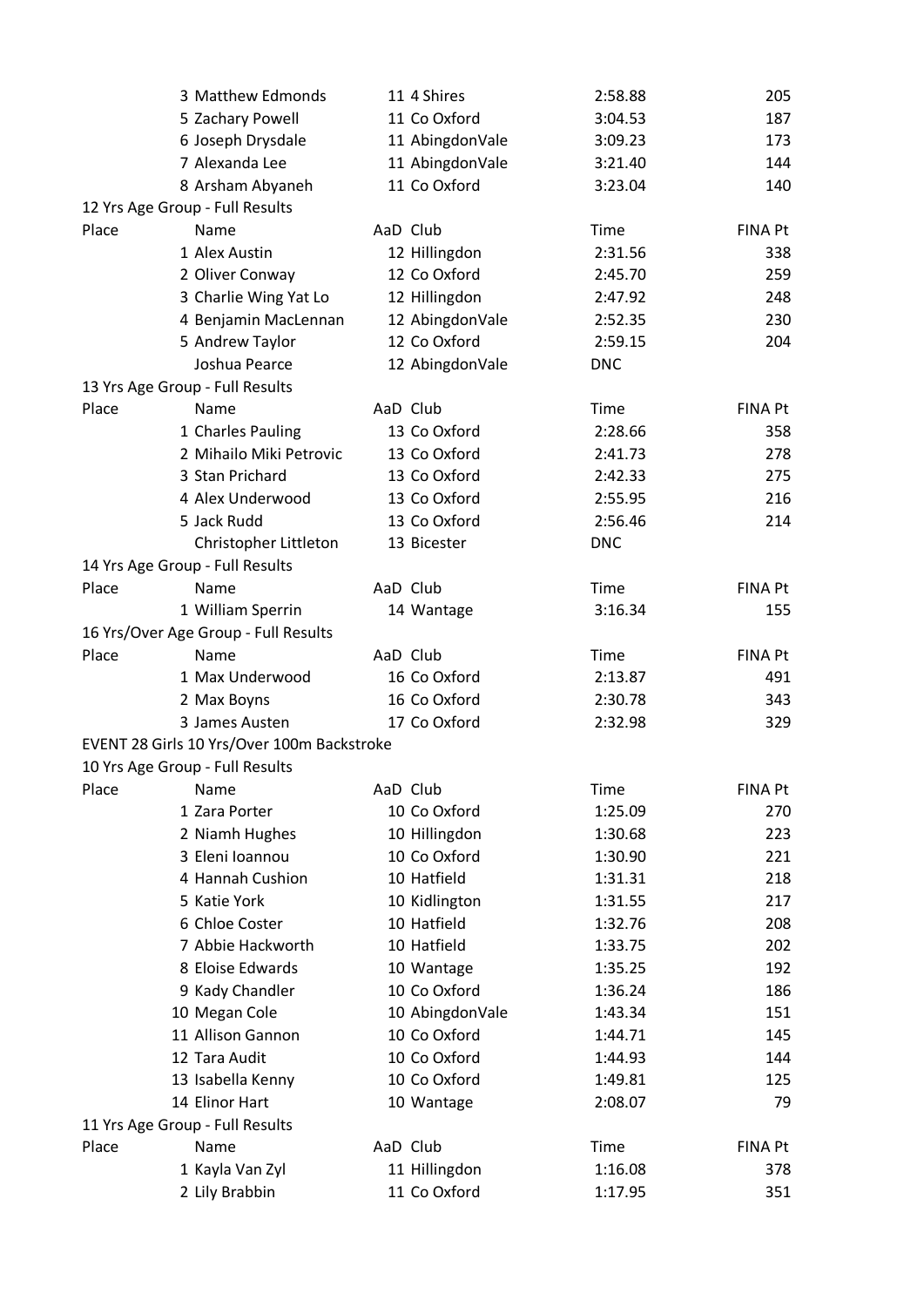| 3 Isabella Yeabsley             | 11 Hatfield     | 1:19.41     | 332            |
|---------------------------------|-----------------|-------------|----------------|
| 4 Juliet Anthony                | 11 Co Oxford    | 1:20.00     | 325            |
| 5 Ella Joyce                    | 11 Co Oxford    | 1:21.66     | 306            |
| 6 Gabriella Neal                | 11 Hillingdon   | 1:23.47     | 286            |
| 7 Rebekka Smit                  | 11 Co Oxford    | 1:23.64     | 284            |
| 8 Diana Bernatskaya             | 11 Hillingdon   | 1:24.45     | 276            |
| 9 Zoe Pearson                   | 11 4 Shires     | 1:27.80     | 246            |
| 10 Honey Valdiserri             | 11 Co Oxford    | 1:28.33     | 241            |
| 11 Olivia Sheldrake             | 11 Bicester     | 1:30.80     | 222            |
| 12 Aisha Hussain                | 11 Kidlington   | 1:31.09     | 220            |
| 13 Lara Hayward                 | 11 AbingdonVale | 1:33.20     | 205            |
| 14 Catrin Rawstorne             | 11 Co Oxford    | 1:33.25     | 205            |
| 15 Isabelle Walker              | 11 AbingdonVale | 1:33.48     | 204            |
| 16 Anika Bisaria                | 11 Hillingdon   | 1:34.29     | 198            |
| Annabel Oliver                  | 11 4 Shires     | DQ T        |                |
| 12 Yrs Age Group - Full Results |                 |             |                |
| Place<br>Name                   | AaD Club        | Time        | <b>FINA Pt</b> |
| 1 Megan Peake                   | 12 Co Oxford    | 1:14.11     | 409            |
| 2 Sophie Chen                   | 12 Hatfield     | 1:14.93     | 396            |
| 3 Grace Bradney                 | 12 Bicester     | 1:15.08     | 393            |
| 4 Ayanna Fulga                  | 12 Co Oxford    | 1:15.38     | 389            |
| 5 Lucy McGrath                  | 12 Kidlington   | 1:17.35     | 360            |
| 6 Aura Gleeson                  | 12 Hillingdon   | 1:17.92     | 352            |
| 7 Sarah McGrath                 | 12 Hatfield     | 1:18.42     | 345            |
| 7 Hannah Bowley                 | 12 Hillingdon   | 1:18.42     | 345            |
| 9 Phoebe Paul                   | 12 Wantage      | 1:19.99     | 325            |
| 10 Sophie Ledger                | 12 Hatfield     | 1:20.00     | 325            |
| 11 Poppy Bridgen                | 12 Hillingdon   | 1:20.60     | 318            |
| 12 Ellen Tranter                | 12 Co Oxford    | 1:20.65     | 317            |
| 13 Sadie Beran                  | 12 Hillingdon   | 1:21.95     | 302            |
| 14 Mia Warwick                  | 12 AbingdonVale | 1:23.76     | 283            |
| 15 Charlotte Oliver             | 12 4 Shires     | 1:24.57     | 275            |
| 16 Nina Chana                   | 12 Hillingdon   | 1:25.48     | 266            |
| 17 Florence Barlow              | 12 Co Oxford    | 1:29.28     | 234            |
| 18 Charlotte Kemp               | 12 Bicester     | 1:29.54     | 232            |
| 19 Amelia Brown                 | 12 Co Oxford    | 1:36.15     | 187            |
| 20 Daisy Preston                | 12 Co Oxford    | 1:40.88     | 162            |
| 21 Amelie Edwards               | 12 Wantage      | 1:51.14     | 121            |
| 13 Yrs Age Group - Full Results |                 |             |                |
| Place<br>Name                   | AaD Club        | <b>Time</b> | <b>FINA Pt</b> |
| 1 Lara Mills                    | 13 Co Oxford    | 1:11.17     | 462            |
| 2 Ellie Lawrence                | 13 4 Shires     | 1:11.47     | 456            |
| 3 Francesca Shires              | 13 Hillingdon   | 1:15.94     | 380            |
| 4 Abby Chapman                  | 13 4 Shires     | 1:16.73     | 368            |
| 5 Illizane Pinfold              | 13 Co Oxford    | 1:16.94     | 365            |
| 6 Leah Higgins                  | 13 Hillingdon   | 1:17.60     | 356            |
| 7 Jessica Surman                | 13 Wantage      | 1:19.11     | 336            |
| 8 Caitlin Laverick              | 13 Bicester     | 1:20.22     | 322            |
| 9 Lucy Cox                      | 13 AbingdonVale | 1:21.68     | 305            |
| 10 Alice Ratcliffe              | 13 Co Oxford    | 1:28.48     | 240            |
|                                 |                 |             |                |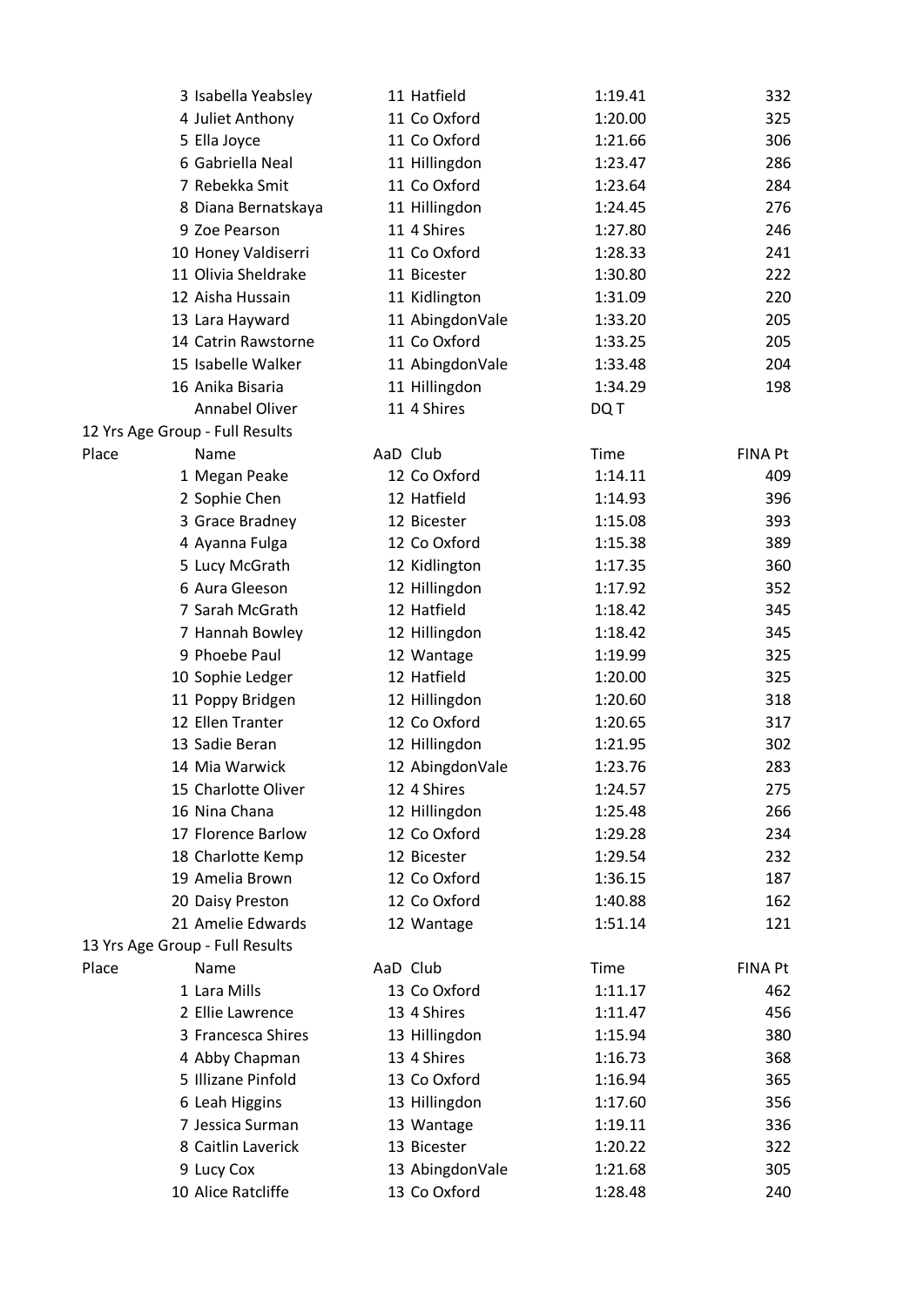|       | Angela Komasiak                          | 13 Hillingdon   | <b>DNC</b> |                |
|-------|------------------------------------------|-----------------|------------|----------------|
|       | <b>Megan Batty</b>                       | 13 Kidlington   | DQ ST      |                |
|       | Pangian Ashton                           | 13 Co Oxford    | DQ T       |                |
|       | Ria Askew                                | 13 Hillingdon   | DQ T       |                |
|       | 14 Yrs Age Group - Full Results          |                 |            |                |
| Place | Name                                     | AaD Club        | Time       | <b>FINA Pt</b> |
|       | 1 Madeline Powell                        | 14 Co Oxford    | 1:12.10    | 444            |
|       | 2 Jasmine Johnson                        | 14 Co Oxford    | 1:12.99    | 428            |
|       | 3 Bianka Misikova                        | 14 Hatfield     | 1:14.67    | 400            |
|       | 4 Amy Orbell Durrant                     | 14 Co Oxford    | 1:16.79    | 368            |
|       | 5 Caitlin Hubbard                        | 14 Hillingdon   | 1:18.96    | 338            |
|       | 6 Emma Jowett                            | 14 Co Oxford    | 1:19.66    | 329            |
|       | 15 Yrs Age Group - Full Results          |                 |            |                |
| Place | Name                                     | AaD Club        | Time       | <b>FINA Pt</b> |
|       | 1 Tiana Porter                           | 15 Co Oxford    | 1:09.42    | 498            |
|       | 2 Sophie Ungureanu                       | 15 Hillingdon   | 1:13.77    | 415            |
|       | 3 Ellie Webb                             | 15 Kidlington   | 1:28.89    | 237            |
|       | 16 Yrs/Over Age Group - Full Results     |                 |            |                |
| Place | Name                                     | AaD Club        | Time       | <b>FINA Pt</b> |
|       | 1 Chelsea Beahan                         | 17 Kidlington   | 1:09.31    | 500            |
|       | 2 Emily Kyle                             | 16 Co Oxford    | 1:12.47    | 437            |
|       | 3 Ellia Black                            | 17 Wantage      | 1:13.20    | 424            |
|       | EVENT 29 Boys 10 Yrs/Over 100m Freestyle |                 |            |                |
|       | 10 Yrs Age Group - Full Results          |                 |            |                |
| Place | Name                                     | AaD Club        | Time       | <b>FINA Pt</b> |
|       | 1 Jeffrey Cheung                         | 10 Co Oxford    | 1:21.50    | 167            |
|       | 2 Joseph Barnard                         | 10 4 Shires     | 1:22.06    | 164            |
|       | 3 Caspar Cumberland                      | 10 Wantage      | 1:22.73    | 160            |
|       | 4 Angelos Agko                           | 10 Co Oxford    | 1:25.60    | 144            |
|       | 5 Jude Prichard                          | 10 Co Oxford    | 1:28.97    | 128            |
|       | 6 Dougie Drysdale                        | 10 AbingdonVale | 1:29.66    | 125            |
|       | 7 Salvador Goncalves                     | 10 Wantage      | 1:38.85    | 93             |
|       | 11 Yrs Age Group - Full Results          |                 |            |                |
| Place | Name                                     | AaD Club        | Time       | <b>FINA Pt</b> |
|       | 1 Rohan Phillips                         | 11 Hillingdon   | 1:09.70    | 268            |
|       | 2 Cub Maddison                           | 11 Hatfield     | 1:10.34    | 260            |
|       | 3 Kayden Sillah                          | 11 Co Oxford    | 1:11.43    | 249            |
|       | 4 Matthew Edmonds                        | 11 4 Shires     | 1:13.43    | 229            |
|       | 5 Matthew Critchley                      | 11 Co Oxford    | 1:15.06    | 214            |
|       | 6 Andrew Tembra                          | 11 Hatfield     | 1:16.68    | 201            |
|       | 7 Tom Henley                             | 11 Bicester     | 1:19.06    | 183            |
|       | 8 Zachary Powell                         | 11 Co Oxford    | 1:19.12    | 183            |
|       | 9 Joseph Drysdale                        | 11 AbingdonVale | 1:20.00    | 177            |
|       | 10 Quinn Miell-Ingram                    | 11 Wantage      | 1:21.06    | 170            |
|       | 11 Thomas Johnson                        | 11 Co Oxford    | 1:23.16    | 157            |
|       | 12 Arsham Abyaneh                        | 11 Co Oxford    | 1:24.84    | 148            |
|       | 13 Harry Jones                           | 11 Co Oxford    | 1:28.20    | 132            |
|       | 14 Alexanda Lee                          | 11 AbingdonVale | 1:29.54    | 126            |
|       | 15 Tom Cox                               | 11 4 Shires     | 1:34.08    | 108            |
|       | 16 Alexey Soloviev                       | 11 AbingdonVale | 1:42.53    | 84             |
|       |                                          |                 |            |                |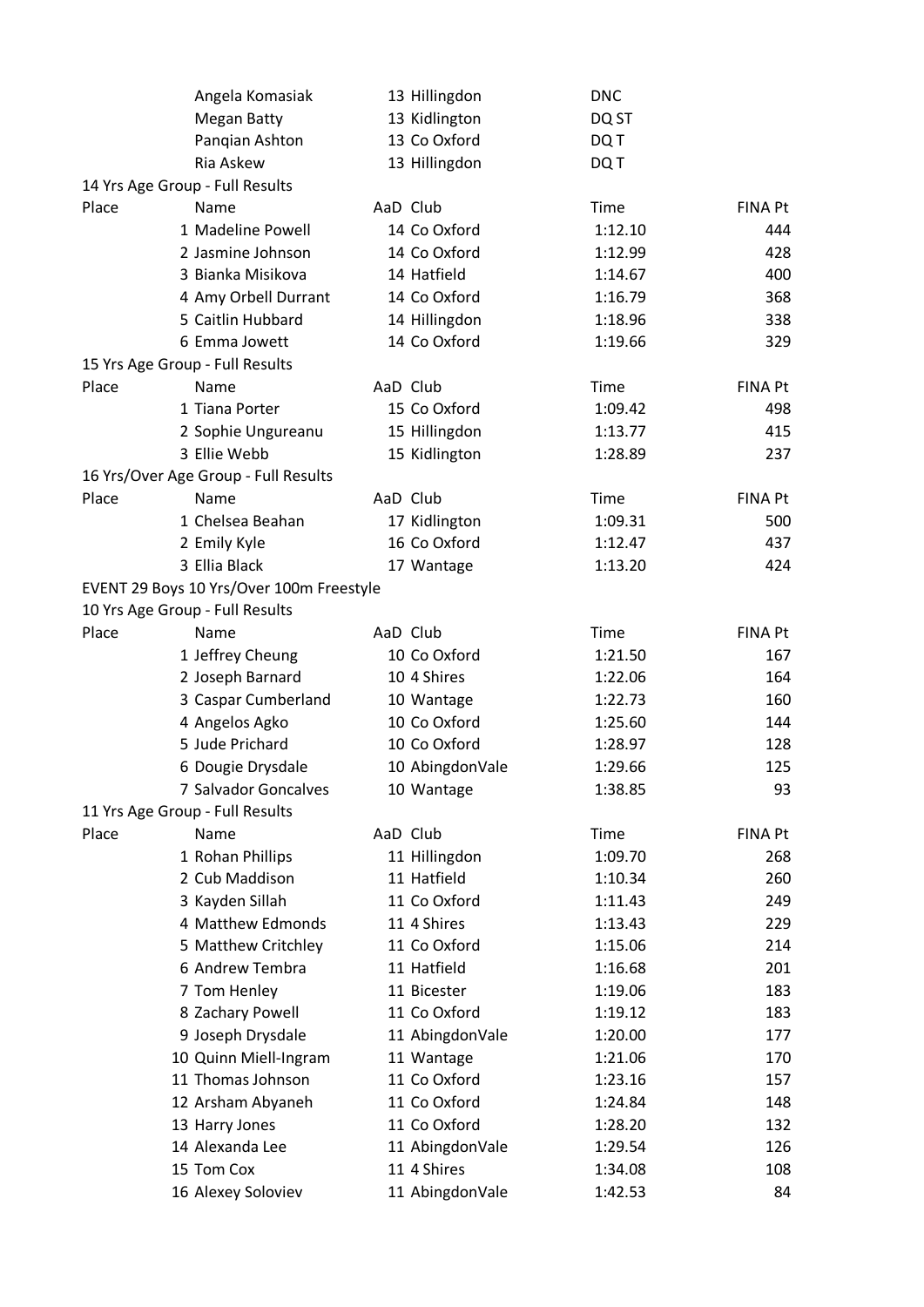| 12 Yrs Age Group - Full Results      |                 |             |                |
|--------------------------------------|-----------------|-------------|----------------|
| Place<br>Name                        | AaD Club        | Time        | FINA Pt        |
| 1 Alex Cooper Marcos                 | 12 AbingdonVale | 1:08.99     | 276            |
| 2 Andrew Taylor                      | 12 Co Oxford    | 1:09.43     | 271            |
| 3 Joshua Pearce                      | 12 AbingdonVale | 1:12.06     | 242            |
| 4 Tim Walker                         | 12 Bicester     | 1:15.73     | 208            |
| 4 James Brooks                       | 12 Co Oxford    | 1:15.73     | 208            |
| 6 Chad Keyes                         | 12 Co Oxford    | 1:16.38     | 203            |
| 7 Benjamin MacLennan                 | 12 AbingdonVale | 1:17.34     | 196            |
| 8 Jonty Wright                       | 12 AbingdonVale | 1:17.67     | 193            |
| 9 Ben Hawtin                         | 12 Kidlington   | 1:28.25     | 132            |
| 10 Gethin Collins                    | 12 4 Shires     | 1:29.79     | 125            |
| 13 Yrs Age Group - Full Results      |                 |             |                |
| Place<br>Name                        | AaD Club        | Time        | <b>FINA Pt</b> |
| 1 Mihailo Miki Petrovic              | 13 Co Oxford    | 59.72       | 426            |
| 2 Louis Bushby                       | 13 4 Shires     | 1:02.20     | 377            |
| 3 Charles Pauling                    | 13 Co Oxford    | 1:02.54     | 371            |
| 4 Diego Bravo                        | 13 Co Oxford    | 1:03.74     | 350            |
| 5 Joseph James                       | 13 Wantage      | 1:06.38     | 310            |
| 6 Stan Prichard                      | 13 Co Oxford    | 1:07.83     | 290            |
| 7 Shaun Tobin                        | 13 Hillingdon   | 1:08.29     | 284            |
| 8 Jamie Conway                       | 13 Co Oxford    | 1:08.74     | 279            |
| 9 Daniel Andrew                      | 13 Kidlington   | 1:10.71     | 256            |
| 10 Alex Underwood                    | 13 Co Oxford    | 1:16.32     | 204            |
| 11 Michael Cadle                     | 13 Bicester     | 1:17.41     | 195            |
| 12 Jack Rudd                         | 13 Co Oxford    | 1:20.05     | 176            |
| Sean Oliver                          | 13 Hillingdon   | <b>DNC</b>  |                |
| 14 Yrs Age Group - Full Results      |                 |             |                |
| Place<br>Name                        | AaD Club        | Time        | FINA Pt        |
| 1 Luca Martin-McKevitt               | 14 Hillingdon   | 59.69       | 426            |
| 2 Logan Bryan                        | 14 Co Oxford    | 1:00.01     | 419            |
| 3 Logan Colling                      | 14 Hillingdon   | 1:00.34     | 413            |
| 4 Jordan Hui                         | 14 Hillingdon   | 1:03.90     | 347            |
| 5 Benjamin Cumberland                | 14 Wantage      | 1:04.22     | 342            |
| 6 Joshua Barnes                      | 14 Kidlington   | 1:05.03     | 330            |
| 7 William Sperrin                    | 14 Wantage      | 1:18.04     | 190            |
| 15 Yrs Age Group - Full Results      |                 |             |                |
| Place<br>Name                        | AaD Club        | Time        | FINA Pt        |
| 1 George Rudd                        | 15 Co Oxford    | 56.77       | 496            |
| Samuel Benson                        | 15 Wantage      | <b>DNC</b>  |                |
| 16 Yrs/Over Age Group - Full Results |                 |             |                |
| Place<br>Name                        | AaD Club        | <b>Time</b> | <b>FINA Pt</b> |
| 1 James Camden                       | 16 Wantage      | 56.29       | 508            |
| 2 Max Underwood                      | 16 Co Oxford    | 58.13       | 462            |
| 3 Freddie Whybrow                    | 16 Bicester     | 58.76       | 447            |
| 4 James Austen                       | 17 Co Oxford    | 59.37       | 433            |
| 5 Max Boyns                          | 16 Co Oxford    | 1:00.70     | 405            |
| 6 Christopher Currie                 | 23 Co Oxford    | 1:05.67     | 320            |
| EVENT 30 Girls 10 Yrs/Over 100m IM   |                 |             |                |
| 10 Yrs Age Group - Full Results      |                 |             |                |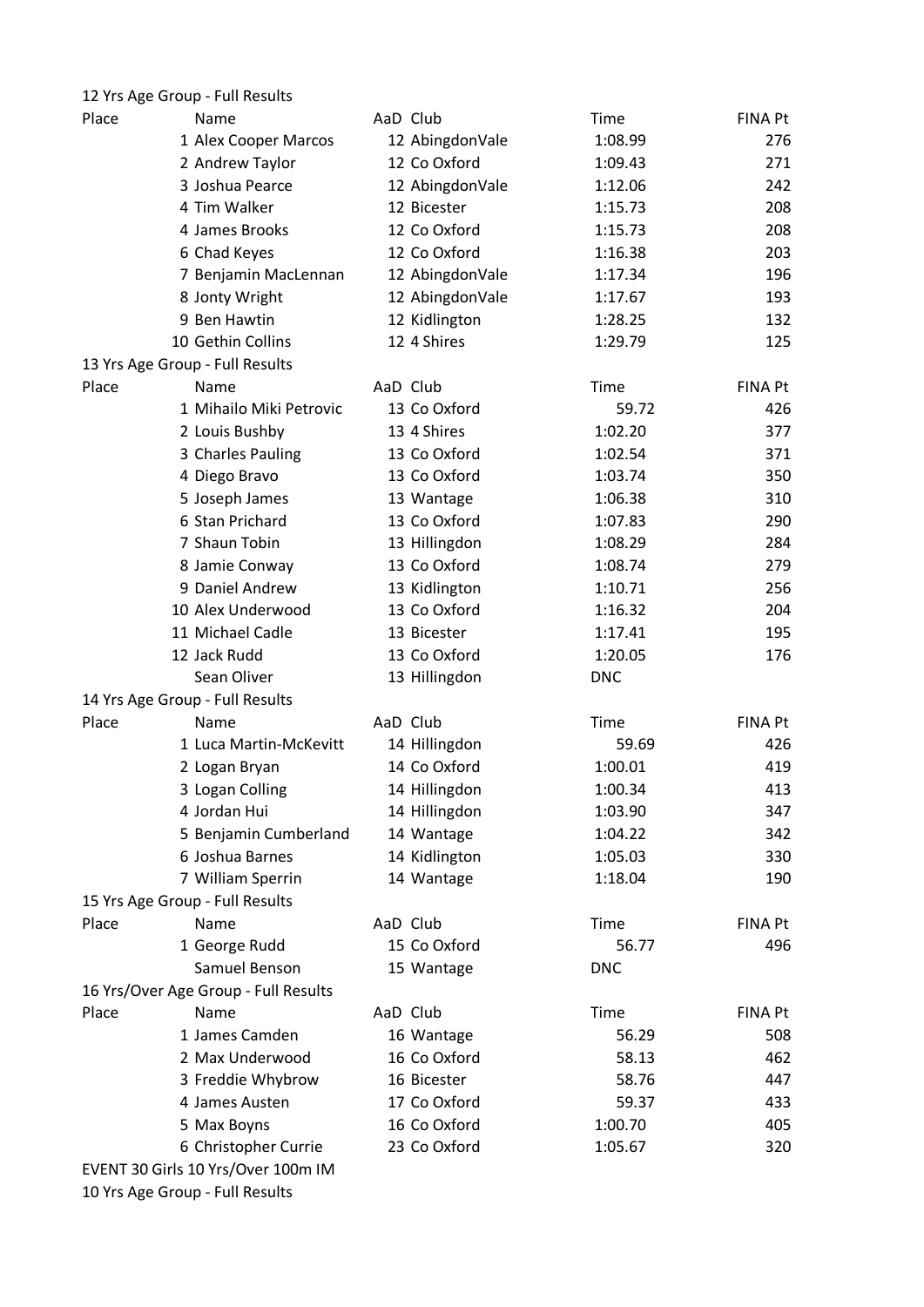| Place                           | Name                                  | AaD Club |                 | Time       | <b>FINA Pt</b> |
|---------------------------------|---------------------------------------|----------|-----------------|------------|----------------|
|                                 | 1 Zara Porter                         |          | 10 Co Oxford    | 1:28.11    | 266            |
|                                 | 2 Eleni Ioannou                       |          | 10 Co Oxford    | 1:31.53    | 237            |
|                                 | 3 Chloe Coster                        |          | 10 Hatfield     | 1:32.19    | 232            |
|                                 | 4 Hannah Cushion                      |          | 10 Hatfield     | 1:32.84    | 227            |
|                                 | 5 Niamh Hughes                        |          | 10 Hillingdon   | 1:33.41    | 223            |
|                                 | 6 Katie York                          |          | 10 Kidlington   | 1:35.79    | 207            |
|                                 | 7 Eloise Edwards                      |          | 10 Wantage      | 1:40.58    | 178            |
|                                 | 8 Mia Busby                           |          | 10 Bicester     | 1:44.30    | 160            |
|                                 | 9 Allison Gannon                      |          | 10 Co Oxford    | 1:51.25    | 132            |
|                                 | 10 Elinor Hart                        |          | 10 Wantage      | 2:09.60    | 83             |
|                                 | <b>Bella Green</b>                    |          | 10 Co Oxford    | <b>DNC</b> |                |
|                                 | Malika De Alwis                       |          | 10 Hillingdon   | DQ FI      |                |
|                                 | Isabella Kenny                        |          | 10 Co Oxford    | DQ SA      |                |
| 11 Yrs Age Group - Full Results |                                       |          |                 |            |                |
| Place                           | Name                                  | AaD Club |                 | Time       | <b>FINA Pt</b> |
|                                 | 1 Kayla Van Zyl                       |          | 11 Hillingdon   | 1:21.39    | 337            |
|                                 | 2 Isabella Yeabsley                   |          | 11 Hatfield     | 1:23.52    | 312            |
|                                 | 3 Gabriella Neal                      |          | 11 Hillingdon   | 1:24.10    | 305            |
|                                 | 4 Ella Joyce                          |          | 11 Co Oxford    | 1:25.38    | 292            |
|                                 | 5 Diana Bernatskaya                   |          | 11 Hillingdon   | 1:25.57    | 290            |
|                                 | 6 Mila Burovska                       |          | 11 Co Oxford    | 1:26.01    | 286            |
|                                 | 7 Nina Brown                          |          | 11 Co Oxford    | 1:28.89    | 259            |
|                                 |                                       |          | 11 Co Oxford    | 1:30.85    | 242            |
|                                 | 8 Honey Valdiserri<br>9 Imogen Duffen |          | 11 Co Oxford    | 1:31.24    | 239            |
|                                 | 10 Anika Bisaria                      |          |                 |            |                |
|                                 |                                       |          | 11 Hillingdon   | 1:33.55    | 222            |
|                                 | 11 Isabella Wratten                   |          | 11 4 Shires     | 1:34.41    | 216            |
|                                 | 12 Isabelle Walker                    |          | 11 AbingdonVale | 1:36.07    | 205            |
|                                 | 13 Lara Hayward                       |          | 11 AbingdonVale | 1:36.21    | 204            |
|                                 | 14 Lily Carlin                        |          | 11 Co Oxford    | 1:53.02    | 126            |
| 12 Yrs Age Group - Full Results |                                       |          |                 |            |                |
| Place                           | Name                                  | AaD Club |                 | Time       | <b>FINA Pt</b> |
|                                 | 1 Ayanna Fulga                        |          | 12 Co Oxford    | 1:14.77    | 435            |
|                                 | 2 Stefania McGowan                    |          | 12 Hillingdon   | 1:16.45    | 407            |
|                                 | 3 Fiona McInnes                       |          | 12 Wantage      | 1:16.76    | 402            |
|                                 | 4 Poppy Bridgen                       |          | 12 Hillingdon   | 1:17.11    | 396            |
|                                 | 5 Phoebe Paul                         |          | 12 Wantage      | 1:18.91    | 370            |
|                                 | 6 Aura Gleeson                        |          | 12 Hillingdon   | 1:18.92    | 370            |
|                                 | 7 Sophie Chen                         |          | 12 Hatfield     | 1:19.10    | 367            |
|                                 | 8 Hannah Bowley                       |          | 12 Hillingdon   | 1:19.15    | 367            |
|                                 | 9 Sarah McGrath                       |          | 12 Hatfield     | 1:20.76    | 345            |
|                                 | 10 Grace Bradney                      |          | 12 Bicester     | 1:21.63    | 334            |
|                                 | 11 Harriet Gower                      |          | 12 Bicester     | 1:23.85    | 308            |
|                                 | 12 Florence Barlow                    |          | 12 Co Oxford    | 1:25.48    | 291            |
|                                 | 13 Charlotte Kemp                     |          | 12 Bicester     | 1:26.46    | 281            |
|                                 | 14 Liva Barlow-Olsen                  |          | 12 Co Oxford    | 1:26.52    | 281            |
|                                 | 15 Mia Warwick                        |          | 12 AbingdonVale | 1:26.93    | 277            |
|                                 | 16 Sadie Beran                        |          | 12 Hillingdon   | 1:27.90    | 267            |
|                                 | 17 Nina Chana                         |          | 12 Hillingdon   | 1:28.58    | 261            |
|                                 | 18 Amelia Brown                       |          | 12 Co Oxford    | 1:33.53    | 222            |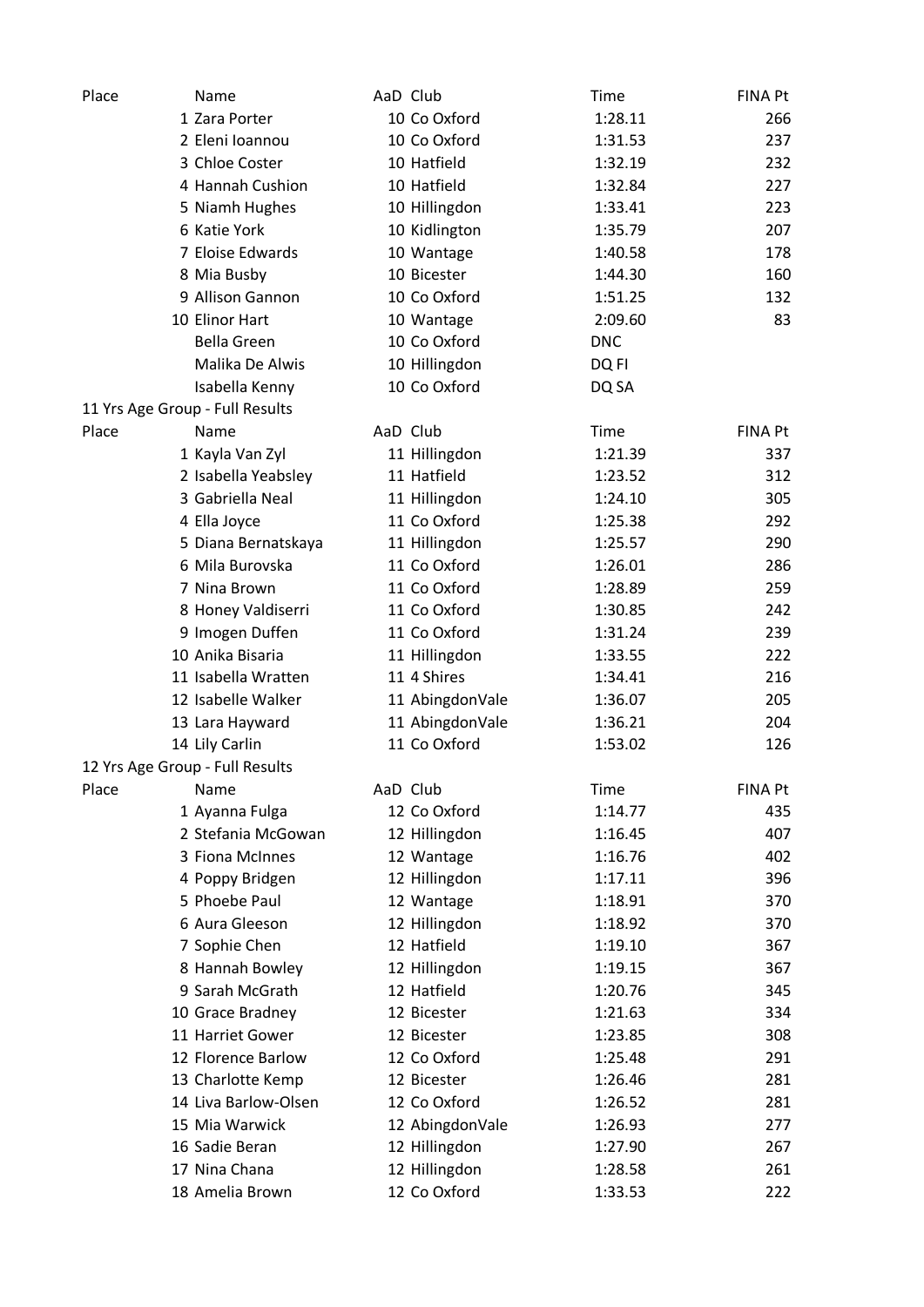|                                 | 19 Daisy Preston                         |          | 12 Co Oxford    | 1:39.18     | 186            |
|---------------------------------|------------------------------------------|----------|-----------------|-------------|----------------|
|                                 | Amelie Edwards                           |          | 12 Wantage      | <b>DNC</b>  |                |
| 13 Yrs Age Group - Full Results |                                          |          |                 |             |                |
| Place                           | Name                                     | AaD Club |                 | Time        | <b>FINA Pt</b> |
|                                 | 1 Lara Mills                             |          | 13 Co Oxford    | 1:12.32     | 481            |
|                                 | 2 Ellie Lawrence                         |          | 13 4 Shires     | 1:12.34     | 480            |
|                                 | 3 Katie Jeffrey                          |          | 13 Hatfield     | 1:18.76     | 372            |
|                                 | 4 Caitlin Laverick                       |          | 13 Bicester     | 1:23.22     | 315            |
|                                 | 5 Pangian Ashton                         |          | 13 Co Oxford    | 1:25.03     | 296            |
|                                 | 6 Leah Higgins                           |          | 13 Hillingdon   | 1:26.10     | 285            |
|                                 | 7 Stephanie Jervis                       |          | 13 Co Oxford    | 1:26.35     | 282            |
|                                 | 8 Jessica Surman                         |          | 13 Wantage      | 1:27.01     | 276            |
|                                 | 9 Megan Batty                            |          | 13 Kidlington   | 1:28.59     | 261            |
|                                 | 10 Alice Ratcliffe                       |          | 13 Co Oxford    | 1:30.90     | 242            |
|                                 | 11 Joanna Wraith                         |          | 13 Co Oxford    | 1:31.48     | 237            |
|                                 | 12 Raia Slavik-Ali                       |          | 13 Kidlington   | 1:31.52     | 237            |
|                                 | Angela Komasiak                          |          | 13 Hillingdon   | <b>DNC</b>  |                |
|                                 | Lucy Cox                                 |          | 13 AbingdonVale | DQ FI       |                |
| 14 Yrs Age Group - Full Results |                                          |          |                 |             |                |
| Place                           | Name                                     | AaD Club |                 | Time        | <b>FINA Pt</b> |
|                                 | 1 Isobel McInnes                         |          | 14 Wantage      | 1:11.41     | 499            |
|                                 | 2 Emma Jowett                            |          | 14 Co Oxford    | 1:23.18     | 316            |
| 15 Yrs Age Group - Full Results |                                          |          |                 |             |                |
| Place                           | Name                                     | AaD Club |                 | Time        | <b>FINA Pt</b> |
|                                 | 1 Sara Mahmmud                           |          | 15 Hatfield     | 1:15.93     | 415            |
|                                 | 2 Lucy Stowell                           |          | 15 Kidlington   | 1:16.47     | 406            |
|                                 | 3 Olivia Mayhew                          |          | 15 Wantage      | 1:25.09     | 295            |
|                                 | 4 Hannah Austen                          |          | 15 Co Oxford    | 1:25.89     | 287            |
|                                 | 5 Ellie Webb                             |          | 15 Kidlington   | 1:32.03     | 233            |
|                                 | 16 Yrs/Over Age Group - Full Results     |          |                 |             |                |
| Place                           | Name                                     | AaD Club |                 | Time        | <b>FINA Pt</b> |
|                                 | 1 Chelsea Beahan                         |          | 17 Kidlington   | 1:10.99     | 508            |
|                                 | 2 Ellia Black                            |          | 17 Wantage      | 1:15.55     | 422            |
|                                 | EVENT 31 Boys 09 Yrs/Over 200m Butterfly |          |                 |             |                |
| 11 Yrs Age Group - Full Results |                                          |          |                 |             |                |
| Place                           | Name                                     | AaD Club |                 | Time        | <b>FINA Pt</b> |
|                                 | 1 Lachlan Middleton                      |          | 11 Co Oxford    | 3:02.74     | 209            |
| 12 Yrs Age Group - Full Results |                                          |          |                 |             |                |
| Place                           | Name                                     | AaD Club |                 | <b>Time</b> | FINA Pt        |
|                                 | 1 Alex Austin                            |          | 12 Hillingdon   | 2:40.37     | 310            |
|                                 | 2 Joshua Cumberland                      |          | 12 Wantage      | 2:53.20     | 246            |
|                                 | 3 Christopher Skelton                    |          | 12 Co Oxford    | 2:54.08     | 242            |
|                                 | 4 Andrew Taylor                          |          | 12 Co Oxford    | 2:55.97     | 234            |
| 13 Yrs Age Group - Full Results |                                          |          |                 |             |                |
| Place                           | Name                                     | AaD Club |                 | <b>Time</b> | <b>FINA Pt</b> |
|                                 | Joseph James                             |          | 13 Wantage      | <b>DNC</b>  |                |
|                                 | Diego Bravo                              |          | 13 Co Oxford    | DQ SA       |                |
| 14 Yrs Age Group - Full Results |                                          |          |                 |             |                |
| Place                           | Name                                     | AaD Club |                 | <b>Time</b> | <b>FINA Pt</b> |
|                                 | 1 Logan Bryan                            |          | 14 Co Oxford    | 2:35.82     | 338            |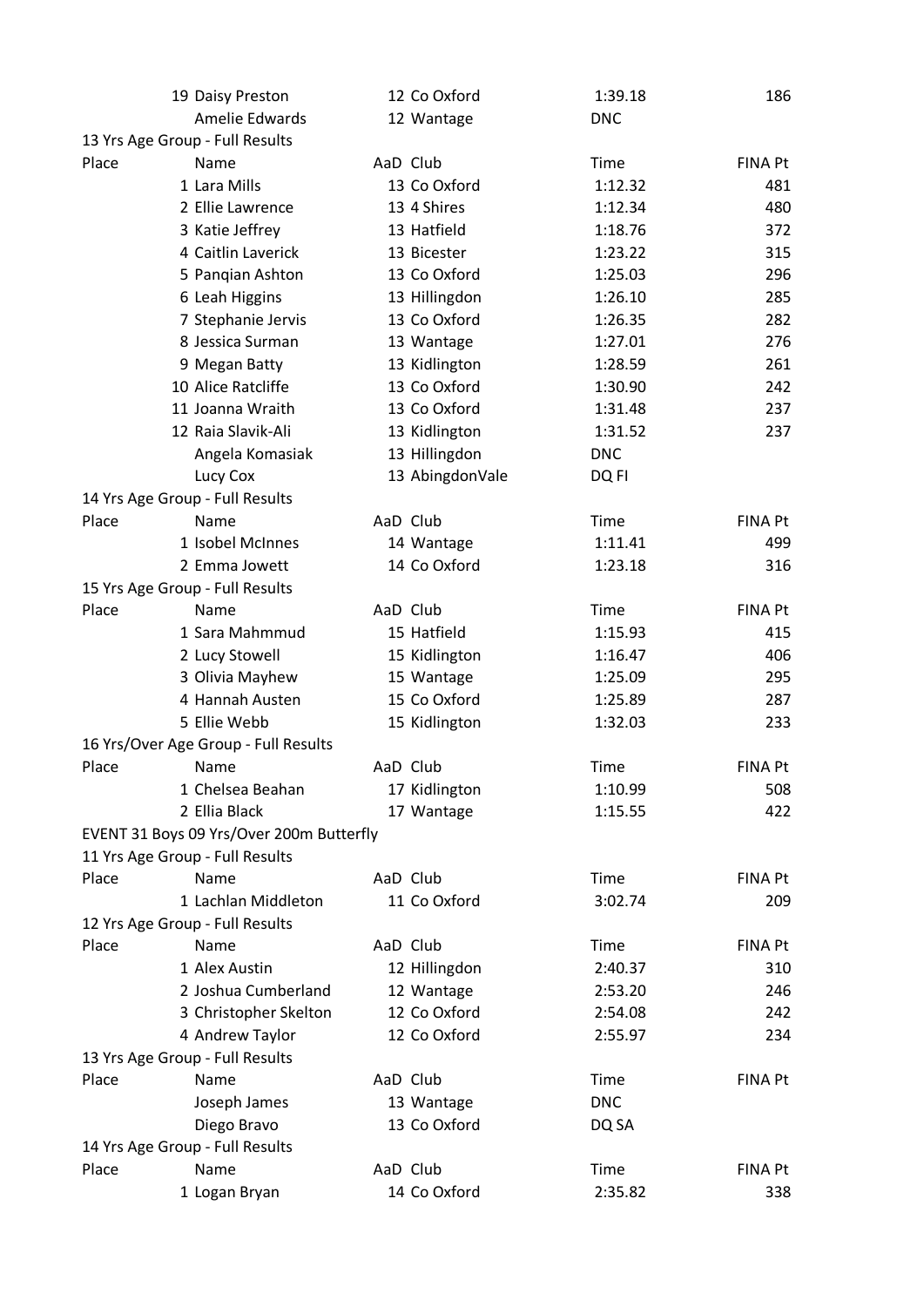|                                 | 2 Logan Colling                              |          | 14 Hillingdon   | 2:36.29 | 335            |
|---------------------------------|----------------------------------------------|----------|-----------------|---------|----------------|
|                                 | EVENT 32 Girls 09 Yrs/Over 200m Breaststroke |          |                 |         |                |
| 09 Yrs Age Group - Full Results |                                              |          |                 |         |                |
| Place                           | Name                                         | AaD Club |                 | Time    | <b>FINA Pt</b> |
|                                 | 1 Holly Enright                              |          | 9 Hillingdon    | 3:37.46 | 236            |
|                                 | 2 Zofia Conway                               |          | 9 Co Oxford     | 3:44.82 | 214            |
|                                 | 3 Scarlett Shorter                           |          | 9 Co Oxford     | 4:10.82 | 154            |
|                                 | 4 Vita Ruggiero                              |          | 9 Co Oxford     | 4:14.19 | 148            |
|                                 | 5 Florence Salmon                            |          | 9 Co Oxford     | 4:34.91 | 117            |
|                                 | 6 Tessa Hart                                 |          | 9 Wantage       | 5:32.78 | 66             |
| 10 Yrs Age Group - Full Results |                                              |          |                 |         |                |
| Place                           | Name                                         | AaD Club |                 | Time    | <b>FINA Pt</b> |
|                                 | 1 Zara Porter                                |          | 10 Co Oxford    | 3:34.37 | 247            |
|                                 | 2 Eleni Ioannou                              |          | 10 Co Oxford    | 3:35.78 | 242            |
|                                 | 3 Jessica Bagley                             |          | 10 Co Oxford    | 3:48.81 | 203            |
|                                 | 4 Kady Chandler                              |          | 10 Co Oxford    | 3:58.08 | 180            |
|                                 | 5 Holly McLellan                             |          | 10 Bicester     | 4:11.12 | 153            |
|                                 | 6 Megan Cole                                 |          | 10 AbingdonVale | 4:17.83 | 142            |
|                                 | 7 Isabella Kenny                             |          | 10 Co Oxford    | 4:19.91 | 138            |
|                                 | Malika De Alwis                              |          | 10 Hillingdon   | DQ FI   |                |
|                                 | <b>Elinor Hart</b>                           |          | 10 Wantage      | DQ T    |                |
| 11 Yrs Age Group - Full Results |                                              |          |                 |         |                |
| Place                           | Name                                         | AaD Club |                 | Time    | <b>FINA Pt</b> |
|                                 | 1 Lily Brabbin                               |          | 11 Co Oxford    | 3:01.86 | 405            |
|                                 | 2 Isabella Yeabsley                          |          | 11 Hatfield     | 3:18.73 | 310            |
|                                 | 3 Nina Brown                                 |          | 11 Co Oxford    | 3:23.14 | 290            |
|                                 | 4 Elliot Dandy-Minto                         |          | 11 Co Oxford    | 3:25.69 | 280            |
|                                 | 5 Rebekka Smit                               |          | 11 Co Oxford    | 3:26.26 | 277            |
|                                 | 6 Ella Joyce                                 |          | 11 Co Oxford    | 3:27.12 | 274            |
|                                 | 7 Mila Burovska                              |          | 11 Co Oxford    | 3:33.19 | 251            |
|                                 | 8 Diana Bernatskaya                          |          | 11 Hillingdon   | 3:35.20 | 244            |
|                                 | 9 Olivia Sheldrake                           |          | 11 Bicester     | 3:46.31 | 210            |
|                                 | 10 Anika Bisaria                             |          | 11 Hillingdon   | 3:50.83 | 198            |
|                                 | 11 Imogen Duffen                             |          | 11 Co Oxford    | 4:00.82 | 174            |
| 12 Yrs Age Group - Full Results |                                              |          |                 |         |                |
| Place                           | Name                                         | AaD Club |                 | Time    | <b>FINA Pt</b> |
|                                 | 1 Ellen Bagley                               |          | 12 Co Oxford    | 2:50.93 | 487            |
|                                 | 2 Ayanna Fulga                               |          | 12 Co Oxford    | 2:58.58 | 427            |
|                                 | 3 Aura Gleeson                               |          | 12 Hillingdon   | 3:05.41 | 382            |
|                                 | 4 Stefania McGowan                           |          | 12 Hillingdon   | 3:11.39 | 347            |
|                                 | 5 Ellen Tranter                              |          | 12 Co Oxford    | 3:18.15 | 313            |
|                                 | 6 Iona McLellan                              |          | 12 Bicester     | 3:19.83 | 305            |
|                                 | 7 Phoebe Paul                                |          | 12 Wantage      | 3:21.14 | 299            |
|                                 | 8 Nina Chana                                 |          | 12 Hillingdon   | 3:34.78 | 245            |
|                                 | 9 Amelia Brown                               |          | 12 Co Oxford    | 3:37.61 | 236            |
|                                 | 10 Chanel O'Connell                          |          | 12 Co Oxford    | 3:53.68 | 190            |
|                                 | 11 Daisy Preston                             |          | 12 Co Oxford    | 4:03.14 | 169            |
|                                 | Liva Barlow-Olsen                            |          | 12 Co Oxford    | DQ T    |                |
| 13 Yrs Age Group - Full Results |                                              |          |                 |         |                |
| Place                           | Name                                         | AaD Club |                 | Time    | <b>FINA Pt</b> |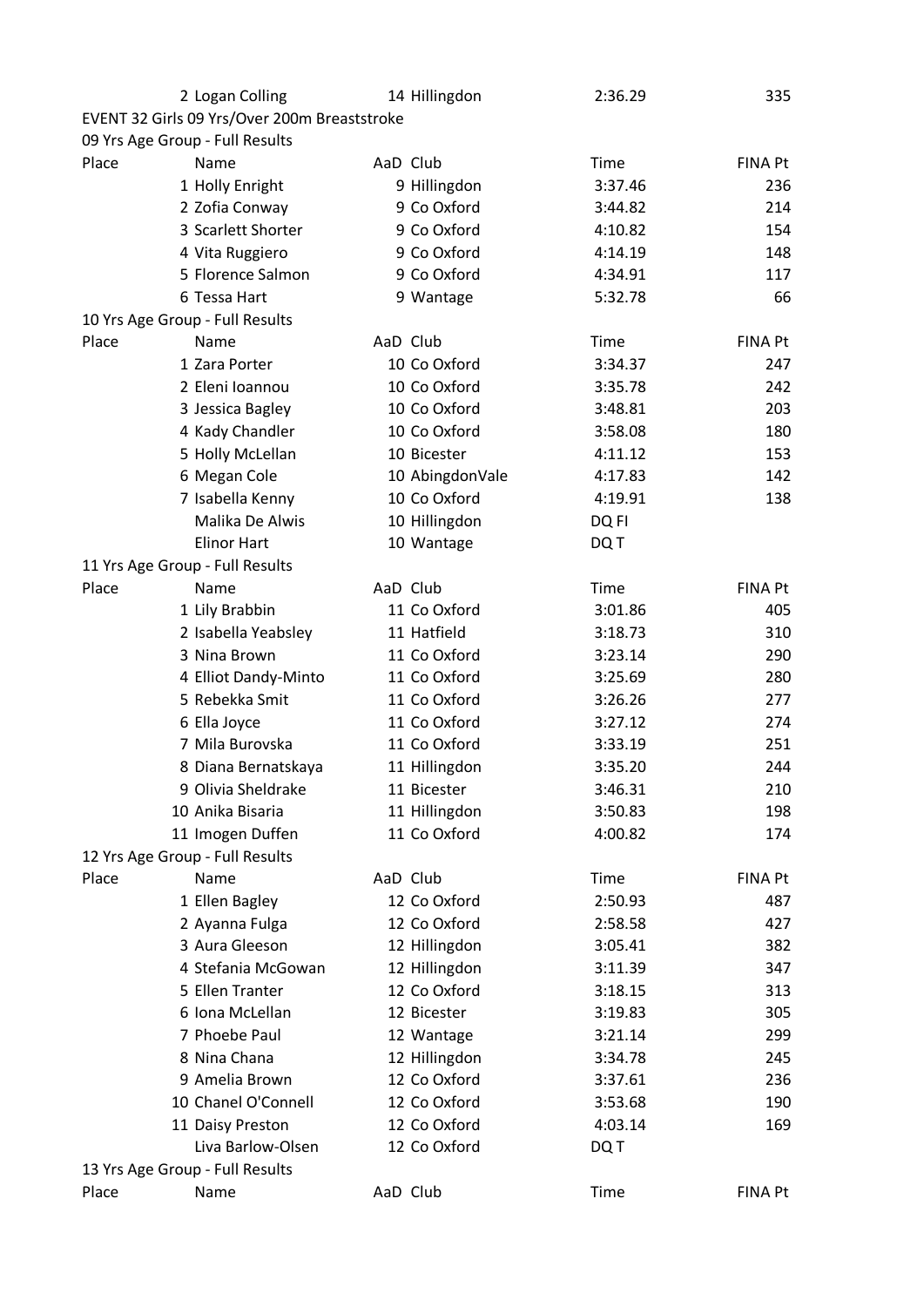|       | 1 Katie Parsons                         | 13 Kidlington   | 2:55.83    | 448            |
|-------|-----------------------------------------|-----------------|------------|----------------|
|       | 2 Francesca Shires                      | 13 Hillingdon   | 3:07.44    | 370            |
|       | 3 Bruna Rebelo                          | 13 Hatfield     | 3:13.01    | 338            |
|       | 4 Katie Jeffrey                         | 13 Hatfield     | 3:14.57    | 330            |
|       | 5 Stephanie Jervis                      | 13 Co Oxford    | 3:24.71    | 284            |
|       | 6 Alice Ratcliffe                       | 13 Co Oxford    | 3:31.19    | 258            |
|       | 7 Joanna Wraith                         | 13 Co Oxford    | 3:42.65    | 220            |
|       | 14 Yrs Age Group - Full Results         |                 |            |                |
| Place | Name                                    | AaD Club        | Time       | <b>FINA Pt</b> |
|       | 1 Madeline Powell                       | 14 Co Oxford    | 2:51.76    | 480            |
|       | 2 Anna Hens                             | 14 Co Oxford    | 3:21.52    | 297            |
|       | 15 Yrs Age Group - Full Results         |                 |            |                |
| Place | Name                                    | AaD Club        | Time       | <b>FINA Pt</b> |
|       | 1 Zoe Coombs                            | 15 Co Oxford    | 2:52.68    | 473            |
|       | 2 Ellie Broome                          | 15 Kidlington   | 2:57.05    | 439            |
|       | EVENT 33 Boys 09 Yrs/Over 50m Freestyle |                 |            |                |
|       | 09 Yrs Age Group - Full Results         |                 |            |                |
| Place | Name                                    | AaD Club        | Time       | <b>FINA Pt</b> |
|       | 1 Monty Salmon                          | 9 Co Oxford     | 35.75      | 182            |
|       | 2 Faaris Sharif                         | 9 Co Oxford     | 35.81      | 181            |
|       | 3 George Prince                         | 9 Hatfield      | 36.14      | 176            |
|       | 4 Hugo Raubitschek-Smith                | 9 Hatfield      | 36.61      | 169            |
|       | 5 Kai Newton                            | 9 Wantage       | 36.86      | 166            |
|       | 6 Tristan Dennis                        | 9 Co Oxford     | 38.26      | 148            |
|       | 7 Ben Harkness                          | 9 Co Oxford     | 41.02      | 120            |
|       | 8 Dylan Palmer-Weight                   | 9 Co Oxford     | 50.02      | 66             |
|       | 9 Joshua Brown                          | 9 Co Oxford     | 54.35      | 51             |
|       | 10 Yrs Age Group - Full Results         |                 |            |                |
| Place | Name                                    | AaD Club        | Time       | FINA Pt        |
|       | 1 Joseph Barnard                        | 10 4 Shires     | 36.38      | 172            |
|       | 2 Henry Grant                           | 10 AbingdonVale | 36.46      | 171            |
|       | 3 Angelos Agko                          | 10 Co Oxford    | 36.84      | 166            |
|       | 4 Dougie Drysdale                       | 10 AbingdonVale | 39.61      | 133            |
|       | 5 Jude Prichard                         | 10 Co Oxford    | 39.89      | 131            |
|       | 6 Ben Jackson                           | 10 AbingdonVale | 40.88      | 121            |
|       | 7 Salvador Goncalves                    | 10 Wantage      | 44.41      | 94             |
|       | 8 Tobi Lee                              | 10 AbingdonVale | 45.14      | 90             |
|       | <b>Mathew Enever</b>                    | 10 Hatfield     | <b>DNC</b> |                |
|       | <b>Caspar Cumberland</b>                | 10 Wantage      | DQ ST      |                |
|       | 11 Yrs Age Group - Full Results         |                 |            |                |
| Place | Name                                    | AaD Club        | Time       | <b>FINA Pt</b> |
|       | 1 Lachlan Middleton                     | 11 Co Oxford    | 31.96      | 254            |
|       | 2 Cub Maddison                          | 11 Hatfield     | 33.11      | 229            |
|       | 3 Matthew Critchley                     | 11 Co Oxford    | 33.44      | 222            |
|       | 4 Matthew Edmonds                       | 11 4 Shires     | 33.79      | 215            |
|       | 5 Tom Henley                            | 11 Bicester     | 34.81      | 197            |
|       | 6 Joseph Drysdale                       | 11 AbingdonVale | 35.31      | 188            |
|       | 7 Quinn Miell-Ingram                    | 11 Wantage      | 35.42      | 187            |
|       | 8 Andrew Tembra                         | 11 Hatfield     | 35.43      | 186            |
|       | 9 Carson Wolbert                        | 11 Bicester     | 35.73      | 182            |
|       |                                         |                 |            |                |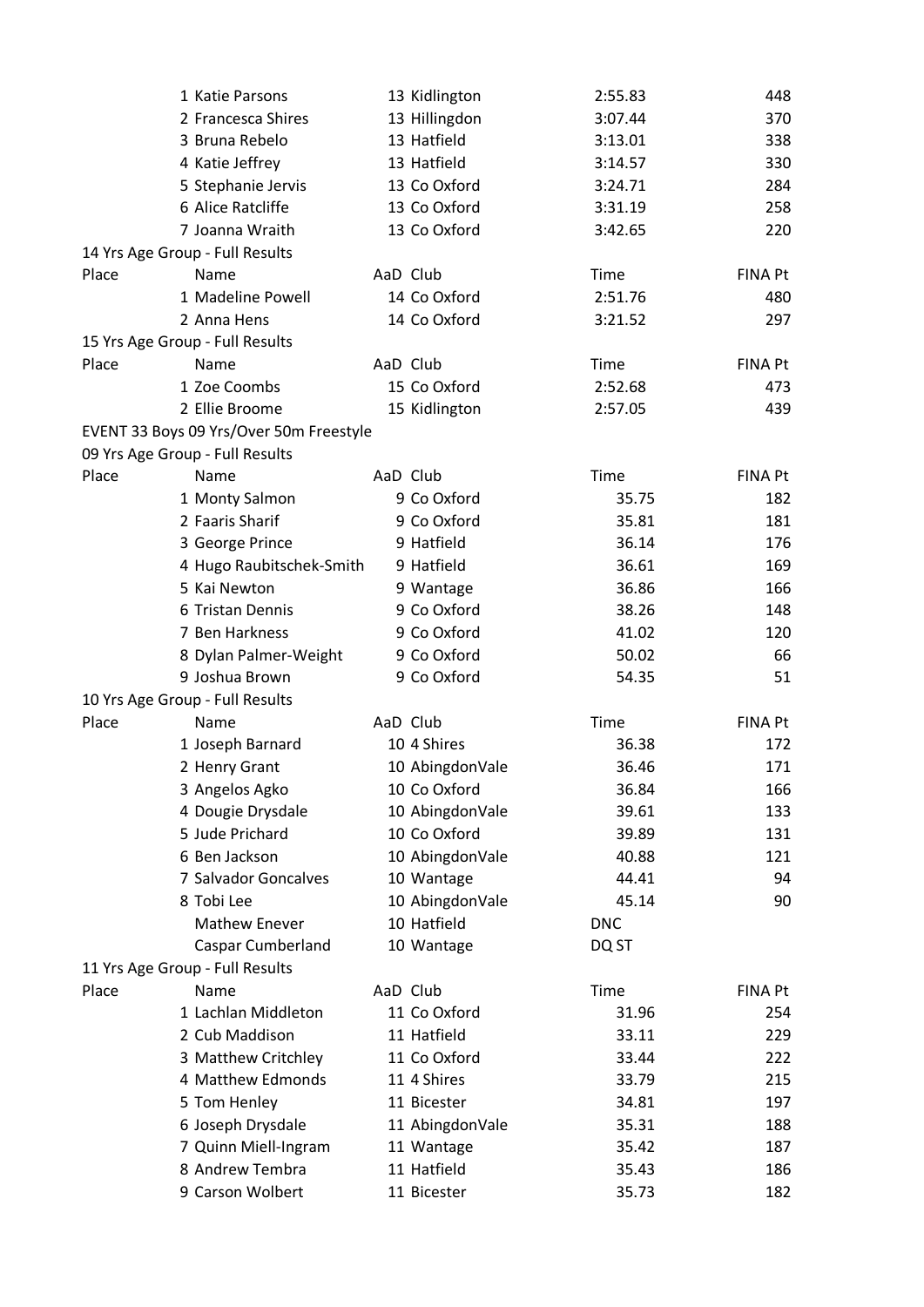|       | 10 Zachary Powell                            | 11 Co Oxford                | 36.19      | 175            |
|-------|----------------------------------------------|-----------------------------|------------|----------------|
|       | 11 Arsham Abyaneh                            | 11 Co Oxford                | 36.77      | 167            |
|       | 12 Thomas Johnson                            | 11 Co Oxford                | 37.35      | 159            |
|       | 13 Nyan Luckett                              | 11 Co Oxford                | 38.93      | 140            |
|       | 14 Harry Jones                               | 11 Co Oxford                | 40.2       | 128            |
|       | 15 Tom Cox                                   | 11 4 Shires                 | 41.28      | 118            |
|       | 16 Alexey Soloviev                           | 11 AbingdonVale             | 41.73      | 114            |
|       | 12 Yrs Age Group - Full Results              |                             |            |                |
| Place | Name                                         | AaD Club                    | Time       | <b>FINA Pt</b> |
|       | 1 Oliver Conway                              | 12 Co Oxford                | 30.1       | 304            |
|       | 2 Alex Cooper Marcos                         | 12 AbingdonVale             | 30.96      | 280            |
|       | 3 Joshua Cumberland                          | 12 Wantage                  | 31.87      | 256            |
|       | 4 Charlie Wing Yat Lo                        | 12 Hillingdon               | 31.93      | 255            |
|       | 5 Joshua Pearce                              | 12 AbingdonVale             | 31.95      | 254            |
|       | 6 Jonty Wright                               | 12 AbingdonVale             | 33.56      | 220            |
|       | 7 Tim Walker                                 | 12 Bicester                 | 34.9       | 195            |
|       | 8 Chad Keyes                                 | 12 Co Oxford                | 35.54      | 185            |
|       | 9 Ben Hawtin                                 | 12 Kidlington               | 37.62      | 156            |
|       | 10 Gethin Collins                            | 12 4 Shires                 | 37.67      | 155            |
|       | 13 Yrs Age Group - Full Results              |                             |            |                |
| Place | Name                                         | AaD Club                    | Time       | <b>FINA Pt</b> |
|       | 1 Mihailo Miki Petrovic                      | 13 Co Oxford                | 27.95      | 380            |
|       | 2 Charles Pauling                            | 13 Co Oxford                | 28.42      | 362            |
|       | 3 Louis Bushby                               | 13 4 Shires                 | 28.65      | 353            |
|       | 4 Diego Bravo                                | 13 Co Oxford                | 28.93      | 343            |
|       | 5 Joseph James                               | 13 Wantage                  | 30.51      | 292            |
|       | 6 Stan Prichard                              | 13 Co Oxford                | 30.95      | 280            |
|       | 7 Jamie Conway                               | 13 Co Oxford                | 31.07      | 277            |
|       | 8 Shaun Tobin                                | 13 Hillingdon               | 31.09      | 276            |
|       | 9 Daniel Andrew                              | 13 Kidlington               | 31.7       | 261            |
|       | 10 Alex Underwood                            | 13 Co Oxford                | 34.98      | 194            |
|       | 11 Jack Rudd                                 | 13 Co Oxford                | 35.78      | 181            |
|       | Sean Oliver                                  | 13 Hillingdon               | <b>DNC</b> |                |
|       | 14 Yrs Age Group - Full Results              |                             |            |                |
| Place | Name                                         | AaD Club                    | Time       | FINA Pt        |
|       | 1 Logan Bryan                                | 14 Co Oxford                | 28.1       | 374            |
|       | 2 Alfie Bridgen                              | 14 Hillingdon               | 28.85      | 346            |
|       | 3 Joshua Barnes                              | 14 Kidlington               | 28.89      | 344            |
|       | 4 Benjamin Cumberland                        | 14 Wantage                  | 29.25      | 332            |
|       | 5 William Sperrin                            |                             | 35.83      | 180            |
|       | <b>Benjamin Davies</b>                       | 14 Wantage<br>14 Kidlington | <b>DNC</b> |                |
|       | 15 Yrs Age Group - Full Results              |                             |            |                |
|       |                                              | AaD Club                    | Time       | <b>FINA Pt</b> |
| Place | Name                                         | 15 Co Oxford                |            |                |
|       | 1 George Rudd                                |                             | 27.29      | 409            |
| Place | 16 Yrs/Over Age Group - Full Results<br>Name | AaD Club                    | Time       | <b>FINA Pt</b> |
|       | 1 James Camden                               |                             | 25.63      |                |
|       |                                              | 16 Wantage                  |            | 493            |
|       | 2 Freddie Whybrow                            | 16 Bicester                 | 27.16      | 415            |
|       | 3 James Austen                               | 17 Co Oxford                | 28.36      | 364            |
|       | 4 Christopher Currie                         | 23 Co Oxford                | 29.94      | 309            |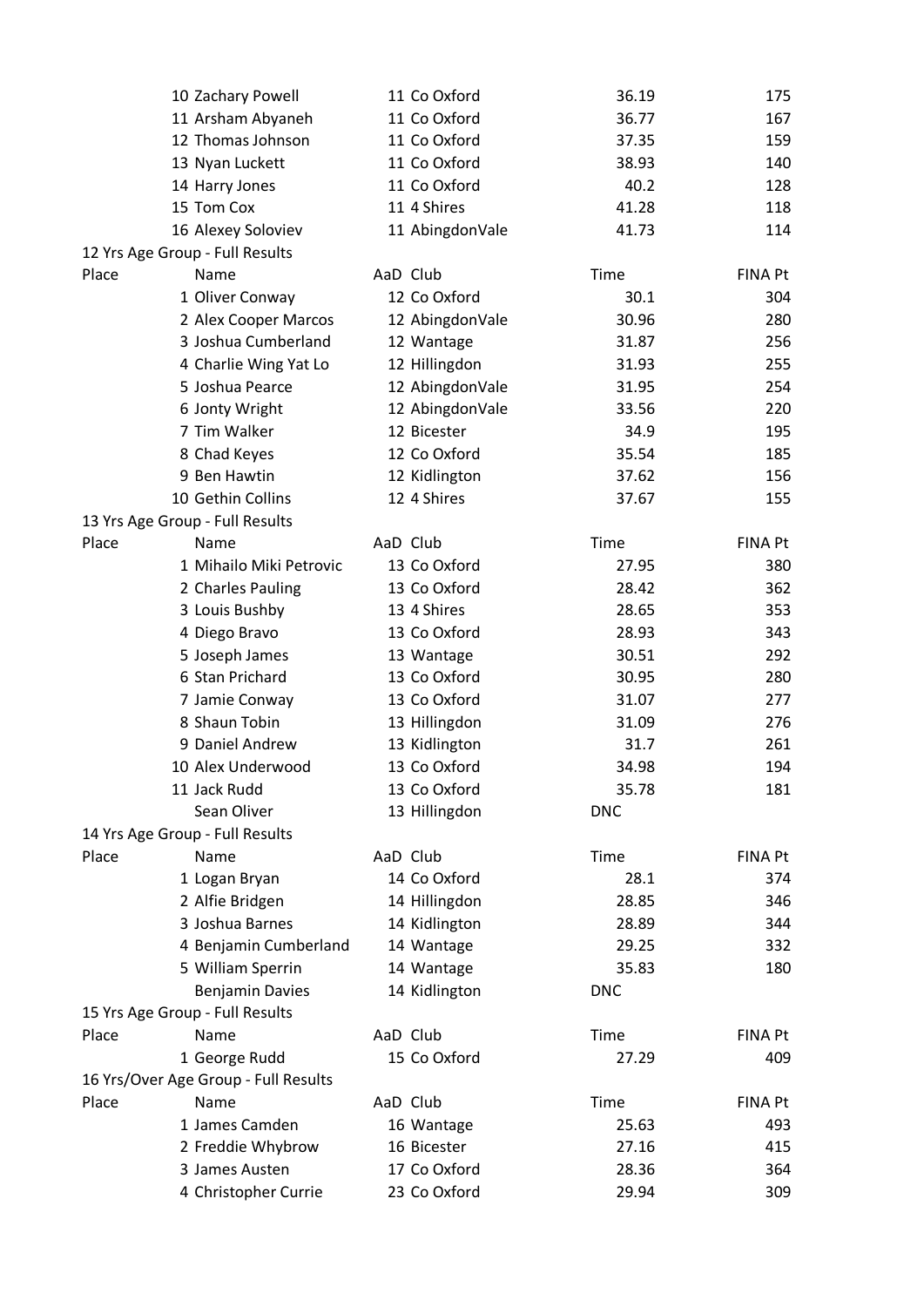## EVENT 34 Girls 09 Yrs/Over 50m Butterfly

| Place<br>AaD Club<br><b>Time</b><br><b>FINA Pt</b><br>Name<br>9 Co Oxford<br>1 Zofia Conway<br>44.48<br>164<br>9 Hatfield<br>2 Alexandra Yeabsley<br>44.49<br>164<br>9 Co Oxford<br>50.28<br>3 Vita Ruggiero<br>114<br>Tessa Hart<br>9 Wantage<br>DQ FI<br>Aimee Surman<br>9 Wantage<br>DQ ST<br>10 Yrs Age Group - Full Results<br>AaD Club<br>Place<br>Time<br><b>FINA Pt</b><br>Name<br>10 Hatfield<br>1 Hannah Cushion<br>38.96<br>245<br>2 Katie York<br>10 Kidlington<br>40.99<br>210<br>10 Co Oxford<br>3 Eleni Ioannou<br>41.11<br>208<br>10 Hillingdon<br>4 Niamh Hughes<br>42.39<br>190<br>5 Chloe Coster<br>10 Hatfield<br>42.99<br>182<br>6 Eloise Edwards<br>46.5<br>10 Wantage<br>144<br>10 4 Shires<br>46.71<br>7 Esme Rae<br>142<br>10 Co Oxford<br>8 Tara Audit<br>47.7<br>133<br>10 Hatfield<br><b>Emmie Shipton</b><br><b>DNC</b><br>Mia Busby<br>10 Bicester<br>DQ SA<br><b>Elinor Hart</b><br>DQ T<br>10 Wantage<br>11 Yrs Age Group - Full Results<br>Place<br>AaD Club<br><b>Time</b><br><b>FINA Pt</b><br>Name<br>1 Aisha Hussain<br>11 Kidlington<br>38.15<br>260<br>2 Anika Bisaria<br>11 Hillingdon<br>39.63<br>232<br>11 Co Oxford<br>3 Maisie Kavanagh<br>40.25<br>222<br>11 Co Oxford<br>41.54<br>202<br>4 Ella Joyce<br>5 Isabelle Walker<br>11 AbingdonVale<br>41.64<br>200<br>11 Co Oxford<br>6 Honey Valdiserri<br>42.9<br>183<br>7 Isabella Wratten<br>11 4 Shires<br>47.62<br>134<br>8 Annabel Oliver<br>11 4 Shires<br>47.68<br>133<br>11 AbingdonVale<br>117<br>9 Lara Hayward<br>49.77<br>10 Lily Carlin<br>11 Co Oxford<br>56.1<br>82<br>12 Yrs Age Group - Full Results<br>AaD Club<br>Place<br><b>Time</b><br><b>FINA Pt</b><br>Name<br>1 Lucy McGrath<br>12 Kidlington<br>34.17<br>363<br>2 Phoebe Paul<br>337<br>12 Wantage<br>35.02<br>3 Ellen Tranter<br>12 Co Oxford<br>36.13<br>307<br>4 Sarah McGrath<br>12 Hatfield<br>36.68<br>293<br>5 Harriet Gower<br>12 Bicester<br>37.07<br>284<br>6 Sophie Ledger<br>12 Hatfield<br>37.68<br>270<br>7 Florence Barlow<br>12 Co Oxford<br>38.45<br>254<br>8 Hannah Bowley<br>12 Hillingdon<br>38.73<br>249<br>12 Bicester<br>9 Charlotte Kemp<br>38.83<br>247<br>10 Mia Warwick<br>12 AbingdonVale<br>38.98<br>244<br>11 Charlotte Oliver<br>12 4 Shires<br>40.52<br>217<br>12 Nina Chana<br>12 Hillingdon<br>42.28<br>191<br>12 Co Oxford<br>13 Daisy Preston<br>46.67<br>142<br>14 Amelia Brown<br>12 Co Oxford<br>47.74<br>133<br>Rosie Hilton-Dew<br>12 Co Oxford<br><b>DNC</b> | 09 Yrs Age Group - Full Results |  |  |
|-----------------------------------------------------------------------------------------------------------------------------------------------------------------------------------------------------------------------------------------------------------------------------------------------------------------------------------------------------------------------------------------------------------------------------------------------------------------------------------------------------------------------------------------------------------------------------------------------------------------------------------------------------------------------------------------------------------------------------------------------------------------------------------------------------------------------------------------------------------------------------------------------------------------------------------------------------------------------------------------------------------------------------------------------------------------------------------------------------------------------------------------------------------------------------------------------------------------------------------------------------------------------------------------------------------------------------------------------------------------------------------------------------------------------------------------------------------------------------------------------------------------------------------------------------------------------------------------------------------------------------------------------------------------------------------------------------------------------------------------------------------------------------------------------------------------------------------------------------------------------------------------------------------------------------------------------------------------------------------------------------------------------------------------------------------------------------------------------------------------------------------------------------------------------------------------------------------------------------------------------------------------------------------------------------------------------------------------------------------------------------------------------------------------------------------------------------------------------------|---------------------------------|--|--|
|                                                                                                                                                                                                                                                                                                                                                                                                                                                                                                                                                                                                                                                                                                                                                                                                                                                                                                                                                                                                                                                                                                                                                                                                                                                                                                                                                                                                                                                                                                                                                                                                                                                                                                                                                                                                                                                                                                                                                                                                                                                                                                                                                                                                                                                                                                                                                                                                                                                                             |                                 |  |  |
|                                                                                                                                                                                                                                                                                                                                                                                                                                                                                                                                                                                                                                                                                                                                                                                                                                                                                                                                                                                                                                                                                                                                                                                                                                                                                                                                                                                                                                                                                                                                                                                                                                                                                                                                                                                                                                                                                                                                                                                                                                                                                                                                                                                                                                                                                                                                                                                                                                                                             |                                 |  |  |
|                                                                                                                                                                                                                                                                                                                                                                                                                                                                                                                                                                                                                                                                                                                                                                                                                                                                                                                                                                                                                                                                                                                                                                                                                                                                                                                                                                                                                                                                                                                                                                                                                                                                                                                                                                                                                                                                                                                                                                                                                                                                                                                                                                                                                                                                                                                                                                                                                                                                             |                                 |  |  |
|                                                                                                                                                                                                                                                                                                                                                                                                                                                                                                                                                                                                                                                                                                                                                                                                                                                                                                                                                                                                                                                                                                                                                                                                                                                                                                                                                                                                                                                                                                                                                                                                                                                                                                                                                                                                                                                                                                                                                                                                                                                                                                                                                                                                                                                                                                                                                                                                                                                                             |                                 |  |  |
|                                                                                                                                                                                                                                                                                                                                                                                                                                                                                                                                                                                                                                                                                                                                                                                                                                                                                                                                                                                                                                                                                                                                                                                                                                                                                                                                                                                                                                                                                                                                                                                                                                                                                                                                                                                                                                                                                                                                                                                                                                                                                                                                                                                                                                                                                                                                                                                                                                                                             |                                 |  |  |
|                                                                                                                                                                                                                                                                                                                                                                                                                                                                                                                                                                                                                                                                                                                                                                                                                                                                                                                                                                                                                                                                                                                                                                                                                                                                                                                                                                                                                                                                                                                                                                                                                                                                                                                                                                                                                                                                                                                                                                                                                                                                                                                                                                                                                                                                                                                                                                                                                                                                             |                                 |  |  |
|                                                                                                                                                                                                                                                                                                                                                                                                                                                                                                                                                                                                                                                                                                                                                                                                                                                                                                                                                                                                                                                                                                                                                                                                                                                                                                                                                                                                                                                                                                                                                                                                                                                                                                                                                                                                                                                                                                                                                                                                                                                                                                                                                                                                                                                                                                                                                                                                                                                                             |                                 |  |  |
|                                                                                                                                                                                                                                                                                                                                                                                                                                                                                                                                                                                                                                                                                                                                                                                                                                                                                                                                                                                                                                                                                                                                                                                                                                                                                                                                                                                                                                                                                                                                                                                                                                                                                                                                                                                                                                                                                                                                                                                                                                                                                                                                                                                                                                                                                                                                                                                                                                                                             |                                 |  |  |
|                                                                                                                                                                                                                                                                                                                                                                                                                                                                                                                                                                                                                                                                                                                                                                                                                                                                                                                                                                                                                                                                                                                                                                                                                                                                                                                                                                                                                                                                                                                                                                                                                                                                                                                                                                                                                                                                                                                                                                                                                                                                                                                                                                                                                                                                                                                                                                                                                                                                             |                                 |  |  |
|                                                                                                                                                                                                                                                                                                                                                                                                                                                                                                                                                                                                                                                                                                                                                                                                                                                                                                                                                                                                                                                                                                                                                                                                                                                                                                                                                                                                                                                                                                                                                                                                                                                                                                                                                                                                                                                                                                                                                                                                                                                                                                                                                                                                                                                                                                                                                                                                                                                                             |                                 |  |  |
|                                                                                                                                                                                                                                                                                                                                                                                                                                                                                                                                                                                                                                                                                                                                                                                                                                                                                                                                                                                                                                                                                                                                                                                                                                                                                                                                                                                                                                                                                                                                                                                                                                                                                                                                                                                                                                                                                                                                                                                                                                                                                                                                                                                                                                                                                                                                                                                                                                                                             |                                 |  |  |
|                                                                                                                                                                                                                                                                                                                                                                                                                                                                                                                                                                                                                                                                                                                                                                                                                                                                                                                                                                                                                                                                                                                                                                                                                                                                                                                                                                                                                                                                                                                                                                                                                                                                                                                                                                                                                                                                                                                                                                                                                                                                                                                                                                                                                                                                                                                                                                                                                                                                             |                                 |  |  |
|                                                                                                                                                                                                                                                                                                                                                                                                                                                                                                                                                                                                                                                                                                                                                                                                                                                                                                                                                                                                                                                                                                                                                                                                                                                                                                                                                                                                                                                                                                                                                                                                                                                                                                                                                                                                                                                                                                                                                                                                                                                                                                                                                                                                                                                                                                                                                                                                                                                                             |                                 |  |  |
|                                                                                                                                                                                                                                                                                                                                                                                                                                                                                                                                                                                                                                                                                                                                                                                                                                                                                                                                                                                                                                                                                                                                                                                                                                                                                                                                                                                                                                                                                                                                                                                                                                                                                                                                                                                                                                                                                                                                                                                                                                                                                                                                                                                                                                                                                                                                                                                                                                                                             |                                 |  |  |
|                                                                                                                                                                                                                                                                                                                                                                                                                                                                                                                                                                                                                                                                                                                                                                                                                                                                                                                                                                                                                                                                                                                                                                                                                                                                                                                                                                                                                                                                                                                                                                                                                                                                                                                                                                                                                                                                                                                                                                                                                                                                                                                                                                                                                                                                                                                                                                                                                                                                             |                                 |  |  |
|                                                                                                                                                                                                                                                                                                                                                                                                                                                                                                                                                                                                                                                                                                                                                                                                                                                                                                                                                                                                                                                                                                                                                                                                                                                                                                                                                                                                                                                                                                                                                                                                                                                                                                                                                                                                                                                                                                                                                                                                                                                                                                                                                                                                                                                                                                                                                                                                                                                                             |                                 |  |  |
|                                                                                                                                                                                                                                                                                                                                                                                                                                                                                                                                                                                                                                                                                                                                                                                                                                                                                                                                                                                                                                                                                                                                                                                                                                                                                                                                                                                                                                                                                                                                                                                                                                                                                                                                                                                                                                                                                                                                                                                                                                                                                                                                                                                                                                                                                                                                                                                                                                                                             |                                 |  |  |
|                                                                                                                                                                                                                                                                                                                                                                                                                                                                                                                                                                                                                                                                                                                                                                                                                                                                                                                                                                                                                                                                                                                                                                                                                                                                                                                                                                                                                                                                                                                                                                                                                                                                                                                                                                                                                                                                                                                                                                                                                                                                                                                                                                                                                                                                                                                                                                                                                                                                             |                                 |  |  |
|                                                                                                                                                                                                                                                                                                                                                                                                                                                                                                                                                                                                                                                                                                                                                                                                                                                                                                                                                                                                                                                                                                                                                                                                                                                                                                                                                                                                                                                                                                                                                                                                                                                                                                                                                                                                                                                                                                                                                                                                                                                                                                                                                                                                                                                                                                                                                                                                                                                                             |                                 |  |  |
|                                                                                                                                                                                                                                                                                                                                                                                                                                                                                                                                                                                                                                                                                                                                                                                                                                                                                                                                                                                                                                                                                                                                                                                                                                                                                                                                                                                                                                                                                                                                                                                                                                                                                                                                                                                                                                                                                                                                                                                                                                                                                                                                                                                                                                                                                                                                                                                                                                                                             |                                 |  |  |
|                                                                                                                                                                                                                                                                                                                                                                                                                                                                                                                                                                                                                                                                                                                                                                                                                                                                                                                                                                                                                                                                                                                                                                                                                                                                                                                                                                                                                                                                                                                                                                                                                                                                                                                                                                                                                                                                                                                                                                                                                                                                                                                                                                                                                                                                                                                                                                                                                                                                             |                                 |  |  |
|                                                                                                                                                                                                                                                                                                                                                                                                                                                                                                                                                                                                                                                                                                                                                                                                                                                                                                                                                                                                                                                                                                                                                                                                                                                                                                                                                                                                                                                                                                                                                                                                                                                                                                                                                                                                                                                                                                                                                                                                                                                                                                                                                                                                                                                                                                                                                                                                                                                                             |                                 |  |  |
|                                                                                                                                                                                                                                                                                                                                                                                                                                                                                                                                                                                                                                                                                                                                                                                                                                                                                                                                                                                                                                                                                                                                                                                                                                                                                                                                                                                                                                                                                                                                                                                                                                                                                                                                                                                                                                                                                                                                                                                                                                                                                                                                                                                                                                                                                                                                                                                                                                                                             |                                 |  |  |
|                                                                                                                                                                                                                                                                                                                                                                                                                                                                                                                                                                                                                                                                                                                                                                                                                                                                                                                                                                                                                                                                                                                                                                                                                                                                                                                                                                                                                                                                                                                                                                                                                                                                                                                                                                                                                                                                                                                                                                                                                                                                                                                                                                                                                                                                                                                                                                                                                                                                             |                                 |  |  |
|                                                                                                                                                                                                                                                                                                                                                                                                                                                                                                                                                                                                                                                                                                                                                                                                                                                                                                                                                                                                                                                                                                                                                                                                                                                                                                                                                                                                                                                                                                                                                                                                                                                                                                                                                                                                                                                                                                                                                                                                                                                                                                                                                                                                                                                                                                                                                                                                                                                                             |                                 |  |  |
|                                                                                                                                                                                                                                                                                                                                                                                                                                                                                                                                                                                                                                                                                                                                                                                                                                                                                                                                                                                                                                                                                                                                                                                                                                                                                                                                                                                                                                                                                                                                                                                                                                                                                                                                                                                                                                                                                                                                                                                                                                                                                                                                                                                                                                                                                                                                                                                                                                                                             |                                 |  |  |
|                                                                                                                                                                                                                                                                                                                                                                                                                                                                                                                                                                                                                                                                                                                                                                                                                                                                                                                                                                                                                                                                                                                                                                                                                                                                                                                                                                                                                                                                                                                                                                                                                                                                                                                                                                                                                                                                                                                                                                                                                                                                                                                                                                                                                                                                                                                                                                                                                                                                             |                                 |  |  |
|                                                                                                                                                                                                                                                                                                                                                                                                                                                                                                                                                                                                                                                                                                                                                                                                                                                                                                                                                                                                                                                                                                                                                                                                                                                                                                                                                                                                                                                                                                                                                                                                                                                                                                                                                                                                                                                                                                                                                                                                                                                                                                                                                                                                                                                                                                                                                                                                                                                                             |                                 |  |  |
|                                                                                                                                                                                                                                                                                                                                                                                                                                                                                                                                                                                                                                                                                                                                                                                                                                                                                                                                                                                                                                                                                                                                                                                                                                                                                                                                                                                                                                                                                                                                                                                                                                                                                                                                                                                                                                                                                                                                                                                                                                                                                                                                                                                                                                                                                                                                                                                                                                                                             |                                 |  |  |
|                                                                                                                                                                                                                                                                                                                                                                                                                                                                                                                                                                                                                                                                                                                                                                                                                                                                                                                                                                                                                                                                                                                                                                                                                                                                                                                                                                                                                                                                                                                                                                                                                                                                                                                                                                                                                                                                                                                                                                                                                                                                                                                                                                                                                                                                                                                                                                                                                                                                             |                                 |  |  |
|                                                                                                                                                                                                                                                                                                                                                                                                                                                                                                                                                                                                                                                                                                                                                                                                                                                                                                                                                                                                                                                                                                                                                                                                                                                                                                                                                                                                                                                                                                                                                                                                                                                                                                                                                                                                                                                                                                                                                                                                                                                                                                                                                                                                                                                                                                                                                                                                                                                                             |                                 |  |  |
|                                                                                                                                                                                                                                                                                                                                                                                                                                                                                                                                                                                                                                                                                                                                                                                                                                                                                                                                                                                                                                                                                                                                                                                                                                                                                                                                                                                                                                                                                                                                                                                                                                                                                                                                                                                                                                                                                                                                                                                                                                                                                                                                                                                                                                                                                                                                                                                                                                                                             |                                 |  |  |
|                                                                                                                                                                                                                                                                                                                                                                                                                                                                                                                                                                                                                                                                                                                                                                                                                                                                                                                                                                                                                                                                                                                                                                                                                                                                                                                                                                                                                                                                                                                                                                                                                                                                                                                                                                                                                                                                                                                                                                                                                                                                                                                                                                                                                                                                                                                                                                                                                                                                             |                                 |  |  |
|                                                                                                                                                                                                                                                                                                                                                                                                                                                                                                                                                                                                                                                                                                                                                                                                                                                                                                                                                                                                                                                                                                                                                                                                                                                                                                                                                                                                                                                                                                                                                                                                                                                                                                                                                                                                                                                                                                                                                                                                                                                                                                                                                                                                                                                                                                                                                                                                                                                                             |                                 |  |  |
|                                                                                                                                                                                                                                                                                                                                                                                                                                                                                                                                                                                                                                                                                                                                                                                                                                                                                                                                                                                                                                                                                                                                                                                                                                                                                                                                                                                                                                                                                                                                                                                                                                                                                                                                                                                                                                                                                                                                                                                                                                                                                                                                                                                                                                                                                                                                                                                                                                                                             |                                 |  |  |
|                                                                                                                                                                                                                                                                                                                                                                                                                                                                                                                                                                                                                                                                                                                                                                                                                                                                                                                                                                                                                                                                                                                                                                                                                                                                                                                                                                                                                                                                                                                                                                                                                                                                                                                                                                                                                                                                                                                                                                                                                                                                                                                                                                                                                                                                                                                                                                                                                                                                             |                                 |  |  |
|                                                                                                                                                                                                                                                                                                                                                                                                                                                                                                                                                                                                                                                                                                                                                                                                                                                                                                                                                                                                                                                                                                                                                                                                                                                                                                                                                                                                                                                                                                                                                                                                                                                                                                                                                                                                                                                                                                                                                                                                                                                                                                                                                                                                                                                                                                                                                                                                                                                                             |                                 |  |  |
|                                                                                                                                                                                                                                                                                                                                                                                                                                                                                                                                                                                                                                                                                                                                                                                                                                                                                                                                                                                                                                                                                                                                                                                                                                                                                                                                                                                                                                                                                                                                                                                                                                                                                                                                                                                                                                                                                                                                                                                                                                                                                                                                                                                                                                                                                                                                                                                                                                                                             |                                 |  |  |
|                                                                                                                                                                                                                                                                                                                                                                                                                                                                                                                                                                                                                                                                                                                                                                                                                                                                                                                                                                                                                                                                                                                                                                                                                                                                                                                                                                                                                                                                                                                                                                                                                                                                                                                                                                                                                                                                                                                                                                                                                                                                                                                                                                                                                                                                                                                                                                                                                                                                             |                                 |  |  |
|                                                                                                                                                                                                                                                                                                                                                                                                                                                                                                                                                                                                                                                                                                                                                                                                                                                                                                                                                                                                                                                                                                                                                                                                                                                                                                                                                                                                                                                                                                                                                                                                                                                                                                                                                                                                                                                                                                                                                                                                                                                                                                                                                                                                                                                                                                                                                                                                                                                                             |                                 |  |  |
|                                                                                                                                                                                                                                                                                                                                                                                                                                                                                                                                                                                                                                                                                                                                                                                                                                                                                                                                                                                                                                                                                                                                                                                                                                                                                                                                                                                                                                                                                                                                                                                                                                                                                                                                                                                                                                                                                                                                                                                                                                                                                                                                                                                                                                                                                                                                                                                                                                                                             |                                 |  |  |
|                                                                                                                                                                                                                                                                                                                                                                                                                                                                                                                                                                                                                                                                                                                                                                                                                                                                                                                                                                                                                                                                                                                                                                                                                                                                                                                                                                                                                                                                                                                                                                                                                                                                                                                                                                                                                                                                                                                                                                                                                                                                                                                                                                                                                                                                                                                                                                                                                                                                             |                                 |  |  |
|                                                                                                                                                                                                                                                                                                                                                                                                                                                                                                                                                                                                                                                                                                                                                                                                                                                                                                                                                                                                                                                                                                                                                                                                                                                                                                                                                                                                                                                                                                                                                                                                                                                                                                                                                                                                                                                                                                                                                                                                                                                                                                                                                                                                                                                                                                                                                                                                                                                                             |                                 |  |  |
|                                                                                                                                                                                                                                                                                                                                                                                                                                                                                                                                                                                                                                                                                                                                                                                                                                                                                                                                                                                                                                                                                                                                                                                                                                                                                                                                                                                                                                                                                                                                                                                                                                                                                                                                                                                                                                                                                                                                                                                                                                                                                                                                                                                                                                                                                                                                                                                                                                                                             |                                 |  |  |
|                                                                                                                                                                                                                                                                                                                                                                                                                                                                                                                                                                                                                                                                                                                                                                                                                                                                                                                                                                                                                                                                                                                                                                                                                                                                                                                                                                                                                                                                                                                                                                                                                                                                                                                                                                                                                                                                                                                                                                                                                                                                                                                                                                                                                                                                                                                                                                                                                                                                             |                                 |  |  |
|                                                                                                                                                                                                                                                                                                                                                                                                                                                                                                                                                                                                                                                                                                                                                                                                                                                                                                                                                                                                                                                                                                                                                                                                                                                                                                                                                                                                                                                                                                                                                                                                                                                                                                                                                                                                                                                                                                                                                                                                                                                                                                                                                                                                                                                                                                                                                                                                                                                                             |                                 |  |  |
|                                                                                                                                                                                                                                                                                                                                                                                                                                                                                                                                                                                                                                                                                                                                                                                                                                                                                                                                                                                                                                                                                                                                                                                                                                                                                                                                                                                                                                                                                                                                                                                                                                                                                                                                                                                                                                                                                                                                                                                                                                                                                                                                                                                                                                                                                                                                                                                                                                                                             |                                 |  |  |
|                                                                                                                                                                                                                                                                                                                                                                                                                                                                                                                                                                                                                                                                                                                                                                                                                                                                                                                                                                                                                                                                                                                                                                                                                                                                                                                                                                                                                                                                                                                                                                                                                                                                                                                                                                                                                                                                                                                                                                                                                                                                                                                                                                                                                                                                                                                                                                                                                                                                             |                                 |  |  |